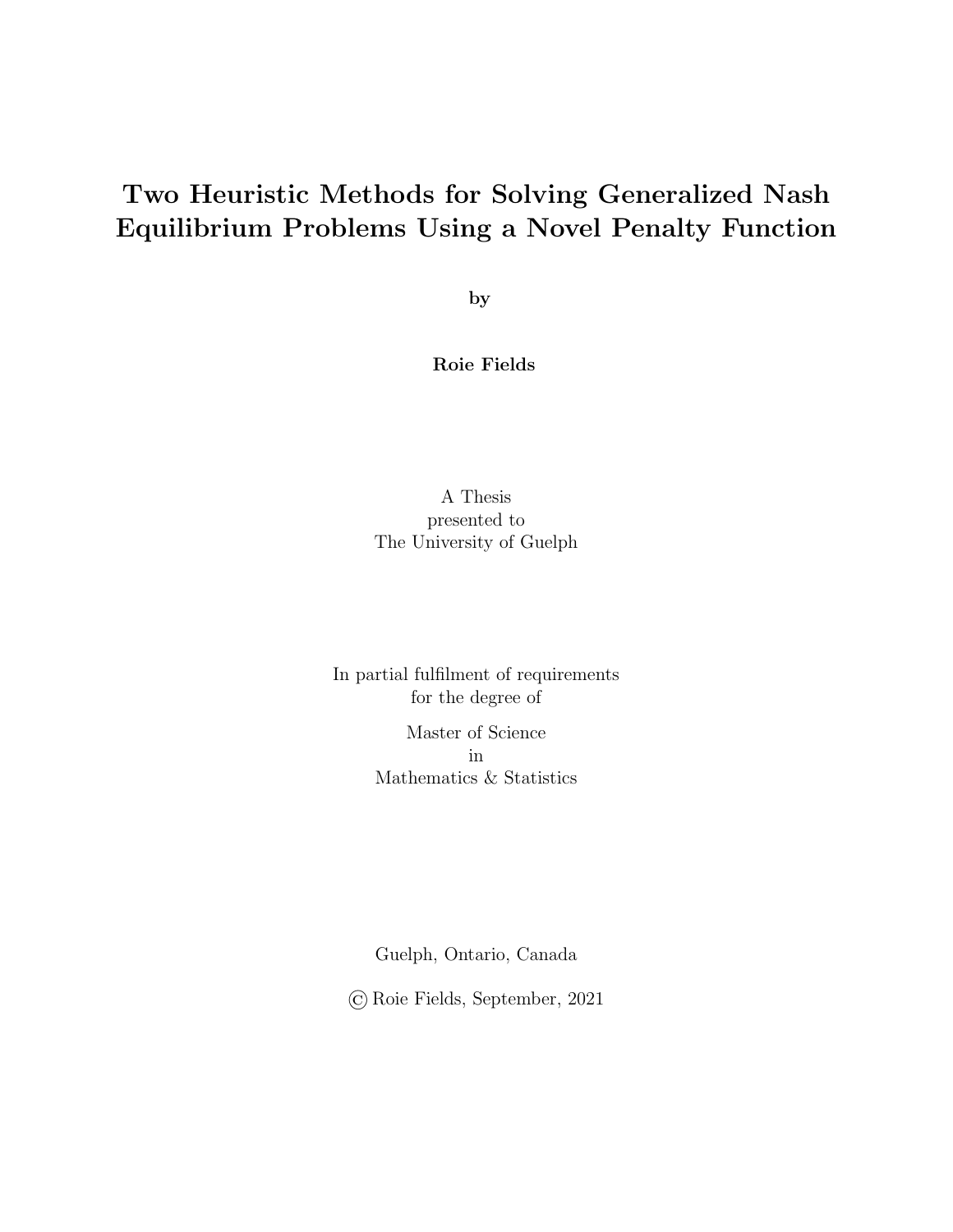### ABSTRACT

### TWO HEURISTIC METHODS FOR SOLVING GENERALIZED NASH EQUILIBRIUM PROBLEMS USING A NOVEL PENALTY FUNCTION

Roie Fields Advisor(s):

University of Guelph, 2021 Dr. Monica-Gabriela Cojocaru Dr. Edward Thommes

In this work, we solve Generalized Nash Equilibrium Problems using two novel heuristic models. We introduce the Shadow Point function, a novel penalty function for Generalized Nash Equilibrium Problems, similar to the Nikaidô-Isoda penalty function [1] to motivate the behavior of these two models. The first is an evolutionary-inspired algorithm which utilizes competitive selection and linear regression to motivate generation of new points. The other algorithm involves stochastic gradient descent of the Shadow Point function across mass numbers of agents to find solutions. These algorithms are evaluated on 2- and 3-player games in 2 and 3 dimensions, with both linear and non-linear shared constraints. The success of these algorithms is discussed, and the limitations of the algorithms are explored. Finally, we discuss potential remedies to these limitations, and additional ways to further optimize the methods.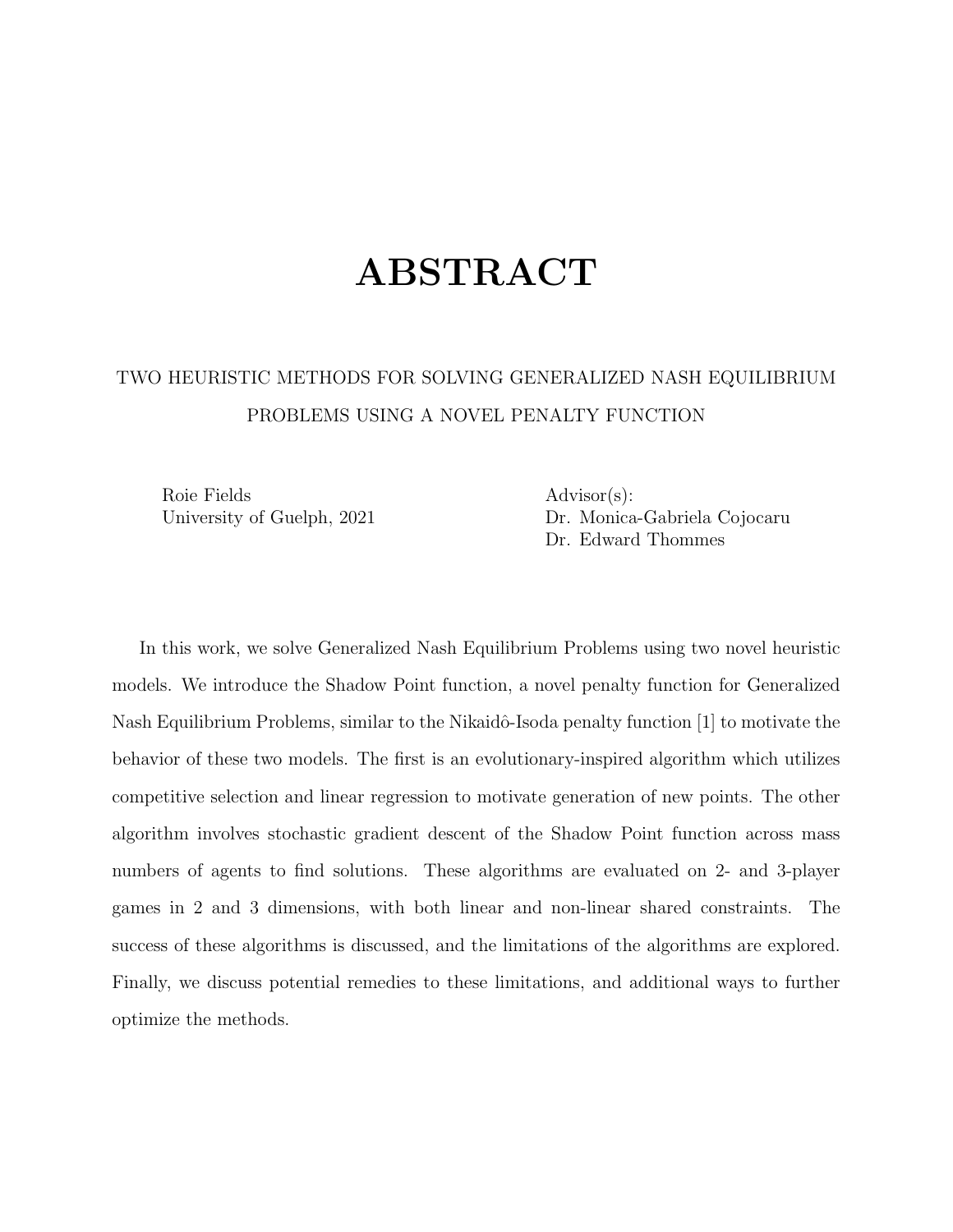## ACKNOWLEDGEMENTS

I would first like to thank my advisors, Dr. Monica Cojocaru and Dr. Edward Thommes for their guidance, feedback and support throughout my degree and beforehand. I thank them for always pushing me to grow and to explore my limits, and for truly caring for me as both a student and a person.

I would like to thank my research partners for their camaraderie and support. In particular I would like to thank Lia Humphrey, whose friendship has helped shape my graduate experience.

I would like to thank my parents and siblings, who always push me to explore my limits and be the best version of myself I can be. Their support and dedication kept me on the path to success, and made me feel secure along the way.

Finally I would like to thank my grandparents. Their optimistic perseverance through struggle, and their dedication to family is a legacy I strive to honor every day.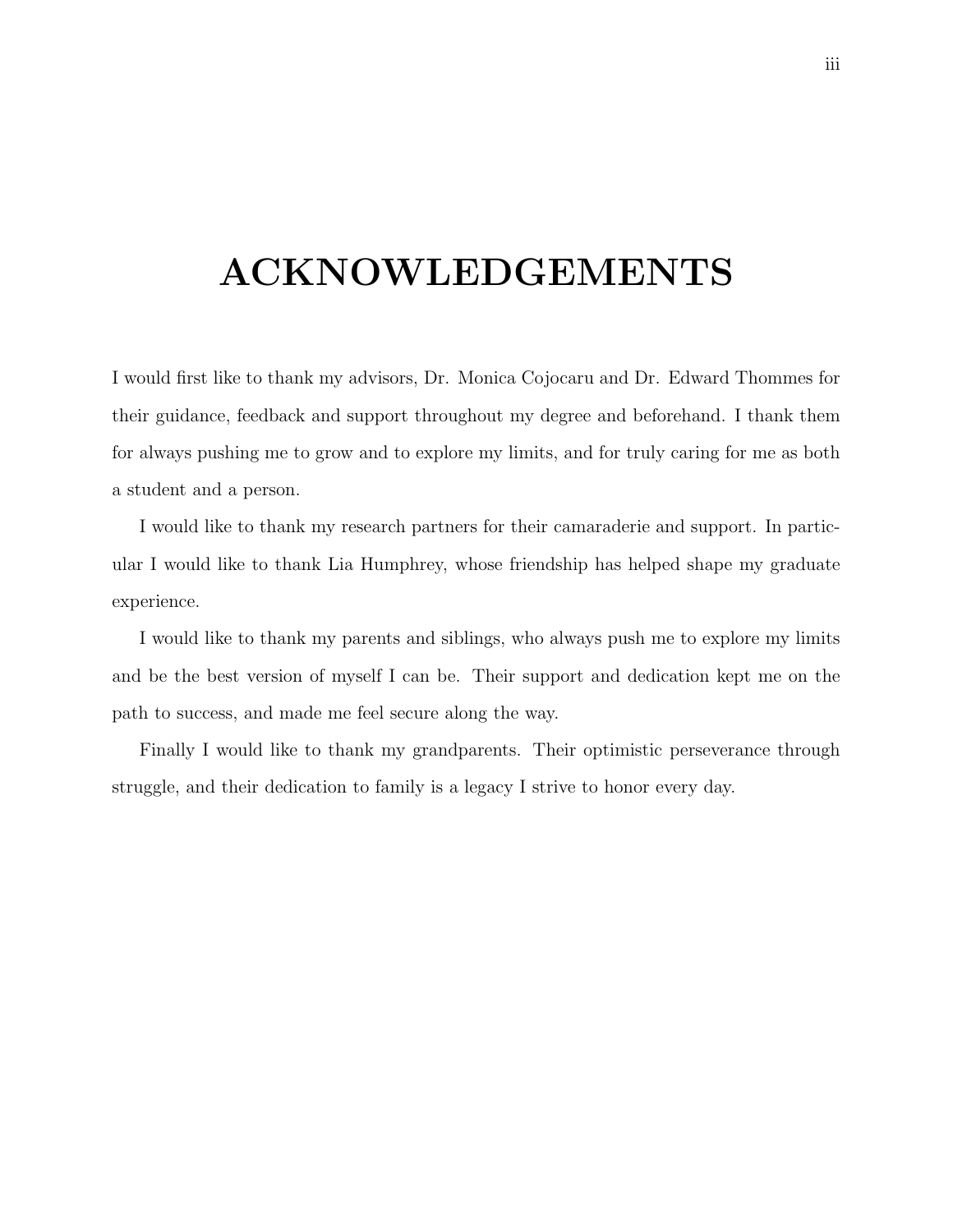# TABLE OF CONTENTS

| Abstract                                                                                          | $\overline{\mathbf{u}}$                  |
|---------------------------------------------------------------------------------------------------|------------------------------------------|
| Acknowledgements                                                                                  | iii                                      |
| Table of Contents                                                                                 | iv                                       |
| List of Tables                                                                                    | V                                        |
| List of Figures                                                                                   | vi                                       |
| Introduction<br>$\mathbf{1}$<br>Generalized Nash Equilibrium Problems (GNEP)<br>1.1<br>1.2<br>1.3 | 1<br>$\mathbf{1}$<br>3<br>$\overline{5}$ |
| The Shadow Point Function<br>$\overline{2}$<br>2.1<br>2.2                                         | $\overline{7}$<br>$\overline{7}$<br>9    |
| 3<br>Evolutionary-Inspired Algorithms<br>3.1<br>$3.2\,$                                           | 13<br>13<br>17                           |
| Stochastic Gradient Descent Algorithm<br>$\overline{4}$<br>Method<br>4.1<br>4.2                   | 27<br>28<br>31                           |
| Comparison, conclusion and future work<br>$\overline{5}$<br>5.1<br>5.2<br>5.3                     | 41<br>41<br>43<br>45                     |
| References                                                                                        | 46                                       |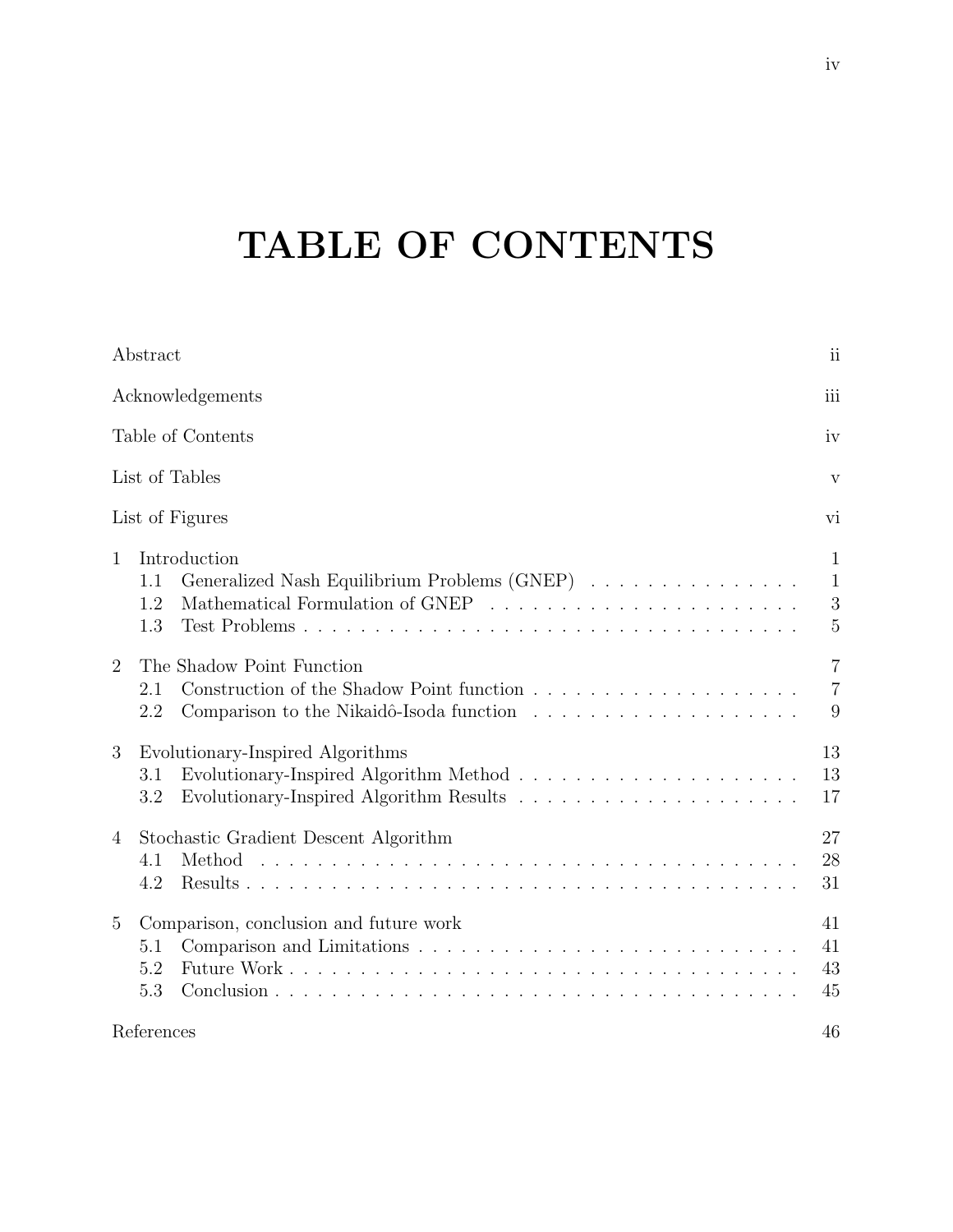# LIST OF TABLES

|--|--|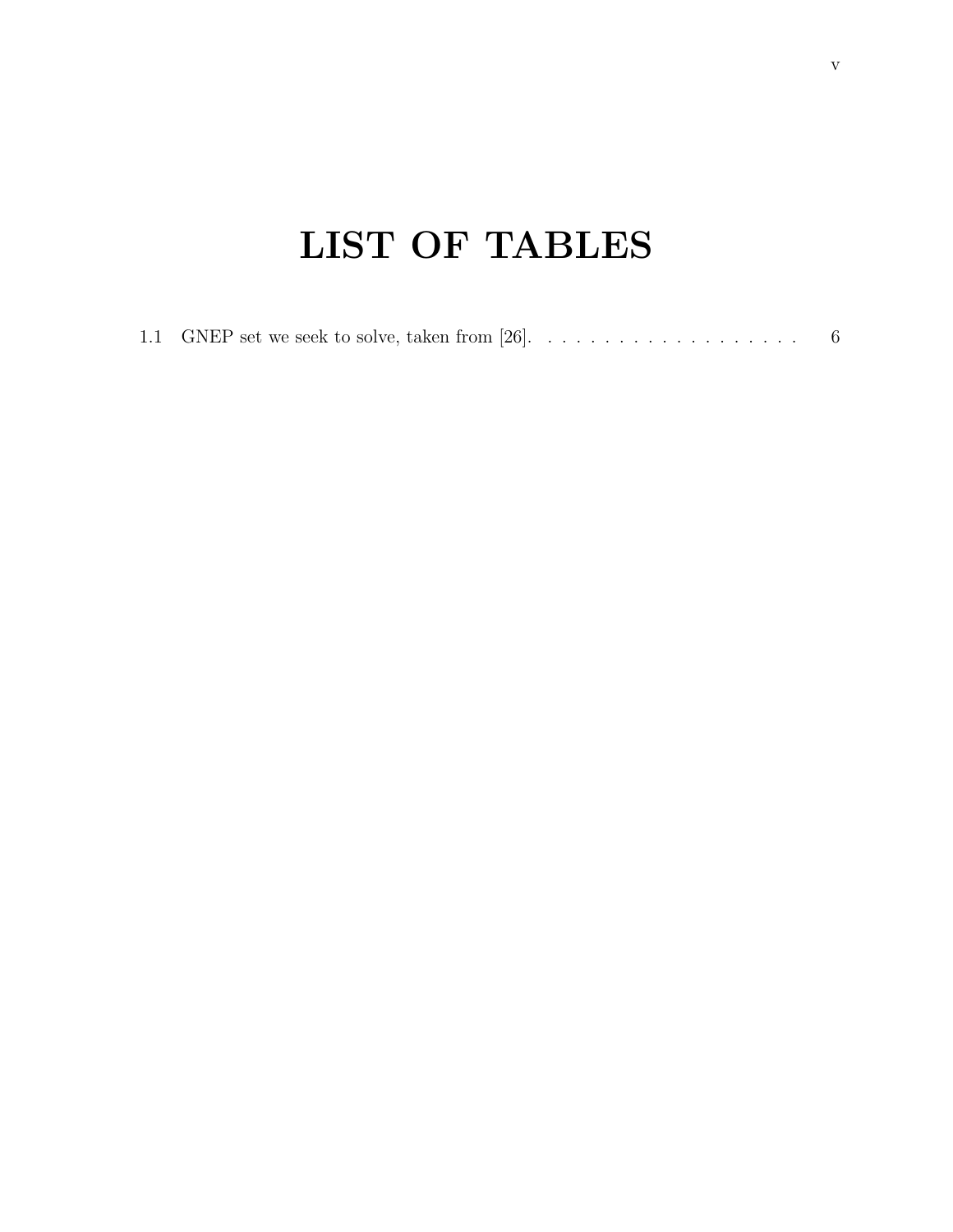## LIST OF FIGURES

| 3.1  | Solutions found by EIA for Example $1 \ldots \ldots \ldots \ldots \ldots \ldots \ldots$                          | 18 |
|------|------------------------------------------------------------------------------------------------------------------|----|
| 3.2  | Heatmap of Solutions found by EIA for Example $1\quad\ldots\ldots\ldots\ldots\ldots\ldots$                       | 18 |
| 3.3  | Solutions found by EIA for Example 2 $\ldots \ldots \ldots \ldots \ldots \ldots \ldots$                          | 19 |
| 3.4  | Heatmap of Solutions found by EIA for Example 2 $\;\ldots\; \ldots\; \ldots\; \ldots\; \ldots\; \ldots\;$        | 20 |
| 3.5  | Solutions found by Dr. Patrick Harker for Example 4 [25] $\dots \dots \dots$                                     | 21 |
| 3.6  | Solutions found by EIA for Example 4 $\ldots \ldots \ldots \ldots \ldots \ldots \ldots$                          | 22 |
| 3.7  | Heatmap of Solutions found by EIA for Example 4 $\dots \dots \dots \dots \dots$                                  | 23 |
| 3.8  | Solutions found by EIA for Example 5 $\ldots \ldots \ldots \ldots \ldots \ldots \ldots$                          | 24 |
| 3.9  | Solutions found by Dr. Erin Wild for Example $5 [26] \ldots \ldots \ldots \ldots$                                | 24 |
| 3.10 |                                                                                                                  | 25 |
| 4.1  | Solutions found by SGD for Example $1\;\ldots\;\ldots\;\ldots\;\ldots\;\ldots\;\ldots\;\ldots\;\ldots\;\ldots\;$ | 32 |
| 4.2  | Heatmap of solutions found by SGD for Example $1\quad \ldots \quad \ldots \quad \ldots \quad \ldots \,.$         | 32 |
| 4.3  |                                                                                                                  | 34 |
| 4.4  | Heatmap of solutions found by SGD for Example $2\quad \ldots \; \ldots \; \ldots \; \ldots \; \ldots$            | 34 |
| 4.5  | Solutions found by SGD for Example 3 $\ldots \ldots \ldots \ldots \ldots \ldots \ldots$                          | 35 |
| 4.6  | Solutions found by SGD for Example 3 $\ldots \ldots \ldots \ldots \ldots \ldots \ldots$                          | 36 |
| 4.7  |                                                                                                                  | 37 |
|      |                                                                                                                  | 37 |
| 4.8  |                                                                                                                  |    |
| 4.9  |                                                                                                                  | 39 |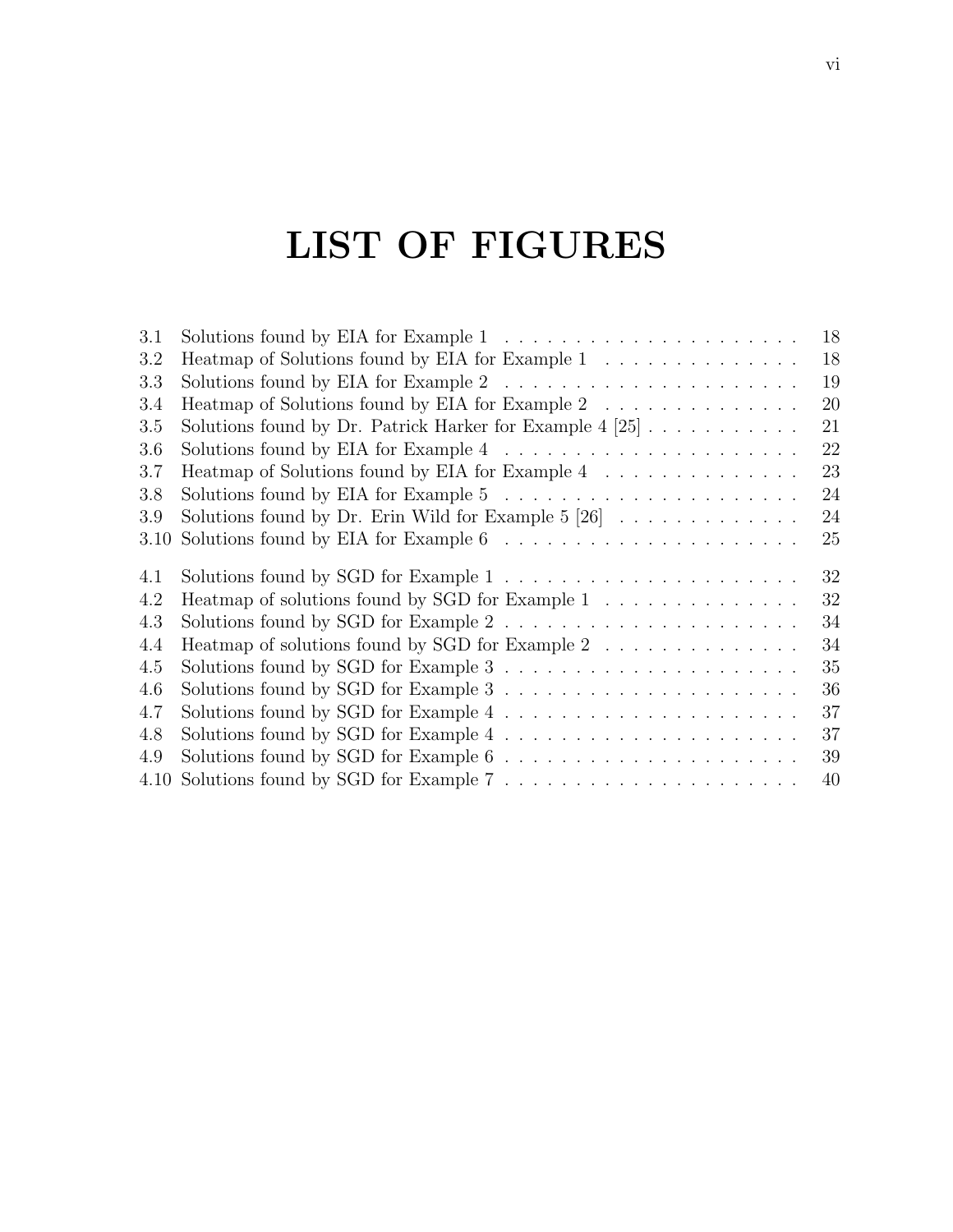# Chapter 1 Introduction

This thesis investigates the use of two computational heuristic models to solve Generalized Nash Equilibrium Problems (GNEPs). Chapter 1 introduces GNEPs and current methods used to solve them. Our sample problem set is introduced and briefly explained before use in our algorithms. Chapter 2 introduces the shadow point function, a novel penalty function used by our algorithms, and compares it to the Nikaidô-Isoda function, a function used commonly in the numerical optimization literature. Chapter 3 introduces the Evolutionary Inspired algorithm as our first heuristic method to solve GNEPs, and tests it on our problem set. In Chapter 4, the Stochastic Gradient Descent model is introduced and tested on the same problem set as the Evolutionary-Inspired Algorithm. Chapter 5 discusses and compares the two models. This chapter also investigates the limitations of these algorithms, as well as ways to remedy these limitations, and future work required to further optimize the algorithms' performance.

### 1.1 Generalized Nash Equilibrium Problems (GNEP)

Game theory is defined as the study of mathematical models of conflict and cooperation between intelligent rational decision makers [2]. That is, game theory allows mathematicians to study the behaviour of intelligent rational entities when their decisions (also referred to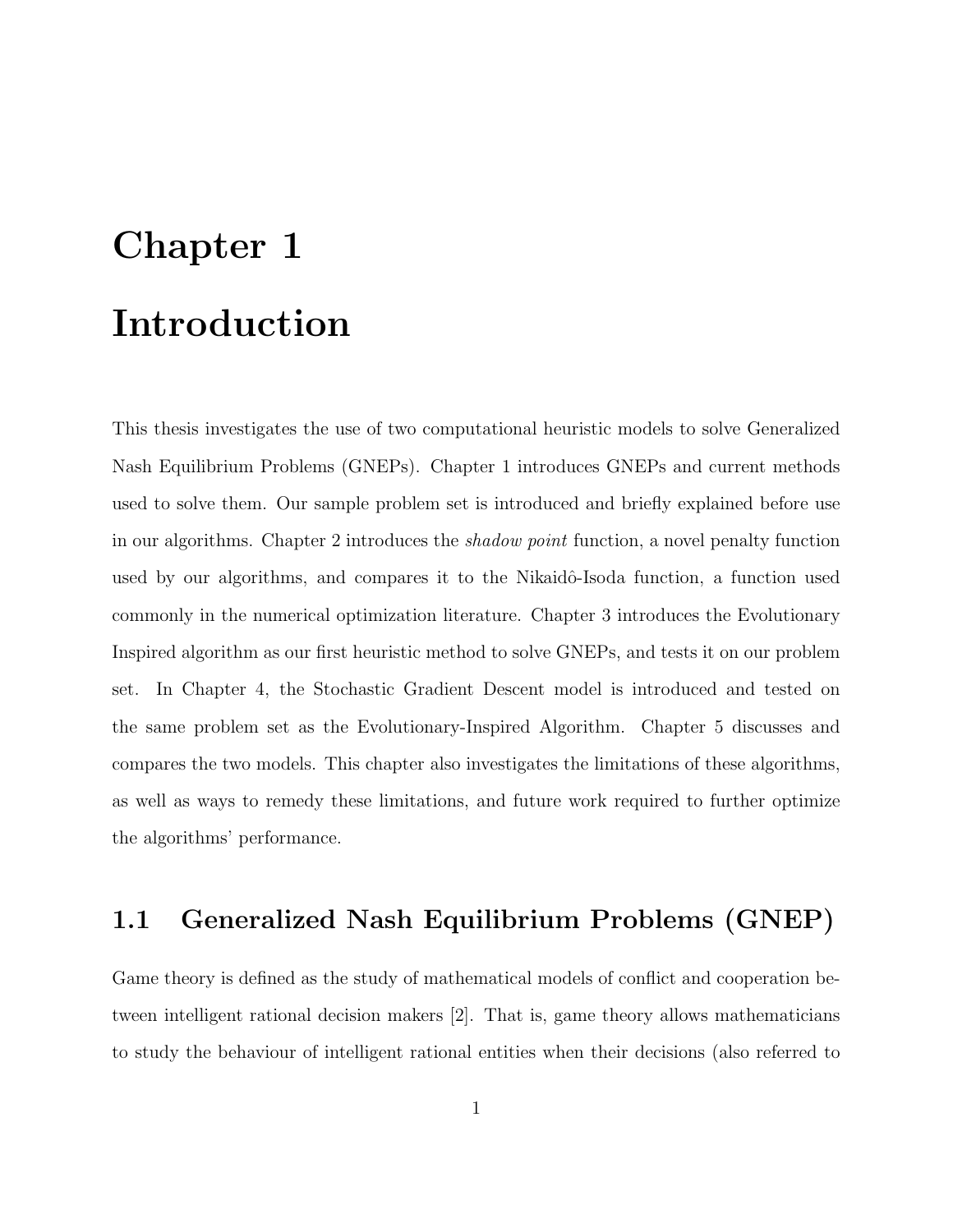as "strategies") affect one another. These actors are assumed to be rational in that they seek to optimize their objectives, and intelligent in that they look for the optimal strategy in any given situation to achieve said optimum. Since these decisions affect one another, the optimal strategy for each player depends on the decision made by other players. As such, we seek to find strategy sets in which for each player, their objective cannot be further optimized assuming all other players do not change their already optimal decisions. In other words, every player's strategy is optimal given the optimal strategy sets of all other players. These strategy sets are referred to as Generalized Nash Equilibriums (GNE's) and were introduced by Debreu in 1952 as a shared-constraint expansion of Nash Equilibriums [3]. Nash Equilibriums were named after John Nash, who had introduced these equilibrium points in games in 1950 with a one-page article titled "Equilibrium points in  $n$ -person games" [4] that revolutionized the field of economics [5]. In addition to its use in economics [6],[7],[8], game theory has been expanded and utilized in other fields such as animal behaviour and cooperation [9],[10],[11], common pool resource use  $[12]$ ,[13],[14],[15] and consumer markets such as power and internet bandwidth allocation [16], [17].

In mathematics, heuristic algorithms are methods which, on the basis of experience or judgement, seem likely to yield a good solution to a problem but which cannot be guaranteed to produce an optimum [18]. Many heuristic approaches have been taken to solving GNEPs. Nikaidô and Isoda developed a function to measure the fitness of any given point, known as the Nikaidô-Isoda function, which uses the difference between the objective function values at the given point versus at optimal points [1]. This function has been used by many other researchers as a basis with which to motivate algorithms that search for, most often, a single point which optimizes an objective function. Various gradient-type and relaxation methods have been used to compute GNE's in jointly convex GNEPs using the Nikaidô-Isoda function [19], [20]. Isolated solution points can be found by converting GNEPs into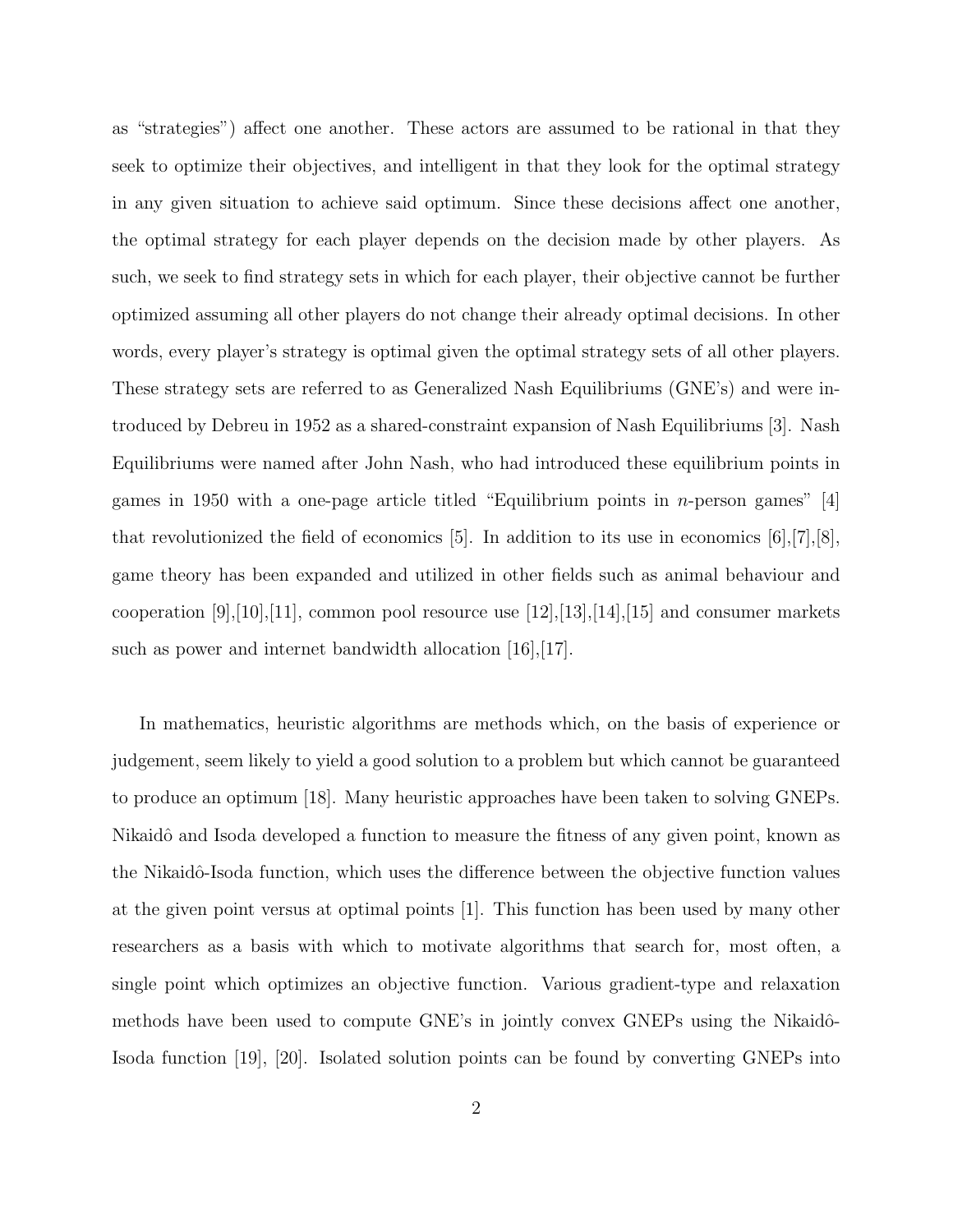Variational Inequalites, however some of these methods do not allow for larger solution sets to be found, and can only be used under certain conditions [21], [22]. In the last few years, complete methods developed based on the use of Variational Inequalities have been presented by Migot and Cojocaru in [23], [24]. Other methods include transforming these Generalized Nash Equilibrium Problems into Quasi-Variational Inequality Problems (QVI's) to allow for more solutions to be found [25], however QVI's are inefficient to solve. Wild developed an evolutionary technique to approximate solutions for GNEPs using the concept of Nash dominance to rank fitness of the agents [26].

In this work, we introduce a new function with which to evaluate fitness of points chosen in an expanded version of the feasible set for a GNEP, and we use this penalty function to motivate the behaviour of our algorithms to search for solutions to this GNEP, and to evaluate whether or not certain points may be part of the solution set of the GNEP. This function, a variation of the Nikaidô-Isoda function, is given by the distance to the *shadow* point, as described in Chapter 2. We then explore two methods with which to solve GNEPs based on the shadow point function, one evolutionary-inspired, and one using stochastic gradient descent. These techniques aim to solve the system directly, avoiding reformulation of the problem and convexity or concavity assumptions.

#### 1.2 Mathematical Formulation of GNEP

When Nash first introduced the Nash Equilibrium problem, it involved an *n*-player game in which each player sought to minimize payoff (penalty) by choosing the optimal strategy from their strategy set. This described a series of players making isolated decisions, and observing how that would affect the system as a whole  $[4]$ ,  $[27]$ . The key limitation of this style of game is that it cannot describe situations where strategy spaces of some players are affected by the decisions of others. This is a key limitation when describing systems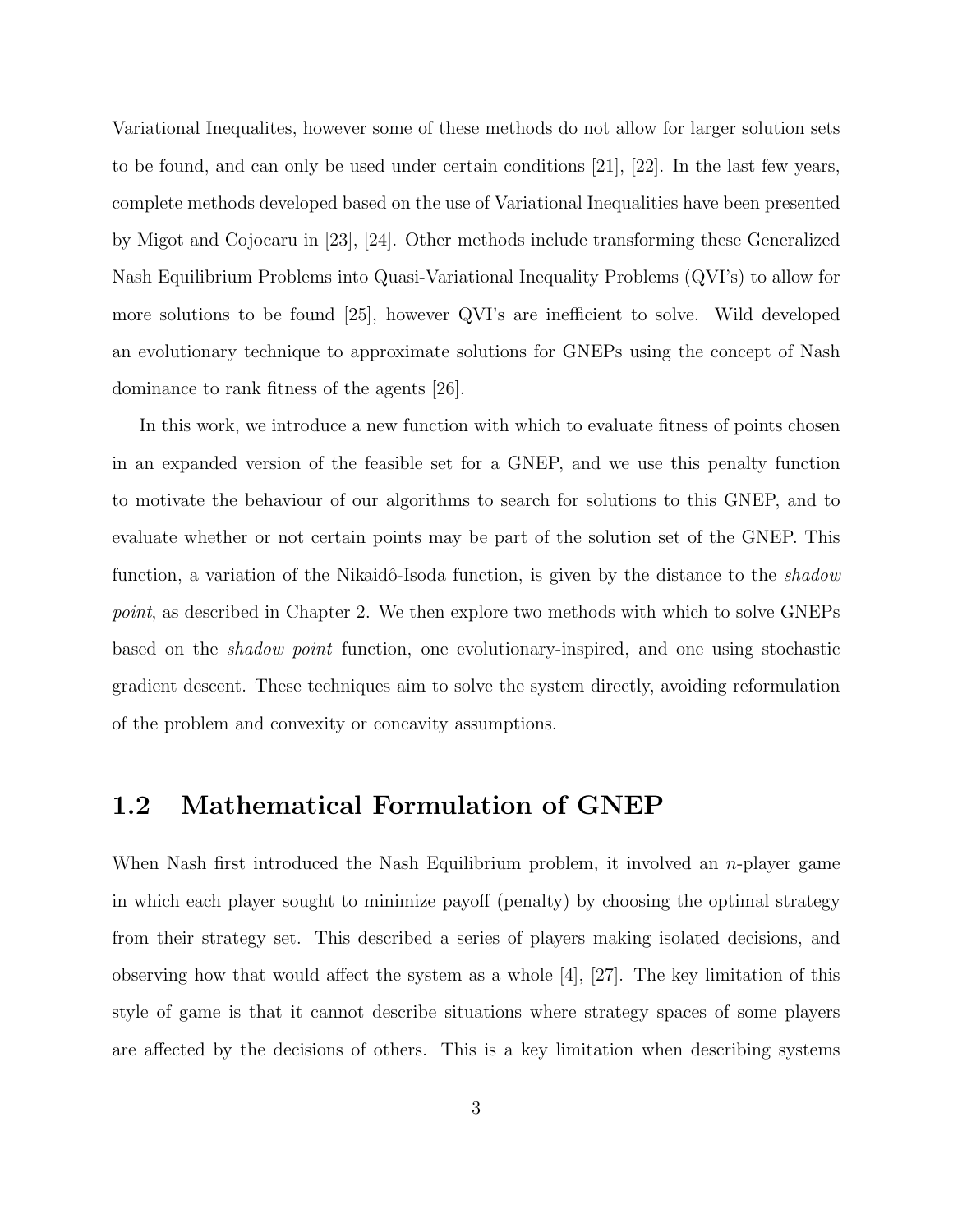where individuals have shared constraints, such as when modeling the use of common-pool resources or competitive economies. This limitation was remedied by Arrow and Debreu who introduced a generalized version of Nash Equilibrium Problems, aptly named Generalized Nash Equilibrium Problems [3], [28]. Here, we formulate and define the GNEP similar to Facchinei et al [22].

There are N players, with each player v controlling the variables  $x^v \in \mathbb{R}^{n_v}$ . The strategy vector formed by the decision variables of each player is denoted by  $x$ , where  $x := (x^1, ..., x^N)^T$ , with the decision vector for all the players except for player v is denoted  $x^{-v}$ . Each of these players has an objective function  $\theta_v : \mathbb{R}^N \to \mathbb{R}$  that depends on their own variables  $x^v$ , as well as other players' variables  $x^{-v}$ . The strategies of each player is constrained by the set  $X_v(x^{-v}) \subseteq \mathbb{R}^{n_v}$ , dependent on other player's strategies. The goal of a player  $v$  is to choose the strategy  $x^v$  such that is solves the minimization problem

$$
\text{minimize}_{x^v} \ \theta(x^v, x^{-v})
$$
\n
$$
\text{subject to} \quad x^v \in X_v(x^{-v})
$$
\n
$$
(1.1)
$$

For any  $x^{-v}$ , the solution set is denoted by  $S_v(x^{-v})$ . A solution of the GNEP is a vector  $\hat{x} := (\hat{x}^1, ..., \hat{x}^N)^T$  such that  $\hat{x}^v \in S_v(x^{-v}) \ \forall \ v \in (1, ..., N)$ 

We call  $\hat{x}$  an equilibrium if no player can further optimize their objective function by changing their strategy to any other point in the feasible set. By definition, when  $X_v(x^{-v})$  are independent of other players strategies, this reduces to a NEP.

**Definition 1.** Let X be the set of all possible situations of a GNEP. A strategy set  $\hat{x} \in X$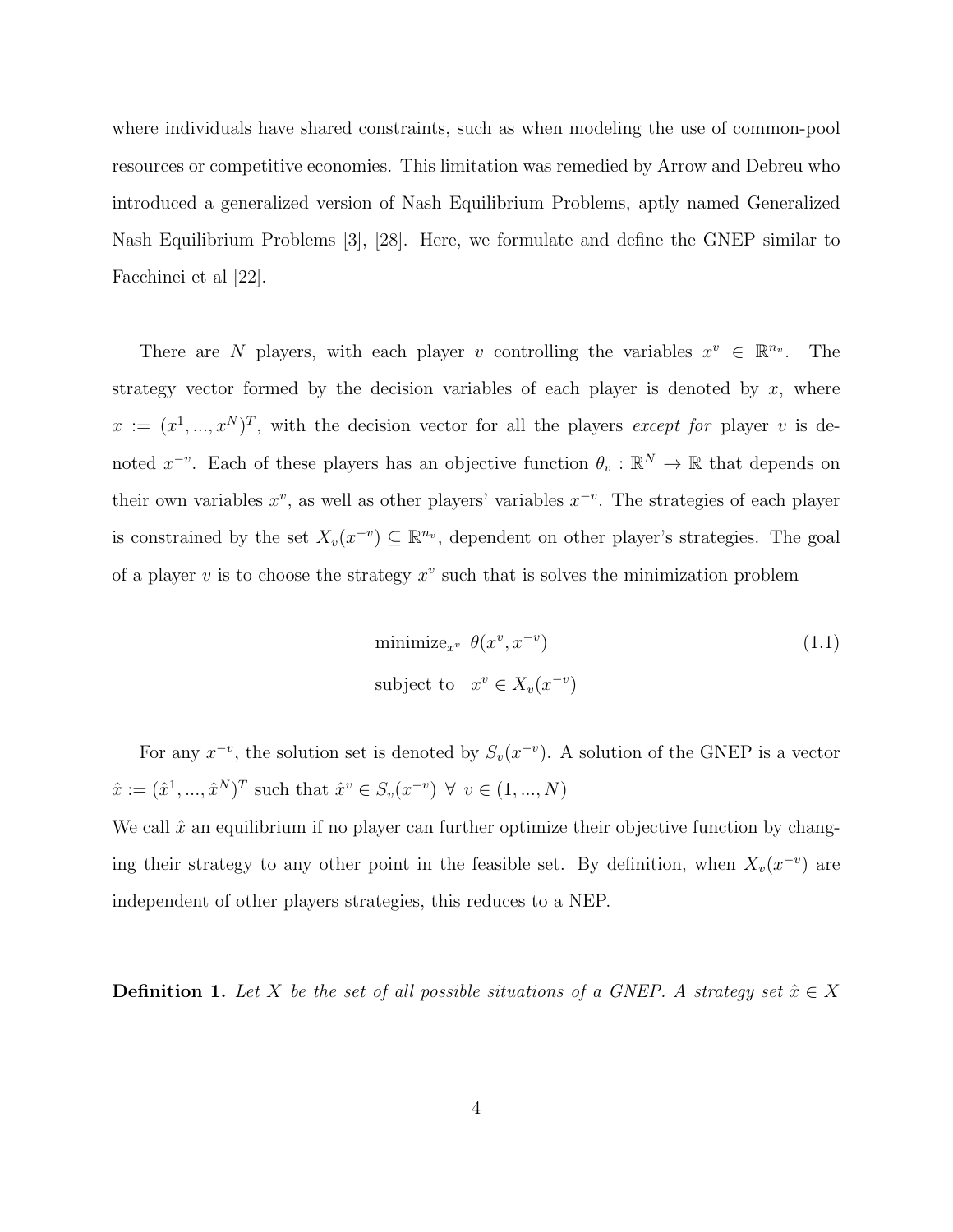is a Generalized Nash Equilibrium iff

$$
\theta_v(\hat{x}) \le \theta_v(x^v, x^{-v}) \ \forall \ v \in (1, ..., N), \ and \ \forall \ x^v \in X_v(x^{-v})
$$
\n(1.2)

### 1.3 Test Problems

In order to evaluate our 2 algorithms, we test them on the problem set shown in Table 1.1. This problem set is taken from examples that appear in literature and were initially compiled by Erin Wild [26]. Example 1 is the simplest example, with 2 players with shared constraints each controlling one variable, and whose objective functions only depend on that variable. It is taken from [22] and was initially introduced as a basic demonstration of a GNEP. Examples 2, 3, 5 and 6 were used by [29] to demonstrate the ability of Variational Inequalities to solve GNEP's. Example 6 was also used by [20] to demonstrate the ability to use relaxation algorithms in conjunction with the Nikaidô-Isoda function to solve GNEPs. Example 2 is similar to Example 1, however with the distinction that the objective functions depend on all variables, not only those under the respective player's control. Example 3 is the first example to use non-linear constraints. Example 5 expands our set to problems in 3 dimensions, however in this case it only has 2 players, with one of the players controlling 2 variables. For this reason, our solution set here is given by a plane rather than a line. Example 6 is a 3-dimensional, 3-player game, with each player controlling 1 dimension, resulting in a line segment solution. This game is especially interesting as it models a theoretical river-basin pollution problem. In this problem, 3 players seek to optimize their respective payoffs in a shared a river basin by controlling their own degree of pollution, subject to shared constraints. Example 4 was introduced by Harker [25] to demonstrate the ability to find additional solutions GNEPs to those found by Variational Inequalities (VIs) by using Quasi-Variational Inequalites (QVIs). In addition to the lone solution at (5, 9)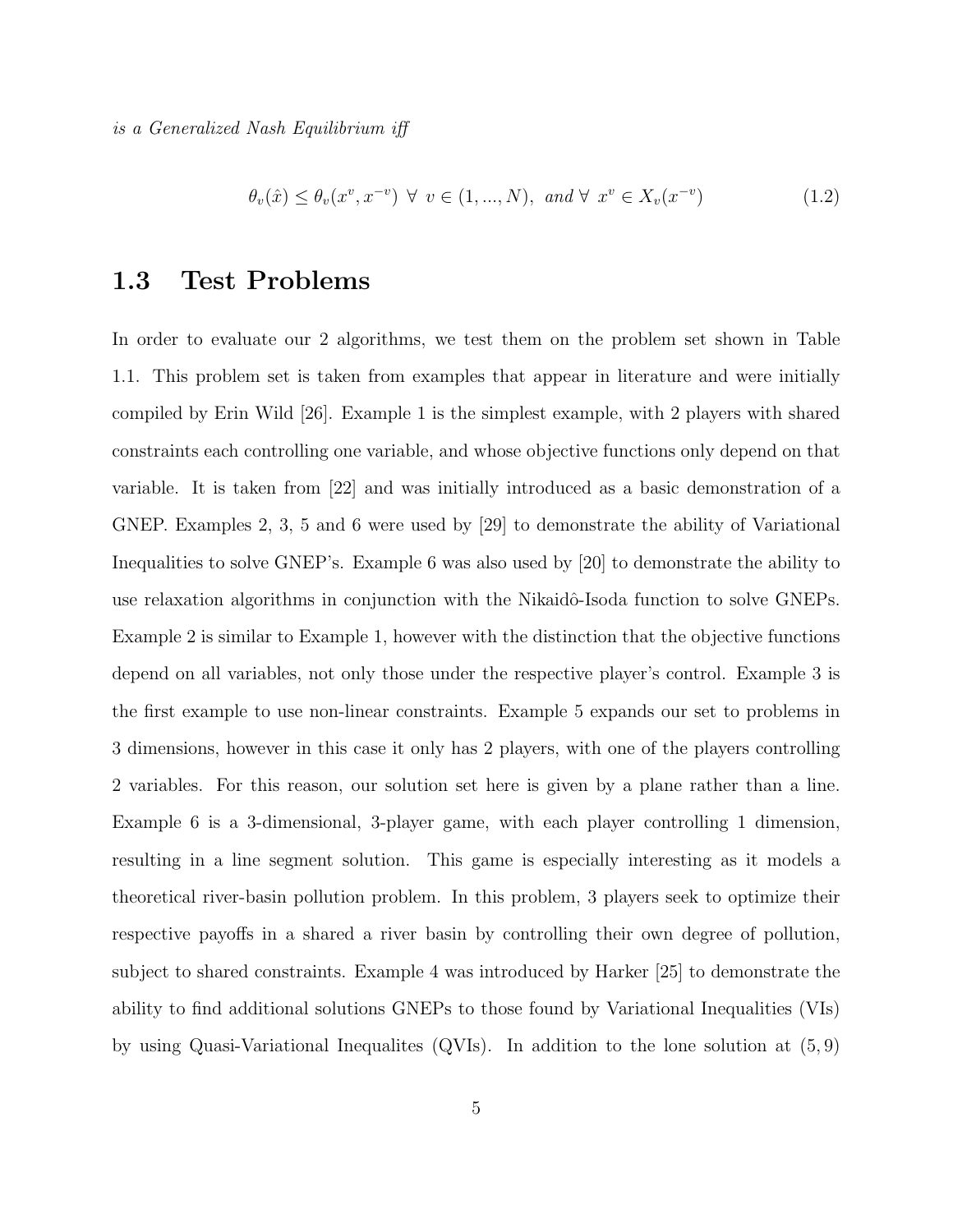found by the VI, Harker found a line segment  $(t, 15 - t)$  for  $9 \le t \le 10$  using QVIs. Finally, Example 7 was constructed by Wild [26] as a 3-dimensional extension of Example 3, with 3 players sharing both linear and non-linear constraints.

| Objective functions                                                                                                                                                                      | Constraints                                                                                                                                                                                   | <b>Optimal</b> solutions                                            |
|------------------------------------------------------------------------------------------------------------------------------------------------------------------------------------------|-----------------------------------------------------------------------------------------------------------------------------------------------------------------------------------------------|---------------------------------------------------------------------|
| $P_1: \min(x-1)^2$<br>Ex. 1<br>$P_2: \min_{y} (y - \frac{1}{2})^2$                                                                                                                       | $x, y \geq 0$<br>$x + y \leq 1$                                                                                                                                                               | $\begin{pmatrix} t \\ 1-t \end{pmatrix}, \frac{1}{2} \leq t \leq 1$ |
| Ex. 2 $P_1: \min_x x^2 - xy - x$<br>$P_2: \min_y y^2 - \frac{1}{2}xy - 2y$                                                                                                               | $x, y \geq 0$<br>$x+y\leq 1$                                                                                                                                                                  | $\binom{t}{1-t}, 0 \leq t \leq \frac{2}{3}$                         |
| Ex. 3 $\frac{P_1 \,:\, \min x^2 - xy - x}{P_2 \,:\, \min y^2 - \frac{1}{2}xy - 2y}$                                                                                                      | $\begin{array}{l}\n x, y \geq 0\\ \n x^2 + y^2 < 1\n \end{array}$                                                                                                                             | $\left(\frac{t}{\sqrt{1-t^2}}\right),\ 0\leq t\leq \frac{4}{5}$     |
| Ex. 4 $P_1: \min_x x^2 + \frac{8}{3} - 34x$<br>$P_2: \min_y y^2 - \frac{5}{4}xy - 24.25y$                                                                                                | $x, y \geq 0$<br>$x, y \le 10$<br>$x + y \le 15$                                                                                                                                              | $\binom{5}{9}$ $\cup$ $\binom{t}{15-t}$ , $9 \le t \le 10$          |
| Ex. 5 $P_1: \min_{x,y} x^2 + xy + y^2 + (x+y)z - 25x - 38y$<br>$P_2: \min z^2 + (x+y)z - 25z$                                                                                            | $x, y, z \geq 0$<br>$x + 2y - z \le 14$<br>$3x + 2y + z \leq 30$                                                                                                                              | $\begin{pmatrix} t \\ 11-t \\ 8-t \end{pmatrix}$ , $0 \le t \le 2$  |
| $P_1: \min_{x_1}(\alpha_1x_1+\beta(x_1+x_2+x_3)-\chi_1)x_1$<br>Ex. 6 $P_2: \min_{x_2}(\alpha_2x_2+\beta(x_1+x_2+x_3)-\chi_2)x_2$<br>$P_3: min(\alpha_3x_3+\beta(x_1+x_2+x_3)-\chi_3)x_3$ | $x_1, x_2, x_3 \geq 0$<br>$3.25x_1 + 1.25x_2 + 4.125x_3 \leq 100$<br>$\alpha_1 = 0.001, \alpha_2 = 0.05, \alpha_3 = 0.01,$<br>$\beta = 0.01, \chi_1 = 2.9, \chi_2 = 2.88,$<br>$\chi_3 = 2.85$ |                                                                     |
| $P_1: \min x^2 - xy - x$<br>Ex. 7 $P_2: \min_{y} y^2 - \frac{1}{2}xy - 2y$<br>$P_3: \min(z-\frac{1}{2})^2$                                                                               | $x,y,z\geq 0$<br>$x^2 + y^2 < 1$<br>$z + y \leq 1$                                                                                                                                            |                                                                     |

Table 1.1: GNEP set we seek to solve, taken from [26].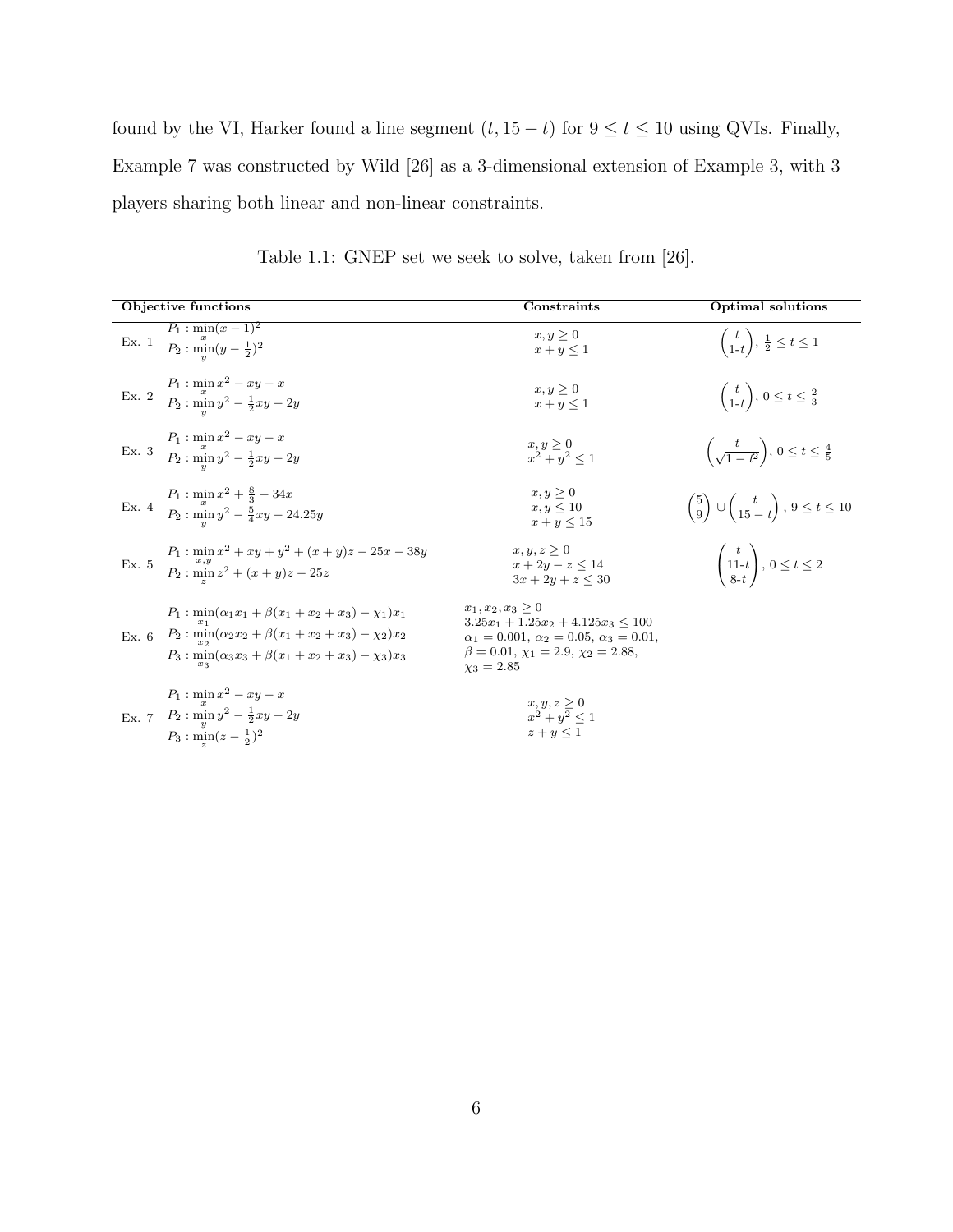### Chapter 2

### The Shadow Point Function

Before we can introduce the two algorithms, we must first introduce a penalty function that helps us select "better" points among all points we search in a given step of the algorithm. This penalty function will allow us to evaluate the fitness of any point or agent at any given stage of either algorithm, and thus tell our algorithms how to treat these points.

### 2.1 Construction of the Shadow Point function

When designing this penalty function, we wanted to ensure that the output exhibits four key properties:

Firstly, the output of the function should be equal for all solution points (1). No solution should have a better or worse penalty than another solution, they should all be treated equally.

Secondly, the output of the penalty function should be minimized for our feasible set by all solutions (2). In other words, there should not exist feasible points outside our solution set with a lower penalty values than those inside the solution set.

Thirdly, the penalty value of points on our solution set should be unique to points on the set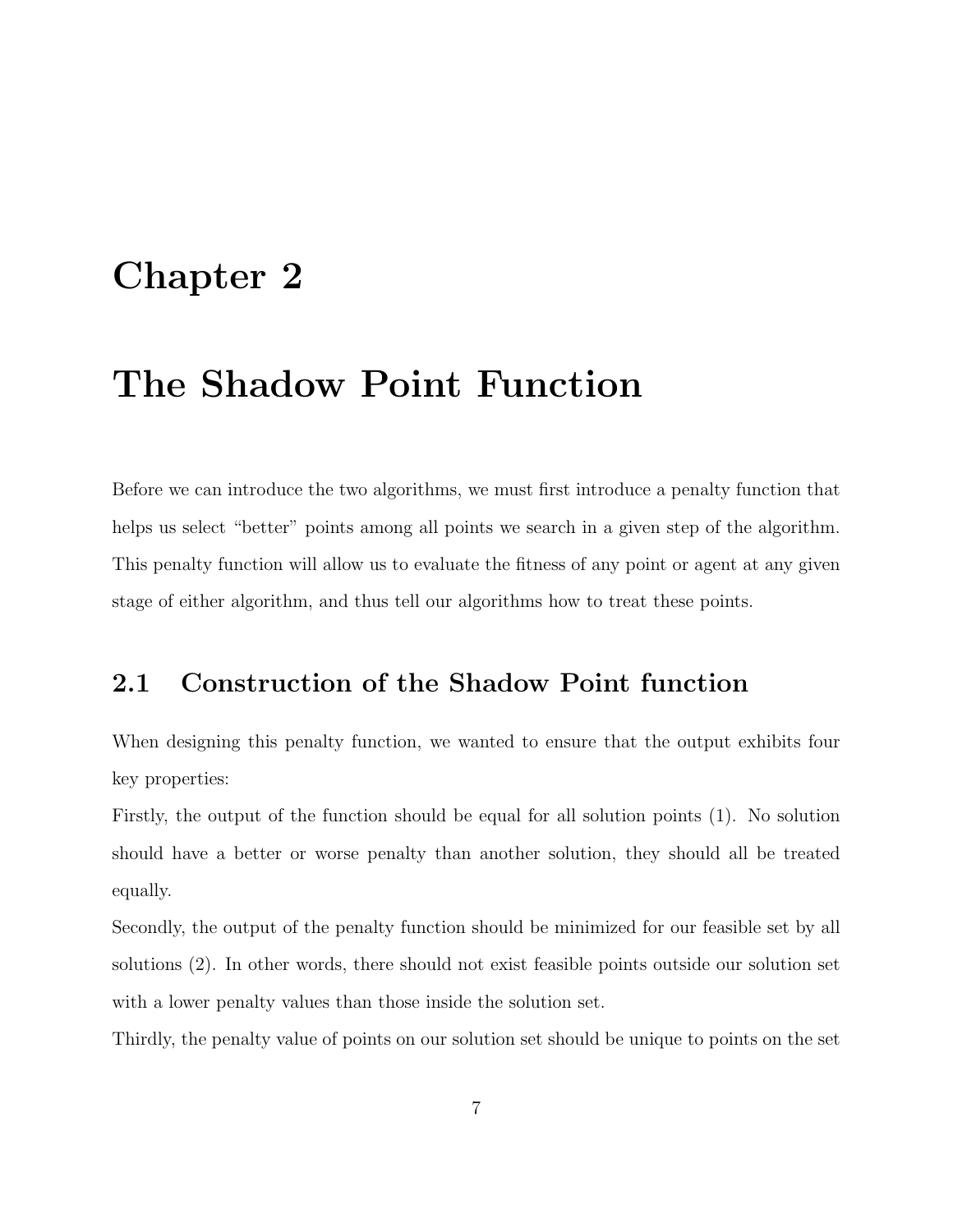(3). In other words, this minimal penalty value is given only by points in our solution set. Finally, our fourth property is that the penalty of all points should be easily interpretable under the definition of a Nash Equilibrium (4). When an individual familiar with the penalty function is given the penalty of a point, they should have a clear understanding of the quality of that solution, regardless of their depth of knowledge into the specific problem. If a point in one example that is similarly near their solution as a point in another example is to its solution, they should have similar penalty values. Admittedly, this final requirement is much more subjective in nature.

In summary, we want the function to give an **equal**  $(1)$  and **optimal**  $(2)$  penalty value if and only if (3) a point is a member of the solution set, and to be easily understandable (4) without deep knowledge of the problem for all points in the feasible set .

**Definition 2.** Let us assume a game with n players, and a constraint set  $C \in \mathbb{R}^n$ . Let  $p_i$  be a decision vector of variables controlled by player i. Then a point  $P = (p_1, p_2, ..., p_n)$  is a set of decisions vectors  $p_i$  made by each player i.

- **Definition 3.** 1. We define  $\hat{p}_i$ , the **shadow coordinate** of  $p_i$ , as  $\hat{p}_i = p_i^*$  subject to  $C|p_{-i}$ , where  $p_i^*$  is the optimum of  $p_i$ . That is,  $\hat{p}_i$  is the optimum of  $p_i$  under the constraint set C given the decision vectors of all other players  $p_{-i}$ .
	- 2. Then the **shadow point**  $\hat{P} = (\hat{p}_1, \hat{p}_2, ..., \hat{p}_i)$  is the set of shadow coordinates associated with P.
	- 3. We define penalty $(P) = ||P \hat{P}||_2$ , the Euclidean distance of P to its shadow point  $\hat{P}$ . All together, the penalty of any point  $P$  is given by

$$
penalty(P) = \sqrt{\sum_{i=1}^{n} ((p_i^*|p_{-i}) - (p_i))^2}
$$
\n(2.1)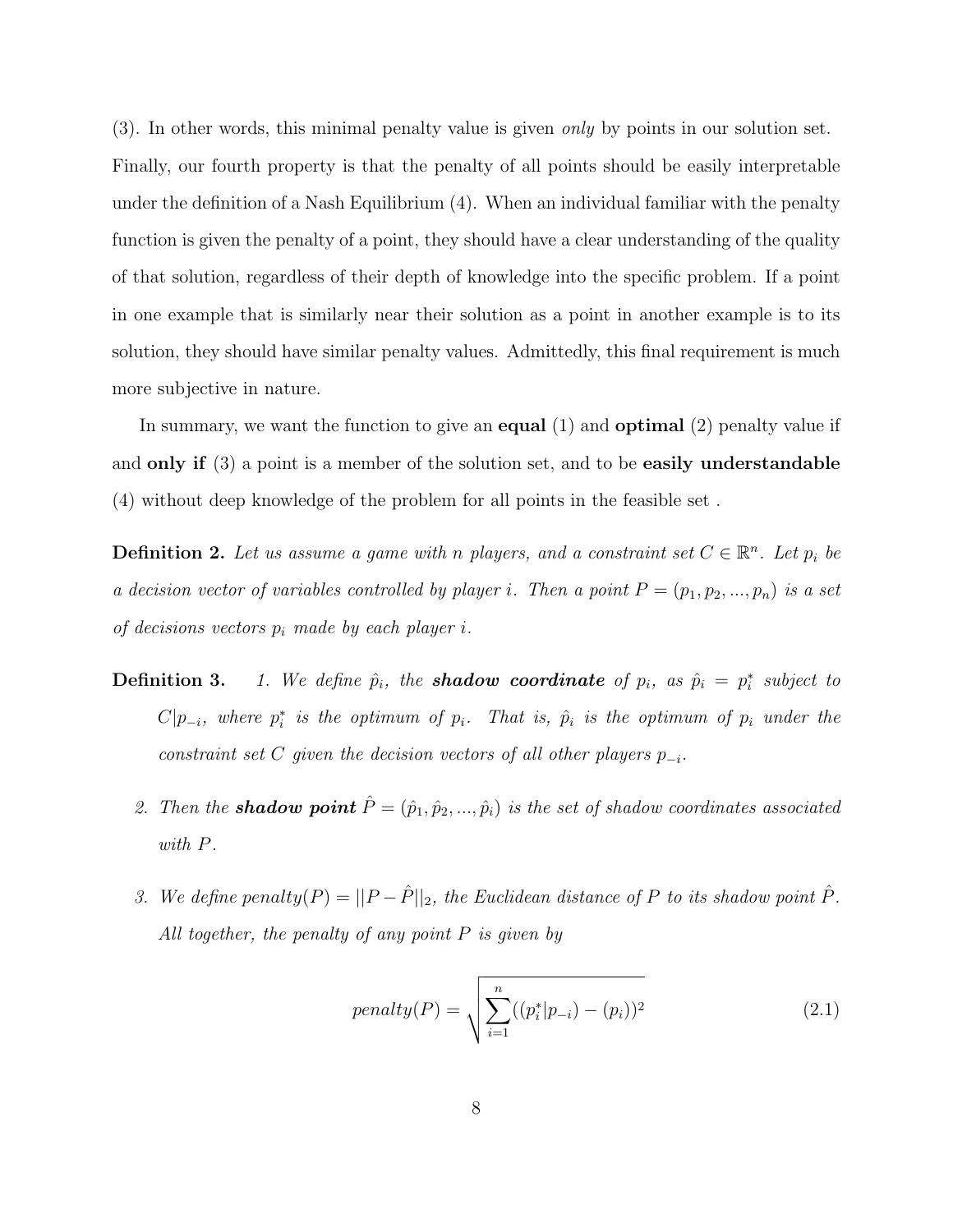For the problem set described in Table 1.1, we will use Example 1 as a demonstration.

Given a point  $P = (x, y) = (0.4, 0.9)$ , we solve for the shadow point  $\hat{P} = (\hat{x}, \hat{y})$ .

$$
\hat{x} = (x^*|y) = min((x-1)^2) \ \text{s.t.} \ \ x + 0.9 \le 1 \Rightarrow \ \hat{x} = 0.1 \tag{2.2}
$$

$$
\hat{y} = (y^*|x) = min((y - 0.5)^2) \text{ s.t } y + 0.4 \le 1 \Rightarrow \hat{y} = 0.5 \tag{2.3}
$$

Thus, the shadow point is  $\hat{P} = (\hat{x}, \hat{y}) = (0.1, 0.5)$ , and

$$
penalty(P) = ||P - \hat{P}||_2 = \sqrt{(0.1 - 0.4)^2 + (0.5 - 0.9)^2} = 0.5
$$
\n(2.4)

By the definition of a Nash Equilibrium, we have the property that  $x = \hat{x}$  and  $y = \hat{y}$  if and only if P is a Generalized Nash Equilibrium, thus  $P = \hat{P}$  and  $penalty(P) = 0$ . Thus, any algorithm utilizing this penalty function should seek to minimize penalty in order to find solutions. The fact that all solutions have an equivalent penalty satisfies requirement (1). Since for any member of the feasible set the penalty is always non-negative and the penalty of members of the solution set is 0, we satisfy requirement (2). Since a penalty of 0 is unique only to members of the solution set, we satisfy requirement (3). Finally, since the penalty is simply a Euclidean distance of the decision vector to a theoretical optimum, it is easy to understand the meaning of a penalty, regardless of the parameters of the problem.

### 2.2 Comparison to the Nikaidô-Isoda function

The Nikaidô-Isoda function was introduced in 1955 by Hukukane Nikaidô and Kazuo Isoda in a short paper published by the Pacific Journal of Mathematics [1], with the goal of improving Nash's method of generalizing von Neumann's game matrices into n-dimensional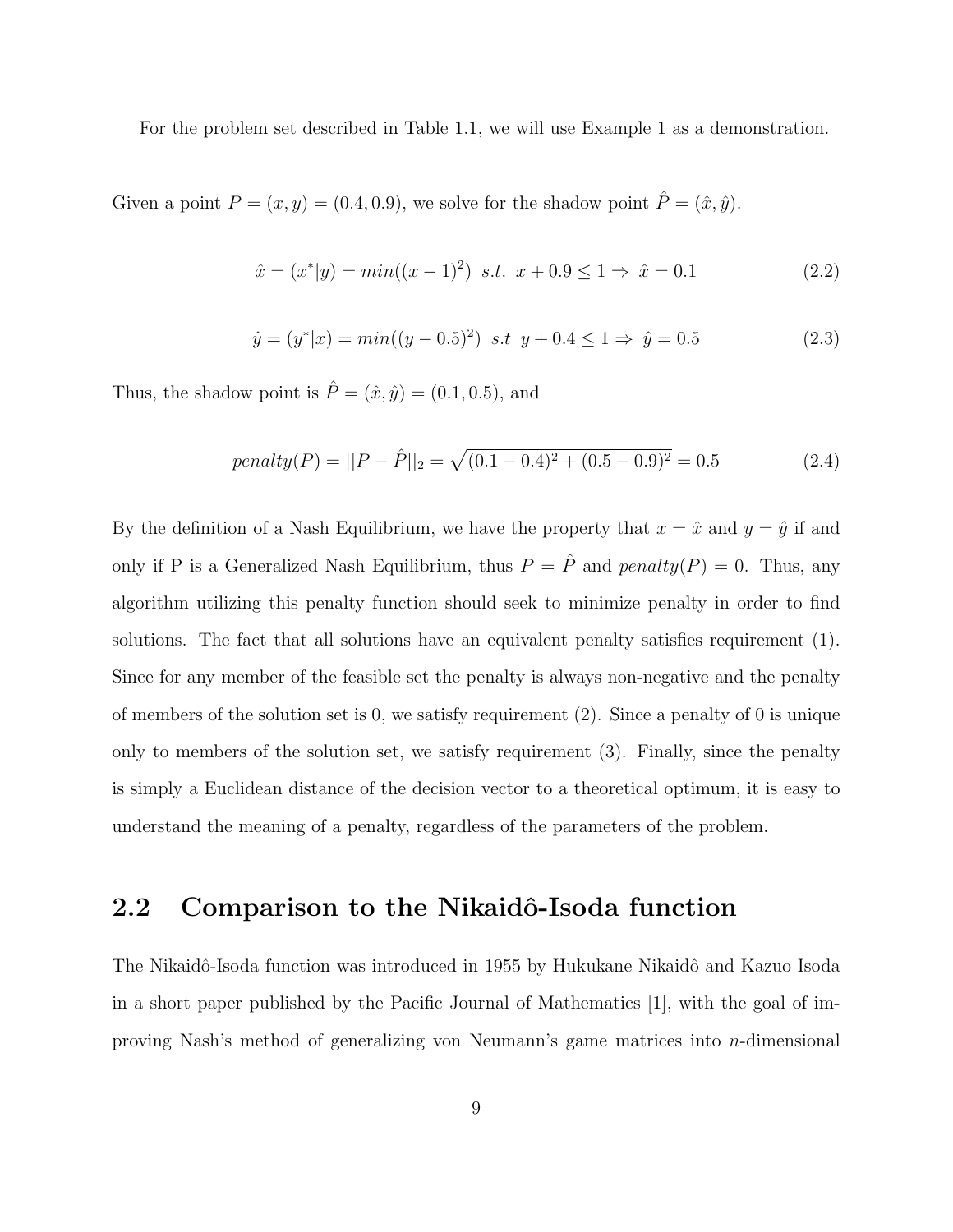non-cooperative games played over infinite-dimensional convex sets, now known as Generalized Nash Games and Generalized Nash Equilibria  $[4]$ . The Nikaidô-Isoda function is given by

$$
penalty(P) = \sum_{i=1}^{n} (u_i(p_i^*|p_{-i}) - u_i(p_i))
$$
\n(2.5)

where  $u_i$  is the objective function of player *i*. As an extension of Nash's recent introduction of the Nash Equilibrium, this function presents a method by which to evaluate how far a point is from being a Nash Equilibrium. At the time, Nash Games were thought of as an economic tool. In economics, the payoff function is what is most important. An economic player may ask "how far away are my results from the optimal results?". By summing the displeasure among each player's economic result, this function presents a method of measuring a version of the distance from an equilibrium for non-equilibrium points as well. The Nikaidô-Isoda function has been used by Rosen to motivate the gradient descent method [19], and by Krawczyk et al. for relaxation algorithms [20]. More recently, it was used for path-following methods using an approximating scheme by Hintermuller et al. [30] to solve GNEPs.

Recall that the shadow point function is given by

$$
penalty(P) = \sqrt{\sum_{i=1}^{n} ((p_i^*|p_{-i}) - (p_i))^2}
$$
\n(2.6)

The key difference between the *shadow point* function and the Nikaidô-Isoda function is that while the Nikaidô-Isoda function sums the difference in objective functions relative to their optima, the *shadow point* function sums the squares of the difference in strategy required to reach the optima. We argue that from a computational perspective, the later approach makes more sense than the former: Consider the case where the objective function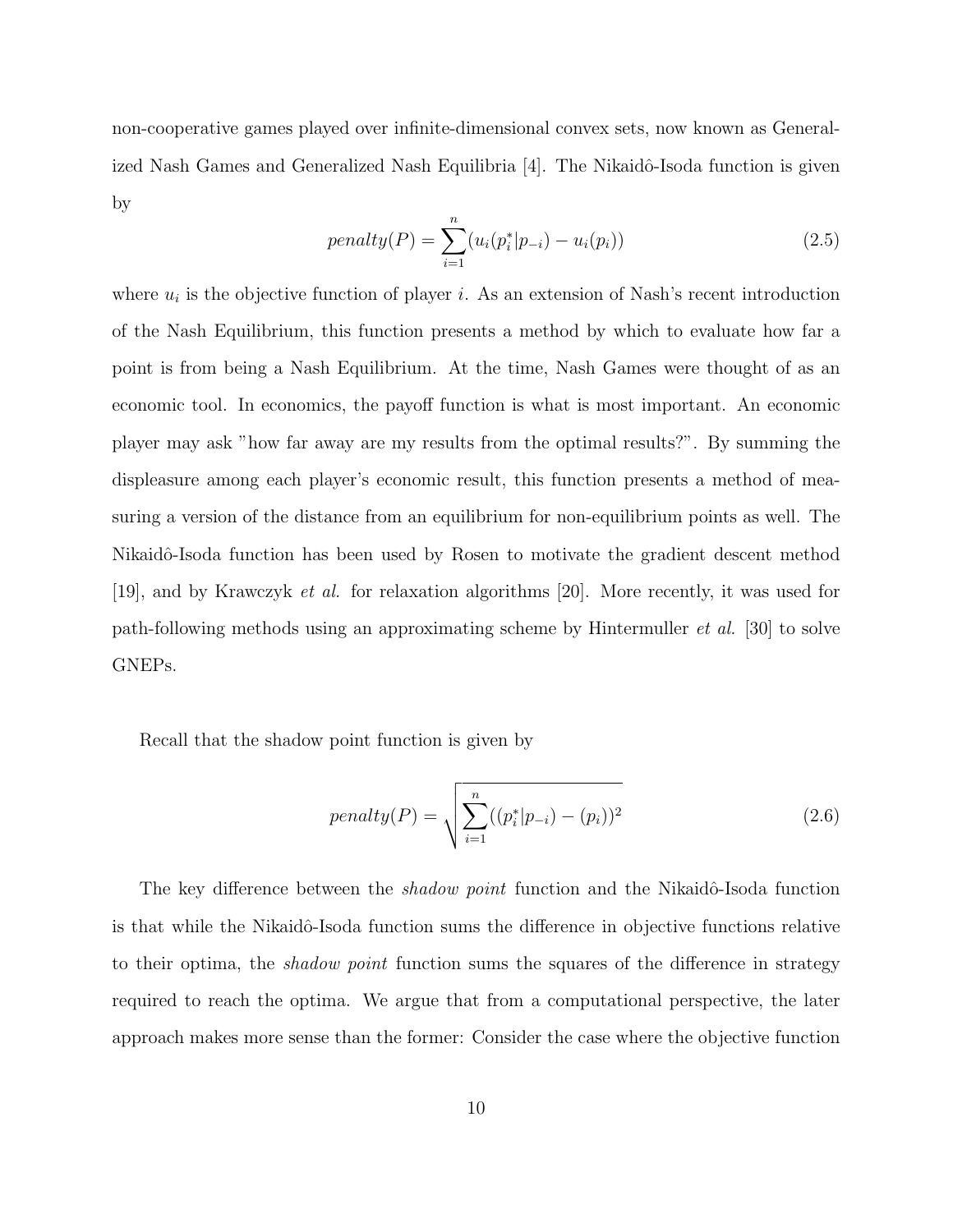has a local max with a value very close to that of the global max, but for which the strategy set to achieve this max is very far. This point would be considered very good, and close to a solution by the Nikaidô-Isoda function, since the difference in objective function is very small. This is not problematic for economic purposes, since in economics, it may be acceptable for a strategy to be very slightly suboptimal if it yields very close to optimal results.

However, for the purposes of finding true Nash Equlibiria using heuristics, this is very problematic as it treats a point as if it is close to being a solution even if it is not. While the Nikaidô-Isoda penalty will not be zero in these situations, they may be low enough to fall within the penalty threshold decided by the user, leading to false positive results. By measuring the distance from the optimal strategy itself, rather than comparing the results of the suboptimal strategies to the optimal ones, the shadow point function avoids these issues of local optima in our objective functions.

Another case in which the *shadow point* function is preferred is in the case where the objective function fluctuates significantly near the optimum. In these cases, a point slightly off the optimal strategy may have a very large gap in objective function value. The Nikaidô-Isoda function would treat this as a very suboptimal point, which may motivate large movements in some algorithms. The shadow point function recognizes that the strategies only require slight changes, and may have an easier time finding the optimal values as a result.

The other difference between the two penalty functions is that the Nikaidô-Isoda function simply sums the differences, while the *shadow point* function takes the square root of the sum of squared differences. Both functions ensure that all summed terms are non-negative. The Nikaidô-Isoda does this naturally, as the optimal value of the objective function is always greater or equal to the selected value by definition, allowing for a non-negative difference, and an easy summation. This is sensible in an economic context, as one may simply want to know what the total economic losses are as a result of this suboptimal strategy.

From a computational perspective, we do not care about the total losses of our objective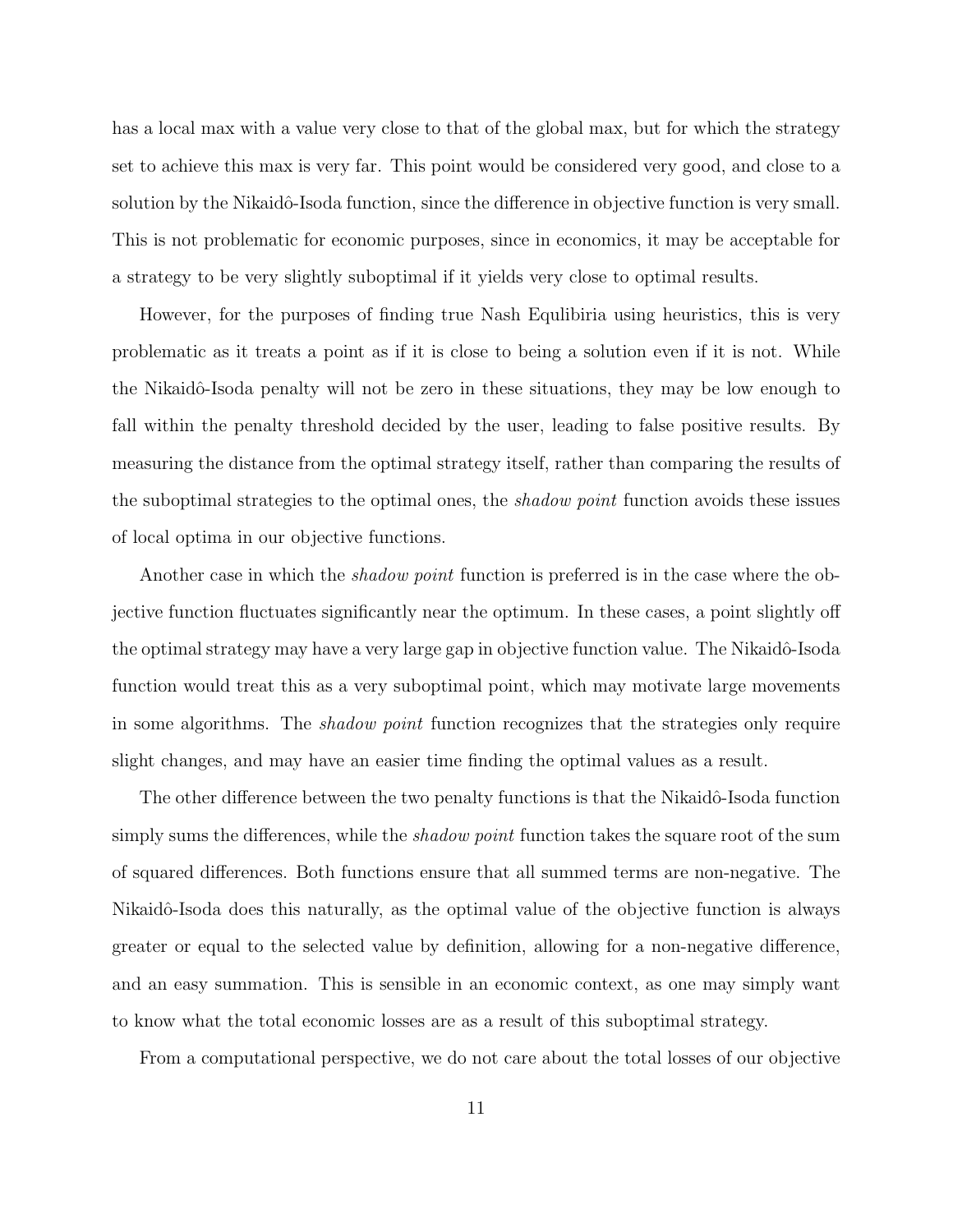functions, we want to know how much we need to move to find our equilibrium points. As such, we care about the difference in strategy, not the results of those strategies. The shadow point function ensures non-negativity in the summed terms by squaring the difference. This is because the optimal strategy could be higher or lower in value to the chosen one, losing the guarantee that this difference is positive. We chose to square this difference rather than taking the absolute value of this difference in order to penalize larger distances more harshly than smaller ones. This is especially important when dealing with inherently imprecise optimizers. Due to rounding errors and computation being based on threshold precision, calculated optima may be slightly different than true optima. When dealing with strategies extremely close to optima, this imprecision accounts for a much larger percentage of the penalty than in more suboptimal strategies. For this reason, we diminish the effect of small distances to optima and accentuate the effect of larger differences.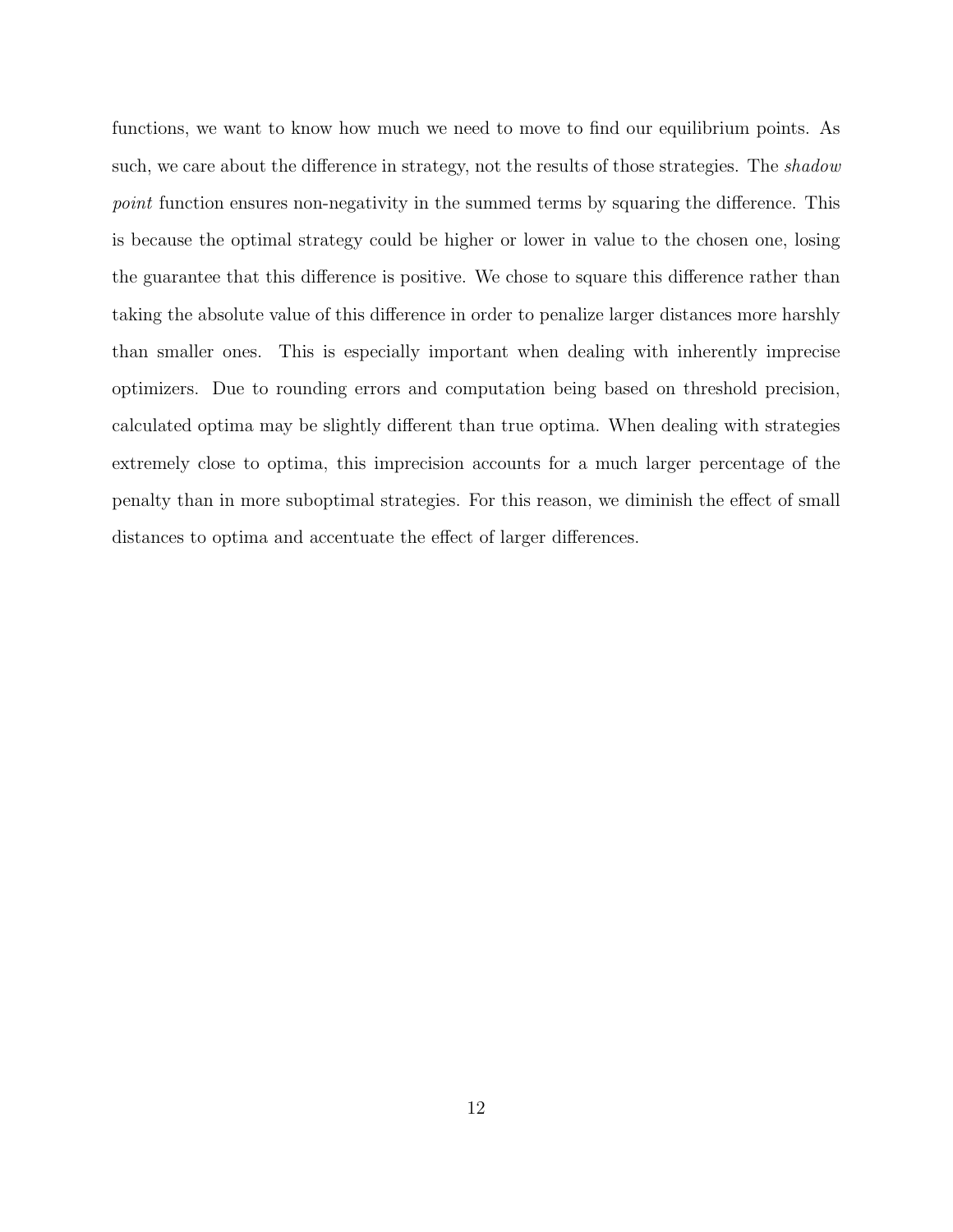### Chapter 3

### Evolutionary-Inspired Algorithms

The first of our two heuristic methods is an Evolutionary Inspired algorithm. While very different than the method introduced by Wild [26], this method utilizes some of the same basic framework of traditional evolutionary algorithms; the algorithm seeks to find solutions by selecting the most fit agents in each generation, and uses them to generate replacements for those agents not selected.

### 3.1 Evolutionary-Inspired Algorithm Method

The general process of the Evolutionary-Inspired algorithm (EIA) can be described by repeating 4 steps, with a 0-th step to initialize the process in the first generation.

- 0. Initialize points (Initialization)
- 1. Evaluate Fitness of each point (Evaluation)
- 2. Select the most fit points (Selection)
- 3. Perform a regression between selected points (Regression)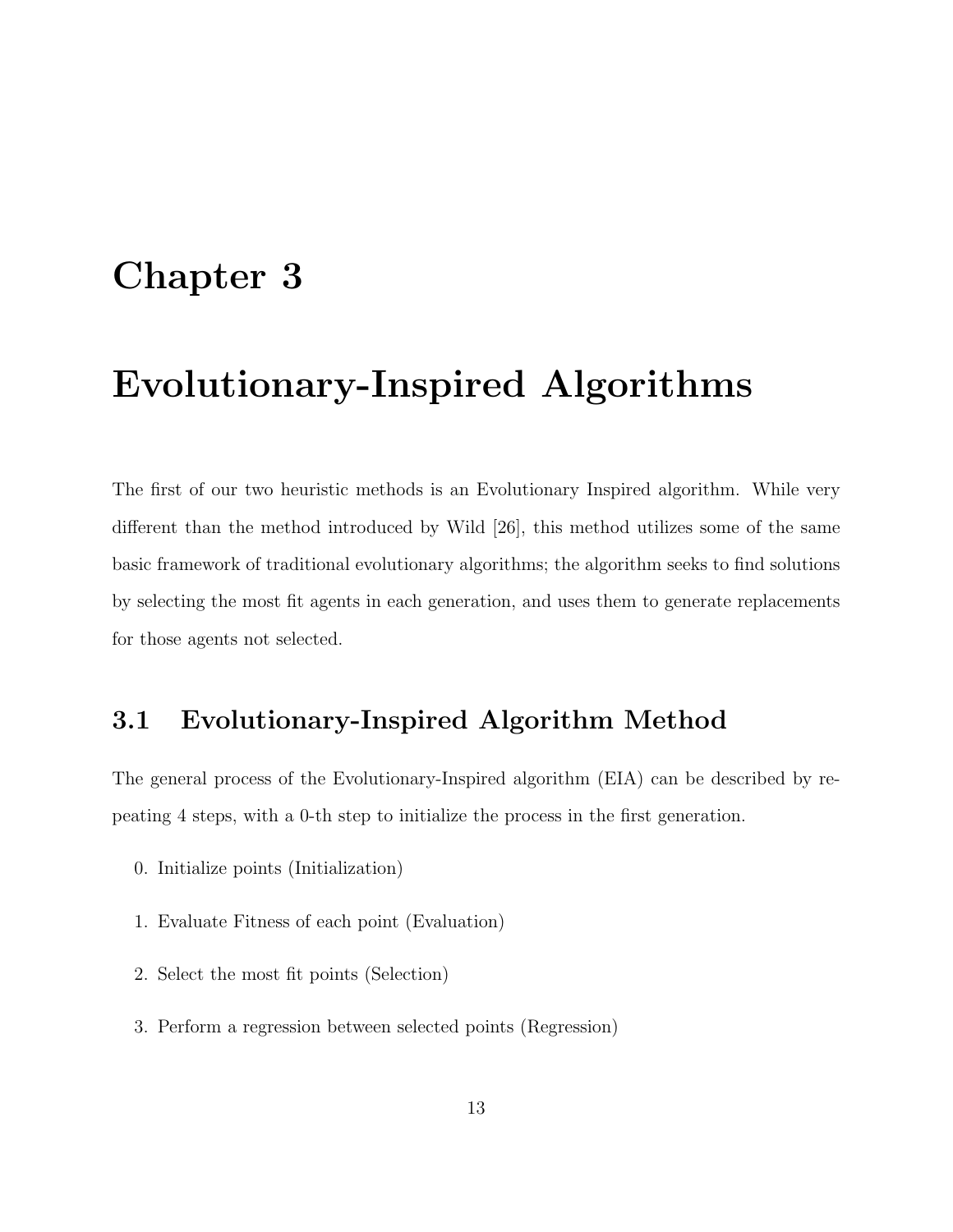4. Generate replacement points for those not selected (Replacement)

Step 0 - Initialization: Before we can begin our algorithm, we need a set of initial points. For each point, we randomly initialize the value of each dimension within that dimension's global bounds under the shared constraints, independent of all other dimensions. In example 1, each of x and y have global bounds  $[0,1]$ , and so we initialize each of x and y as a random value in [0,1] independently of each other, despite the fact that this allows for the generation of points that violate the shared constraint  $x + y \leq 1$ .

When solving complex problems, the feasible set can be difficult to calculate and describe. For this reason, initializing each dimension in a 'best case scenario' global bounds allows for implementation of the algorithm without needing a full understanding and description of the feasible set.

**Step 1 - Evaluation:** To evaluate the fitness of each point, we use the penalty function given by Equation 2.1 introduced in Chapter 2. Since this penalty function requires an optimization, we use the mulitvariable optimization function optimize.minimize scalar built into the Python library Scipy, using the SLSQP method for bounded optimization.

Step 2 - Selection: In the selection step, the existing points are ordered according to penalty, and the m lowest penalty scores are selected, with the remaining unselected points deleted.

Step 3 - Regression: In the regression step, we perform a regression of the selected points, to achieve a curve of best fit for that generation of points. For problems with linear solution sets, a linear regression is sufficient. For nonlinear solution sets, a higher order regression is required, however that is outside the scope of this project and is left for explo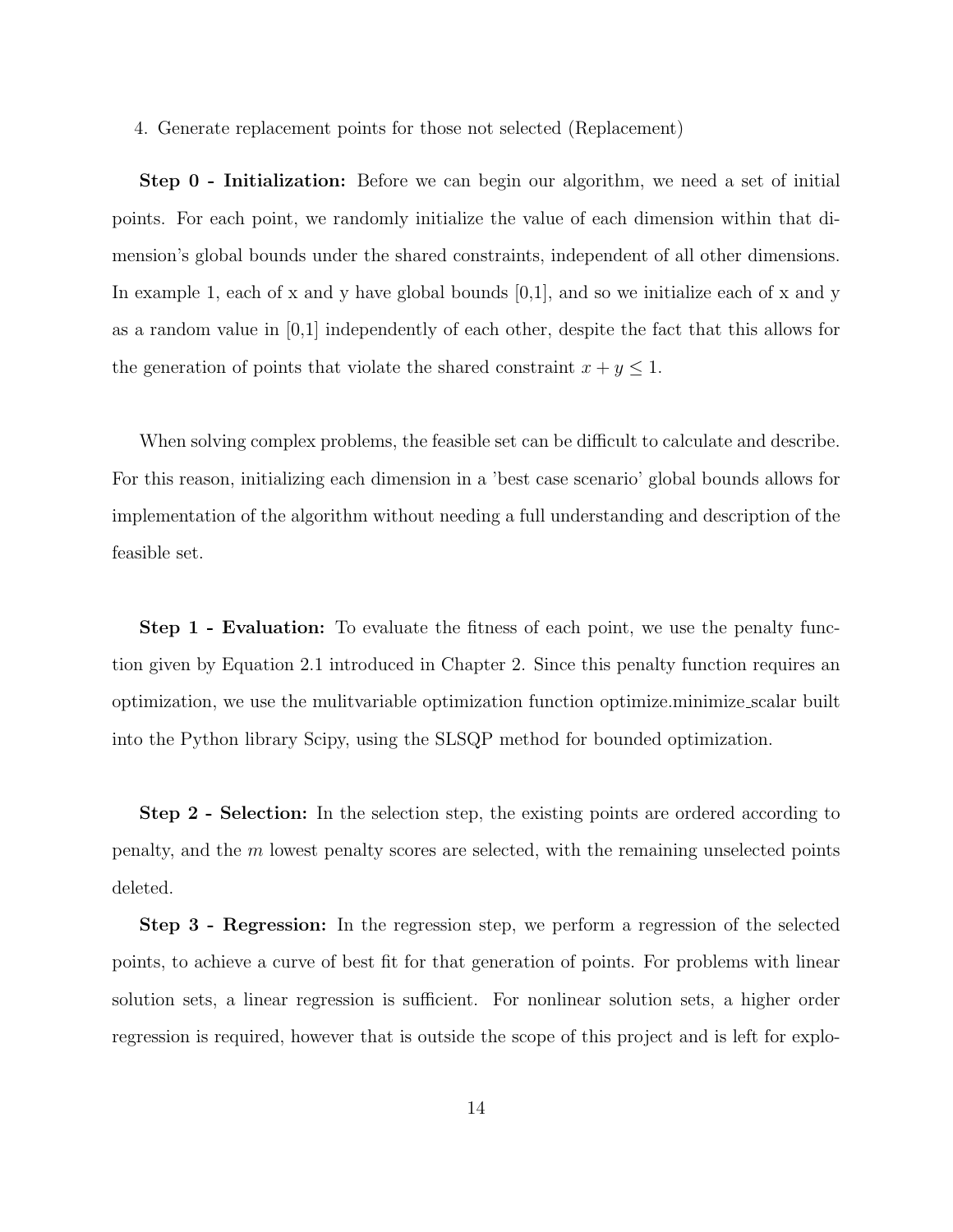ration in the future.

Step 4 - Replacement: In this final step, we must replace the  $n - m$  deleted points from step 2 using the regression curve found in step 3. To do so, we must first generate x coordinates, and use the regression curve, as well as some manufactured noise, to find corresponding y coordinates. Since in general the solution set does not cover the entire range of x coordinates, we want our selection range of x coordinates to converge onto the solution range of x coordinates. Since early iterations of the algorithm are unlikely to produce the full range of x coordinates, we must search past our current range of selected points. To do so, we take the current upper and lower x limits of our selected points, and extend them  $\delta^{generation}$  of the way to the global bounds of x, such that  $\delta < 1$ , and generation is the current generation (iteration) of the algorithm.

Let xMinSelected and xMaxSelected represent the minimum and maximum x values of our selected points respectively, and let  $xGMin$  and  $xGMax$  represent the global min and max of x based on the constraint set respectively. Based on this operation, our lower bound  $xMinSearch$  and upper bound  $xMaxSearch$  is given by

$$
xMinSearch = xMinSelected - (xMinSelected - xGMin) \cdot \delta^{generation}
$$
 (3.1)

$$
xMaxSearch = xMaxSelected + (xGMax - xMaxSelected) \cdot \delta^{generation}
$$
 (3.2)

Once these new bounds are defined, we generate  $n - m$  replacement x coordinates from a uniform distribution within this range  $(xMinSearch, xMaxSearch)$ . We select a  $\delta$  very close to 1, such that in the early part of the algorithm, we generate new points from almost the entire global bounds of x, regardless of the coordinates and quality of the selected points. As the algorithm progresses and the generation count grows, the range of x coordinates in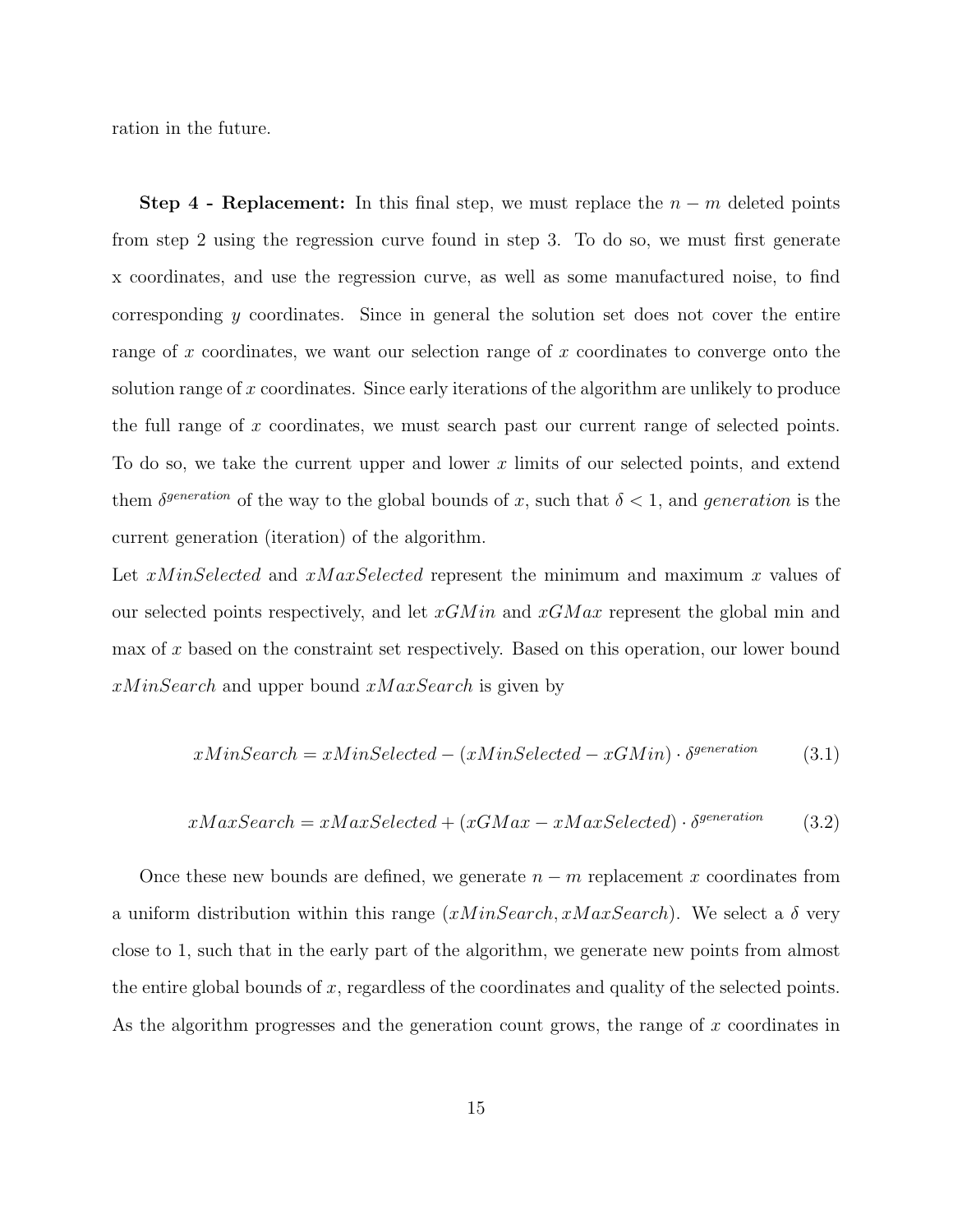selected points should converge onto the true range of  $x$  in the solution set, allowing us to search a much more local area in later generations with a much lower risk of restricting our search space too quickly. As the confidence of the algorithm towards the range of solution grows,  $\delta^{iterations} \rightarrow 0$  and thus the extra space it searches beyond those bounds shrinks. In the case of more than 2 dimensions, this process is repeated for all but one dimension.

After generating x coordinates, we are able to select corresponding y coordinates using our regression. Since the points in early generations are not guaranteed to be of high quality, the regression curve resulting from an early generation is also not guaranteed to be representative of the true solution set. As such, it is important to add noise to the  $\gamma$  coordinate beyond its location on the curve, to ensure new locations are explored, and that the regression does not converge too early and get stuck despite the selection of new points due to new x coordinates. This noise is accomplished in a similar manner as the expansion of the x search space, by expanding the search space by a proportion of the space to the global bounds of y. Let yRegression represent the y coordinate on the regression curve at the newly generated x coordinate. Let  $yGMin$  and  $yGMax$  represent the global min and max bounds of y based on the constraint set. Based on these definitions and this operation, our lower bound  $yMinSearch$  and upper bound  $yMaxSearch$  are given by

$$
yMinSearch = yRegression - (yRegression - yGMin) \cdot \epsilon^{generations}
$$
\n(3.3)

$$
yMaxSearch = yRegression + (yGMax - yRegression) \cdot \epsilon^{generations}
$$
 (3.4)

For each of the  $n - m x$  coordinates generated, a y coordinate is generated from a uniform distribution in  $(yMinSearch, yMaxSearch)$ . Similar to the  $\delta$  used previously, we select an  $\epsilon$  < 1, but very close to 1. As the algorithm progresses and the regression becomes more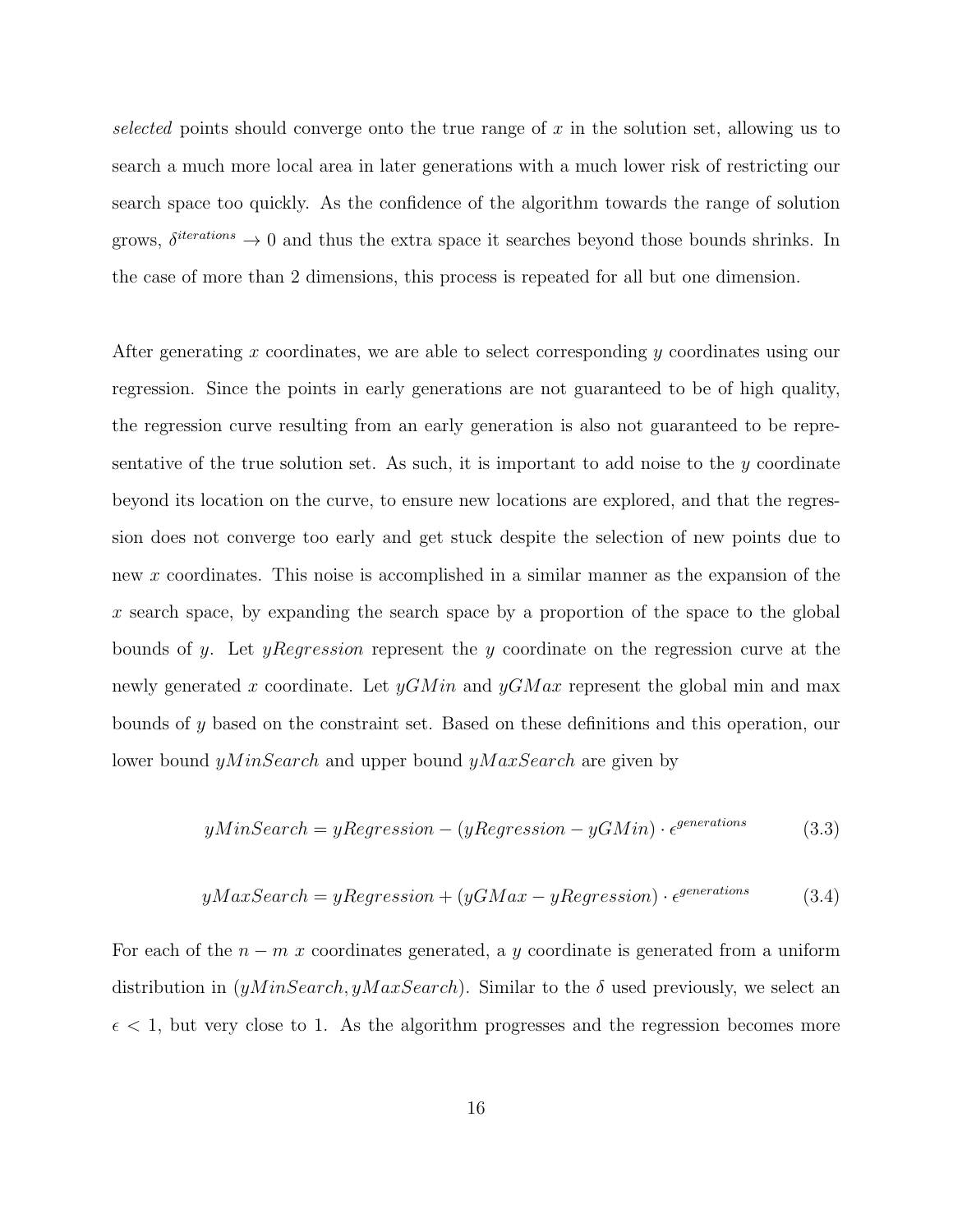representative of the true solution set,  $\epsilon^{generations} \rightarrow 0$ , and so we generate y coordinates much closer to the regression curve.

These 4 steps are repeated until threshold convergence is met, or until a maximum number of iterations are met. In order to get a more complete picture of the solution set, this algorithm is run from scratch many times, and the results of each model are attached to create a plot of the solution set. The following describes pseudo-code for running one EIA model:

```
Generate vector xPoints of length numPoints, each in
 (xMinConstraint,xMaxConstraint);
Generate vector yPoints of length numPoints, each in
 (yMinConstraint,yMaxConstraint);
while (iterations \leq maxIterations) AND (mean(penalty) \geq threshold) do
   myPenalty = penalty(xPoints, yPoints);ordered = np.argv(t);
   bestX = [xPoints[ordered[i]] for i in range(numSelect)];bestY = [yPoints[ordered[i]] for i in range(numSelect)];slope, intercept = sp.stats.linregress(bestX, bestY);
   yPoints = nextGenY(bestY, inter + 1, slope, intercept, Epsilon);xPoints = \text{nextGenX}(\text{bestX}, \text{inter} + 1, \text{slope}, \text{intercept}, \text{Delta});iterations += 1end
```
#### 3.2 Evolutionary-Inspired Algorithm Results

As mentioned previously, we test the two algorithms using the problem set described in Section 1.3 by Table 1.1.

Example 1 is the simplest of the problems. In this example, we have linear constraints, and the objective functions of each player are functions only of variables controlled by that player, albeit still with shared constraints. In Figure 3.1 and Figure 3.2 we see the solutions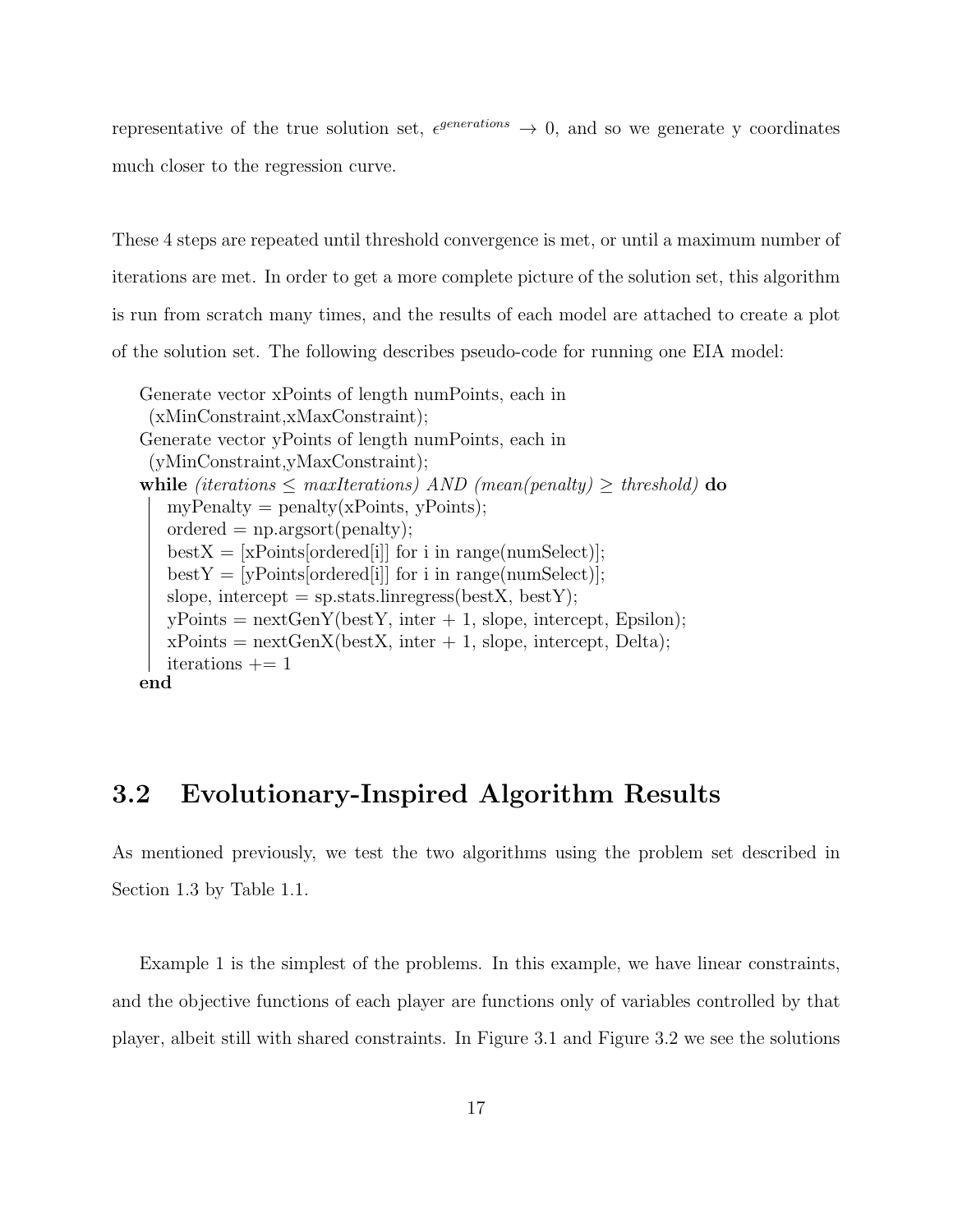

Figure 3.1: Solutions found by EIA for Example 1



Figure 3.2: Heatmap of Solutions found by EIA for Example 1

found by the Evolutionary Inspired Algorithm (EIA) for this example represent the true solution set. When observing the heatmap in Figure 3.2, we see that solutions in the middle of the search space are more common than those towards the edges. This is a result of the point generation function described in Section 3.1. The algorithm generates a random number within a uniform distribution between the upper and lower bounds calculated by the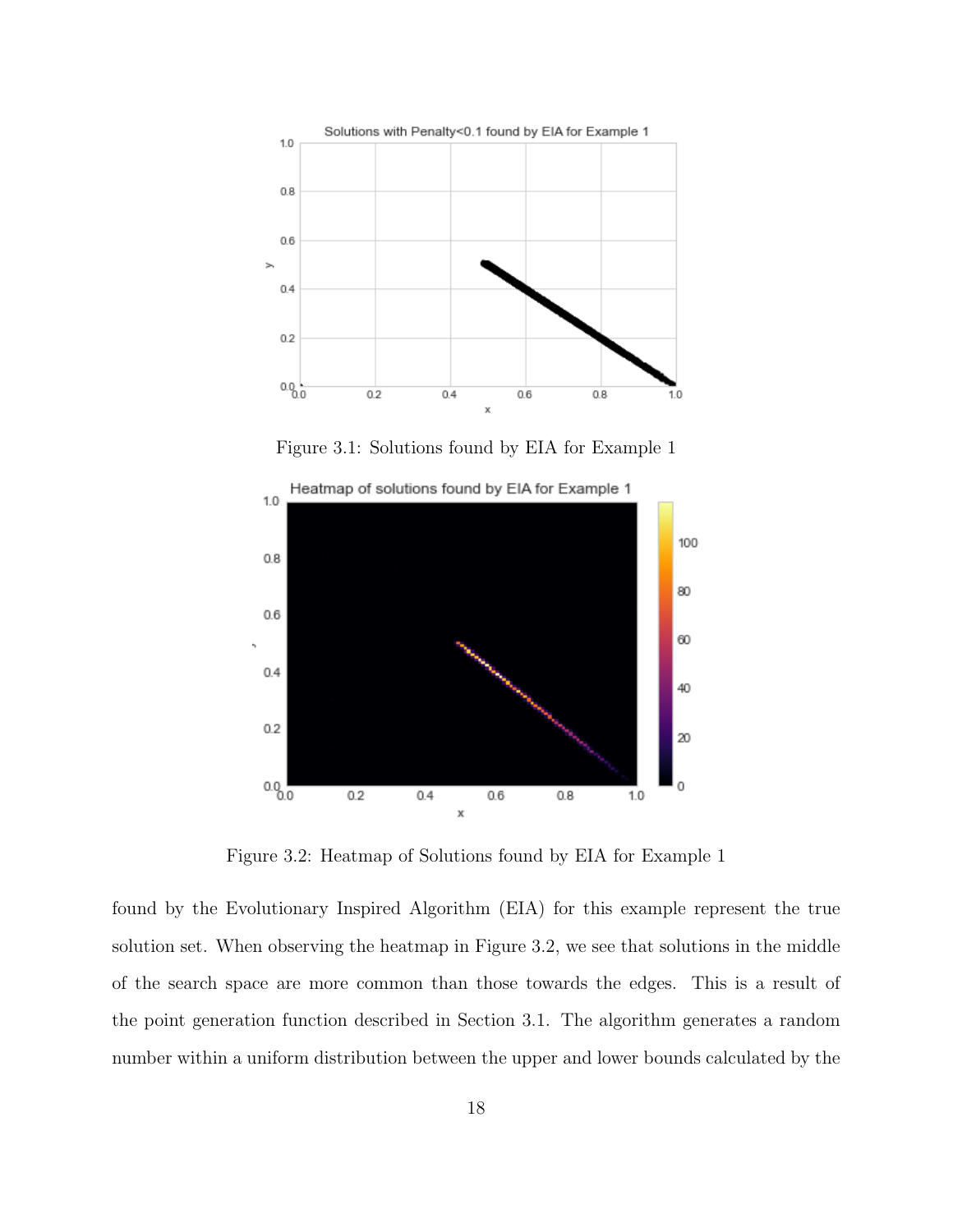bounds of each dimension, the proximity to those bounds and the current iteration count. When closer to the bounds, the search space is much larger on the opposite direction of the bound than the direction toward the bound. As such, the randomly generated number is biased towards the middle of the set, and thus more solutions are likely to be found in this region. This might be remedied by tweaking the generation function to choose a direction first (with equal chance in each direction), and then pick a value in the chosen direction based on the proximity to the bounds in that direction and iteration count as is currently performed. Out of the 5000 points initialized across 500 models, 4807 (96%) converged onto the solution set with penalty  $\leq 0.1$ .



Figure 3.3: Solutions found by EIA for Example 2

Example 2 is similar to Example 1 in that it has the same shared linear constraint, however now with objective functions that depend on the strategies of both players. The EIA model was successful at finding solutions for this problem as well, as demonstrated by Figures 3.3 and 3.4. We observe that the set plotted represents the true solution set for this GNEP. Out of the 5000 points given by the 500 models, 4911 (98.22%) converged within a penalty  $\leq 0.1$ . The points observed that are not touching the line are simply points so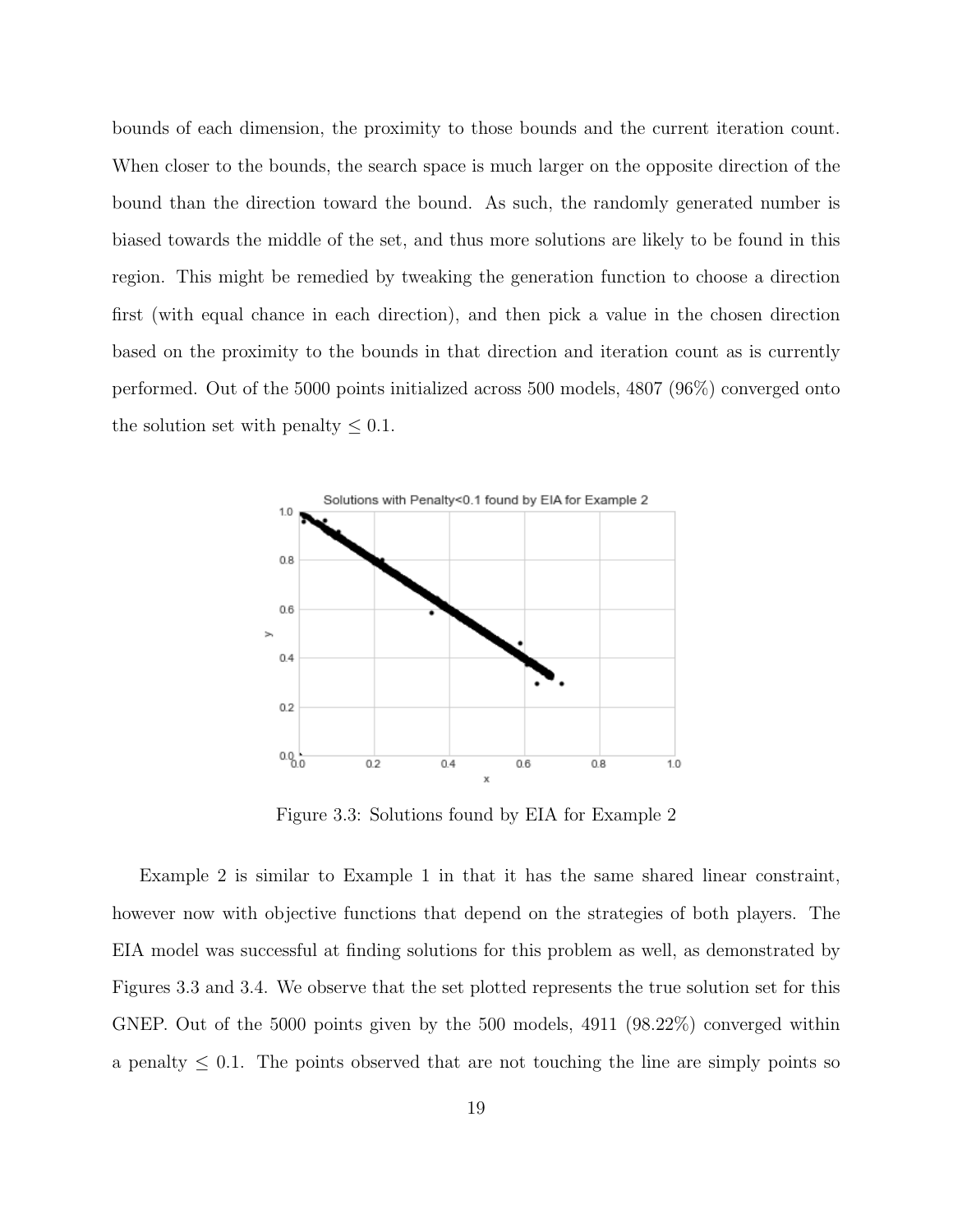

Figure 3.4: Heatmap of Solutions found by EIA for Example 2

close to the solution set that they maintain a penalty within this 0.1 threshold. As is clear from the heatmap, the algorithm has some bias towards finding solutions closer to the center of the search space, and does not find as many solutions close to the bounds. Similarly to question 1, this is due to the next generation function having a much higher chance to generate points in the direction opposite the bounds when near the bounds, as there is less space there. Overall, the dependence of the objective function on both player's decisions does not appear to affect the ability of this algorithm to find the solution set.

Example 3 introduces a key change in that the constraints are non-linear, resulting in a non-linear solution set. Since the EIA involves a linear regression, it is unable to solve this problem. Higher degree regression needs to be investigated in order to see whether this algorithm is capable of handling non-linear solution sets.

Recall from Section 1.3 that Example 4, while also used by Dr. Erin Wild [26], was formu-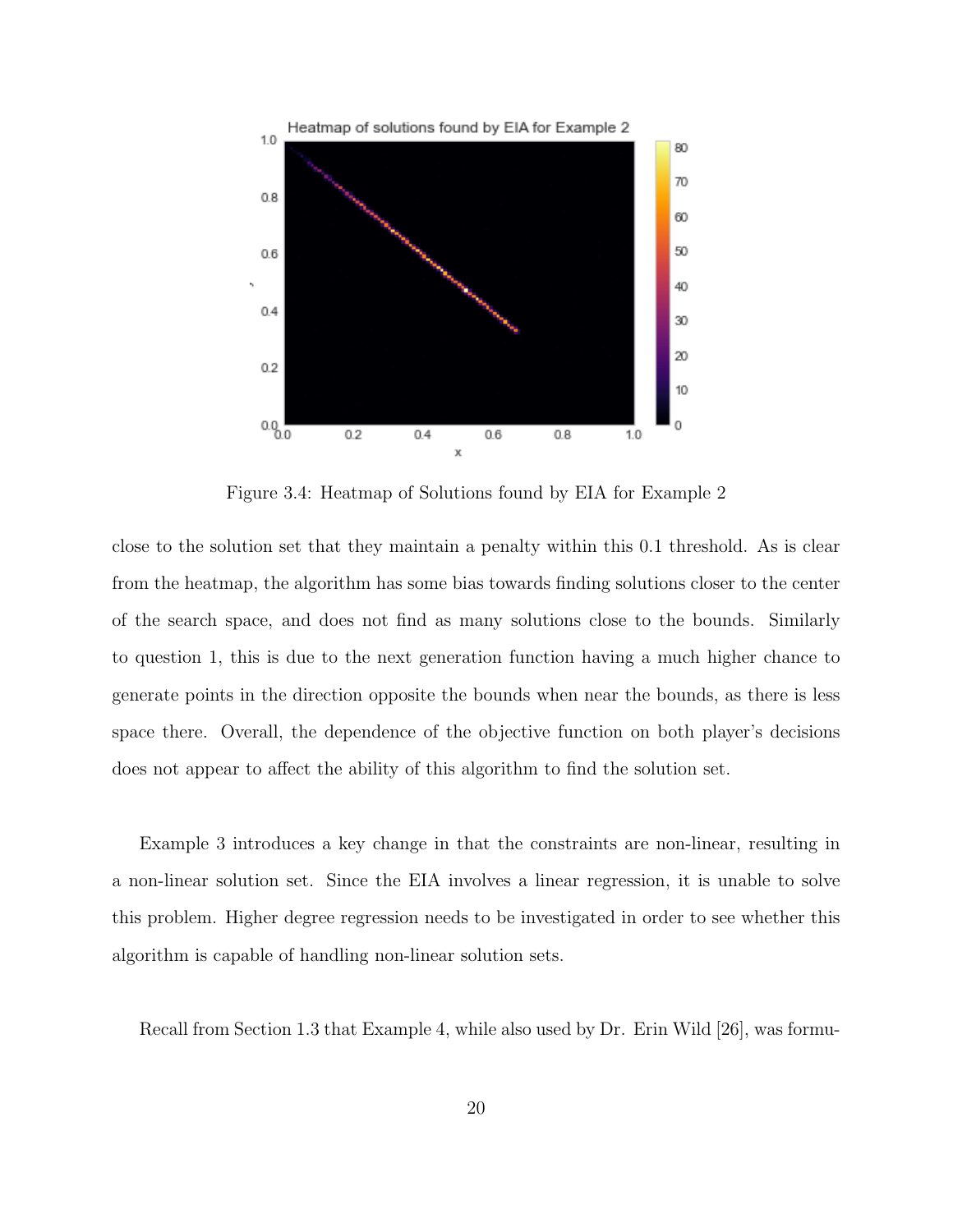lated by Harker to demonstrate the ability of Variational Inequalities and Quasi-Variational Inequalities to solve GNEPs [25]. It is interesting in that in addition to a line segment, the solution set contains a 'Rosen Point'; it contains a point that is disconnected from the rest. Another important detail for our methods to consider is that this Rosen point does not lie on the same line as the line segment, as is seen in Figure 3.5.



Figure 3.5: Solutions found by Dr. Patrick Harker for Example 4 [25]

This is problematic for the EIA method, as points near this Rosen point will have low penalty values. This causes the EIA to select points found near this solution in the selection step of the algorithm, where they are subsequently included in the linear regression. In this case, since the Rosen point is underneath the line created by the linear solution set, points found nearby this Rosen point 'pull' our linear regression down, skewing its ability to find solutions on the linear segment. Luckily, as demonstrated by Harker, this Rosen point can be computed relatively easily using Variational Inequalites [25]. After doing so, one can manually introduce an additional penalty for points found in the vicinity of the Rosen point,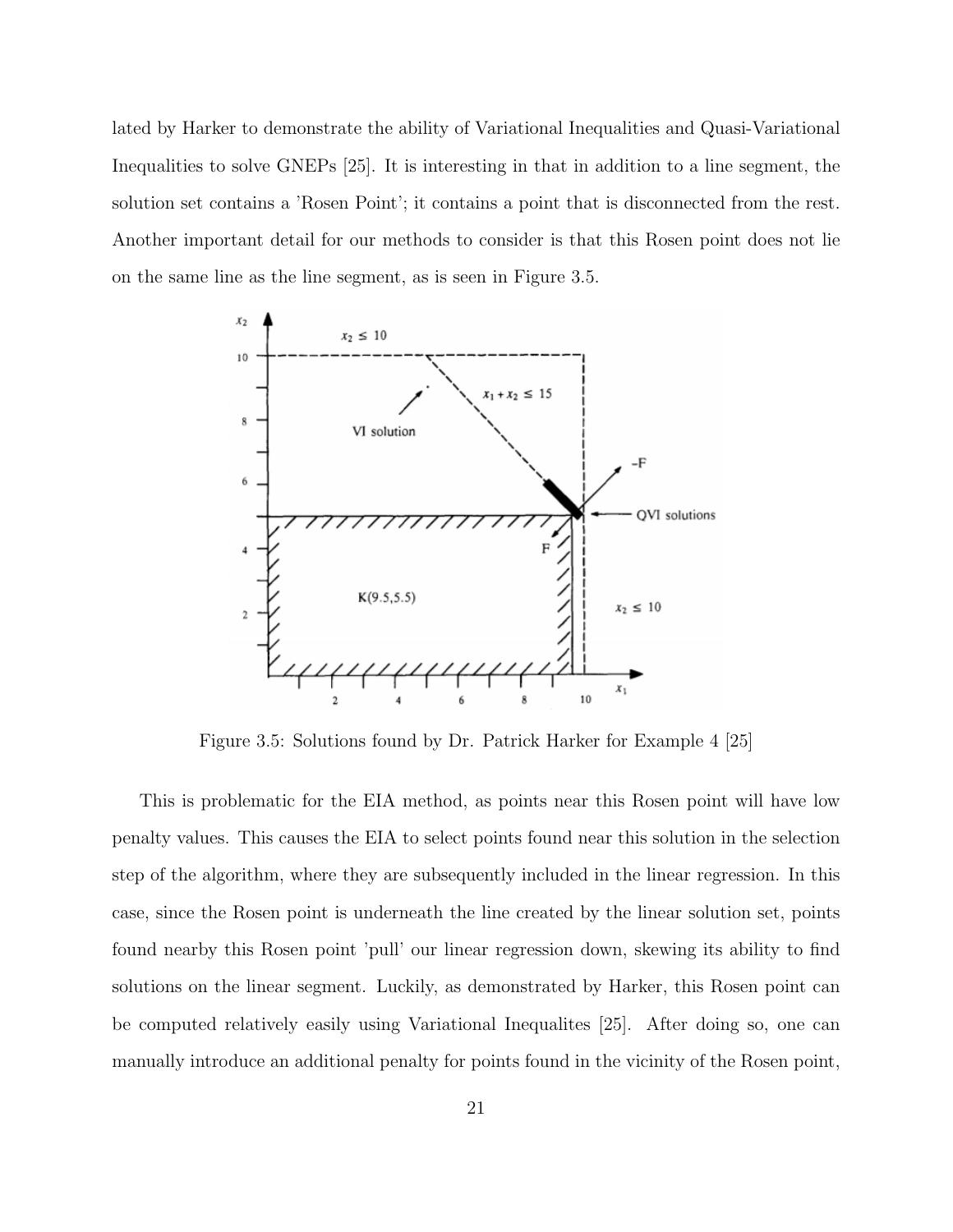lowering their fitness and making it less likely for these points to be selected. This allows the algorithm to find solutions on the linear set, with the user having the knowledge that the additional solution point exists as well. In this example, a penalty of 1.0 was added to any point within 0.5 of the Rosen point. The results of running the EIA with this manufactured penalty is show in Figure 3.6.



Figure 3.6: Solutions found by EIA for Example 4

In total, 4996 of the 5000 points (99.99%) converged onto points with penalty  $\leq 0.1$ . Some of these points still surround the Rosen point of (5, 9). These points are those who still have low penalty scores as they are near the Rosen Point, however are greater than 0.5 away and so manage to avoid the manufactured penalty. This can be remedied by increasing the region where we manufacture additional penalty. Fortunately, when observing the heatmap of solutions found be the EIA for example 4, we see that almost all points found are within the line segment solution set.

When observing the heatmap, we can see that the solutions found near the Rosen Point are so few that they cannot even be seen in the heatmap. As is the case for most of these examples, the points near the interior region of the search space are heavily favored over those near the bounds, for the same reason as previously.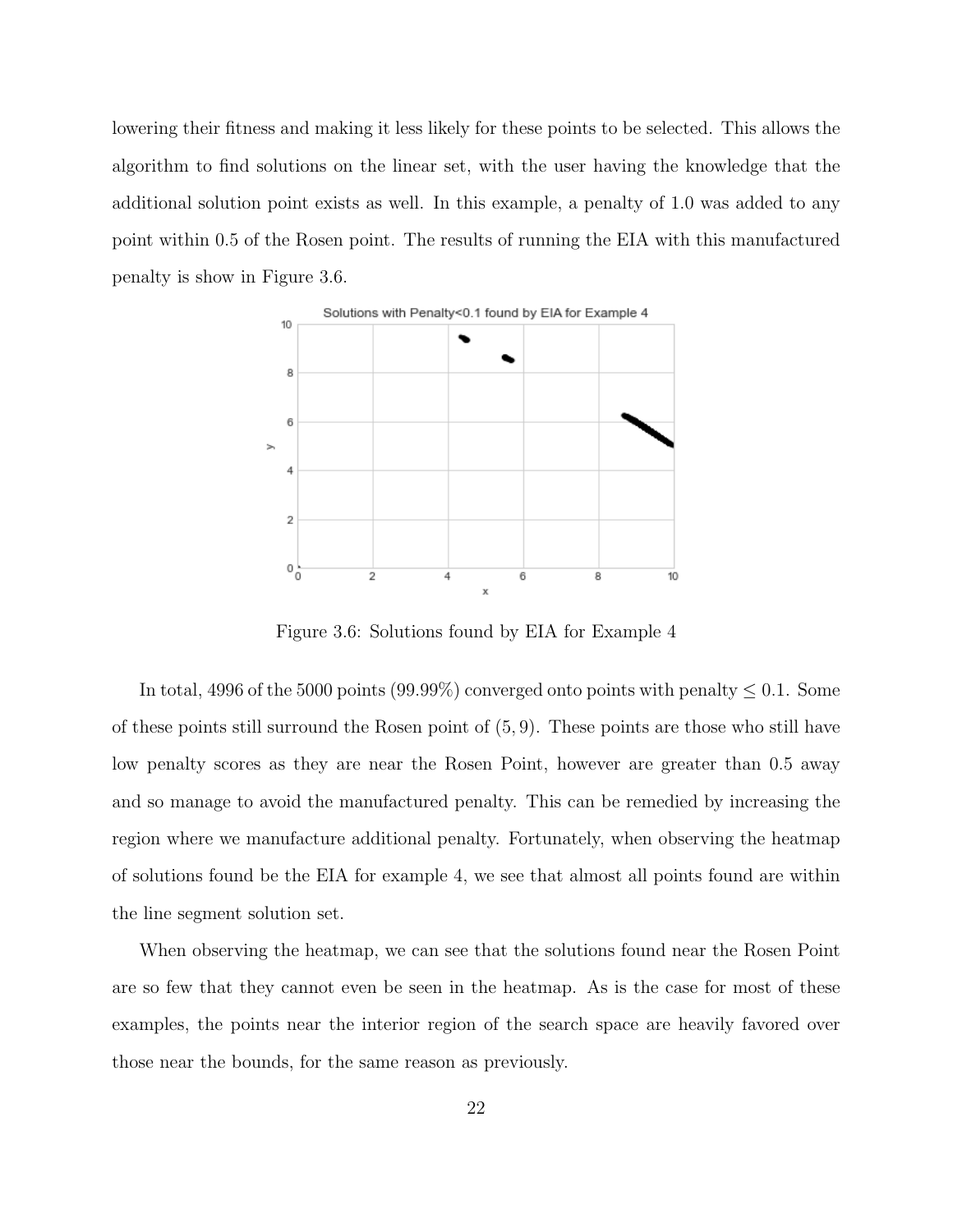

Figure 3.7: Heatmap of Solutions found by EIA for Example 4

Example 5 is a big step up in complexity, as it adds a third dimension,  $z$ . In this example, player 1 controls both variables x and y, and player 2 only has control over z. For this reason, we require a multi-variable optimizer. We utilize the SLSQP method in the optimize.minimize function in the *scipy* Python library. When doing so, we find the same solution set as found by [26], as well as an extension of it as shown in figures Figure 3.8 and Figure 3.9.

The solution set found by Dr. Wild is given by  $(x, y, z) = (t, 11 - t, 8 - t)$  with  $t \in [0, 2]$ . Our solution extension is given by  $(x, y, z) = (t, 13 - 2t, 12 - 3t)$  with  $t \in (2, 3.4)$ . It is possible that this line extends past  $x = 3.4$ , but the algorithm does not find points in this region. Points found in this newly found solution set were tested and confirmed to meet the definition of a GNE. As with other examples, solutions near the bounds are more sparse, and so more testing would be needed to get a better understanding of the extension of the solution set.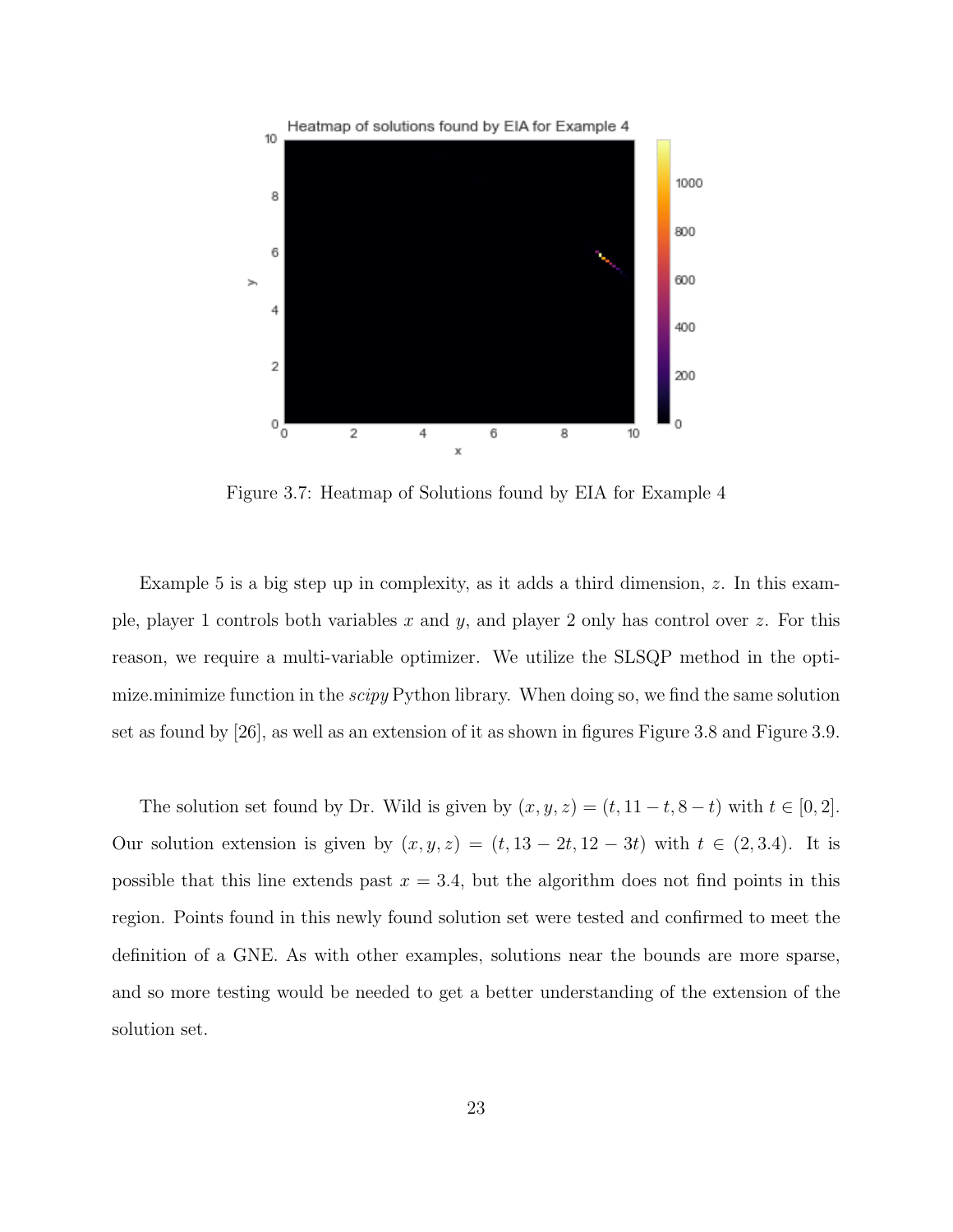$\overline{7}$  $\,6\,$ 5  $\overline{\mathcal{L}}$ 3  $\overline{c}$  $\overline{\mathbf{c}}$  $\mathbf 1$ 4 6  $0.5$  $1.0$ у 8  $1.5\,$  $2.0$  $2.5$  $10$  $3.0$  $3.5$  $\pmb{\mathsf{X}}$ 

Solutions found by EIA for Example 5

Figure 3.8: Solutions found by EIA for Example 5



Figure 3.9: Solutions found by Dr. Erin Wild for Example 5 [26]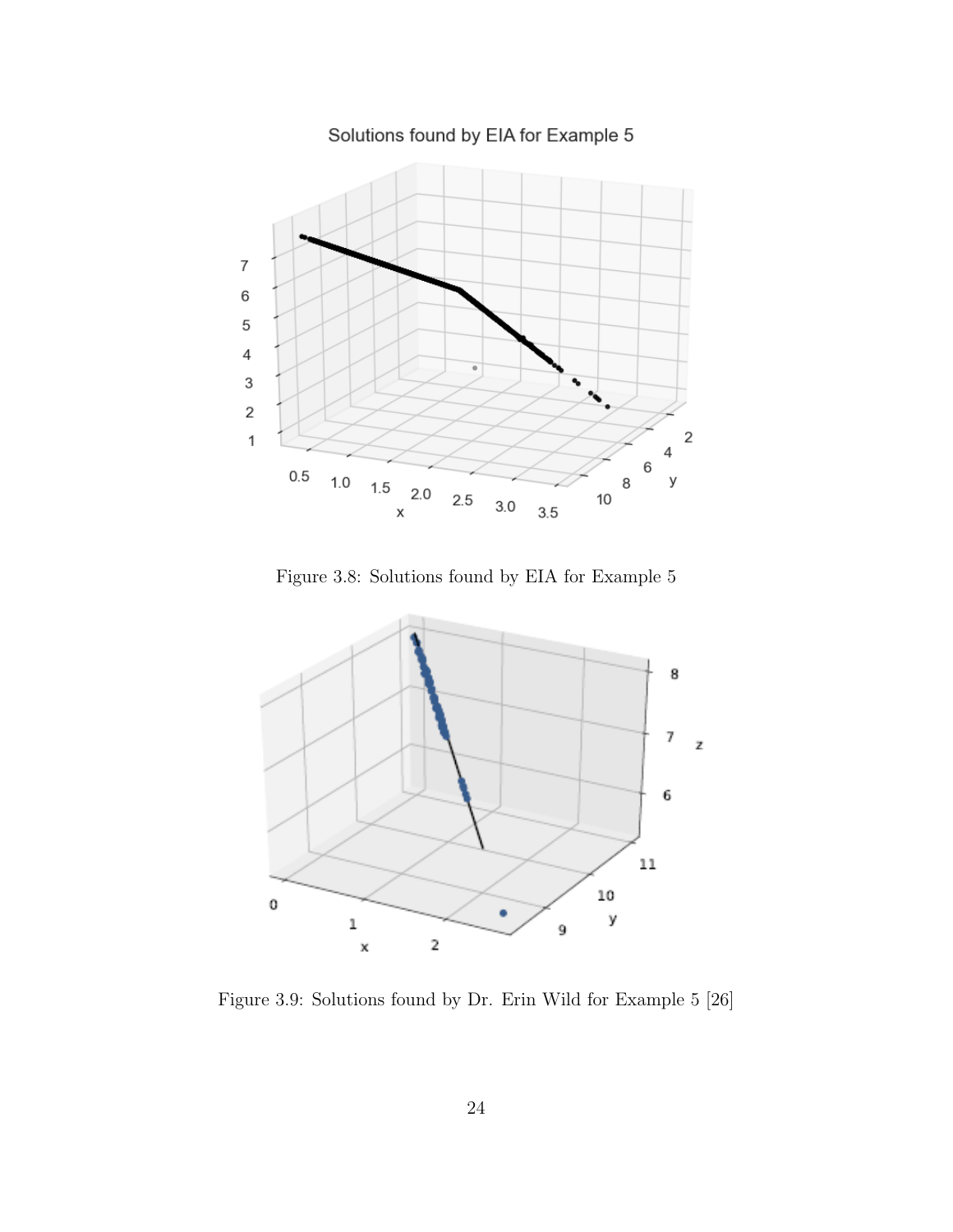Recall that Example 6 represents a real world application. It represents a river basin pollution game introduced by Krawczyk, Jacek and Uryasev in [20]. Mathematically, example 6 is interesting in that it maintains the 3-dimensional challenge introduced in example 5, but instead of having one player control 2 variables, it introduces a third player. So here we have a 3 player game with one variable controlled by each player.

Solutions found by EIA for Example 6



Figure 3.10: Solutions found by EIA for Example 6

Figure 3.10 shows the solutions found by the EIA method for Example 6. Each model made by the EIA is generally given by 10 points that lie on the same line. Since this solution set is given by a plane, there are many line segments that may be found each time the algorithm is run. Since we run 500 models and plot the results together, we observe here that the lines found by the EIA method are spread out enough that collectively they represent the majority of the true solution set. There are fewer points in the upper and lower regions of the solution set in the z direction, as well as in the lower end of the  $y$  direction. This is for the same reason as in the other examples; points are less likely to be initialized towards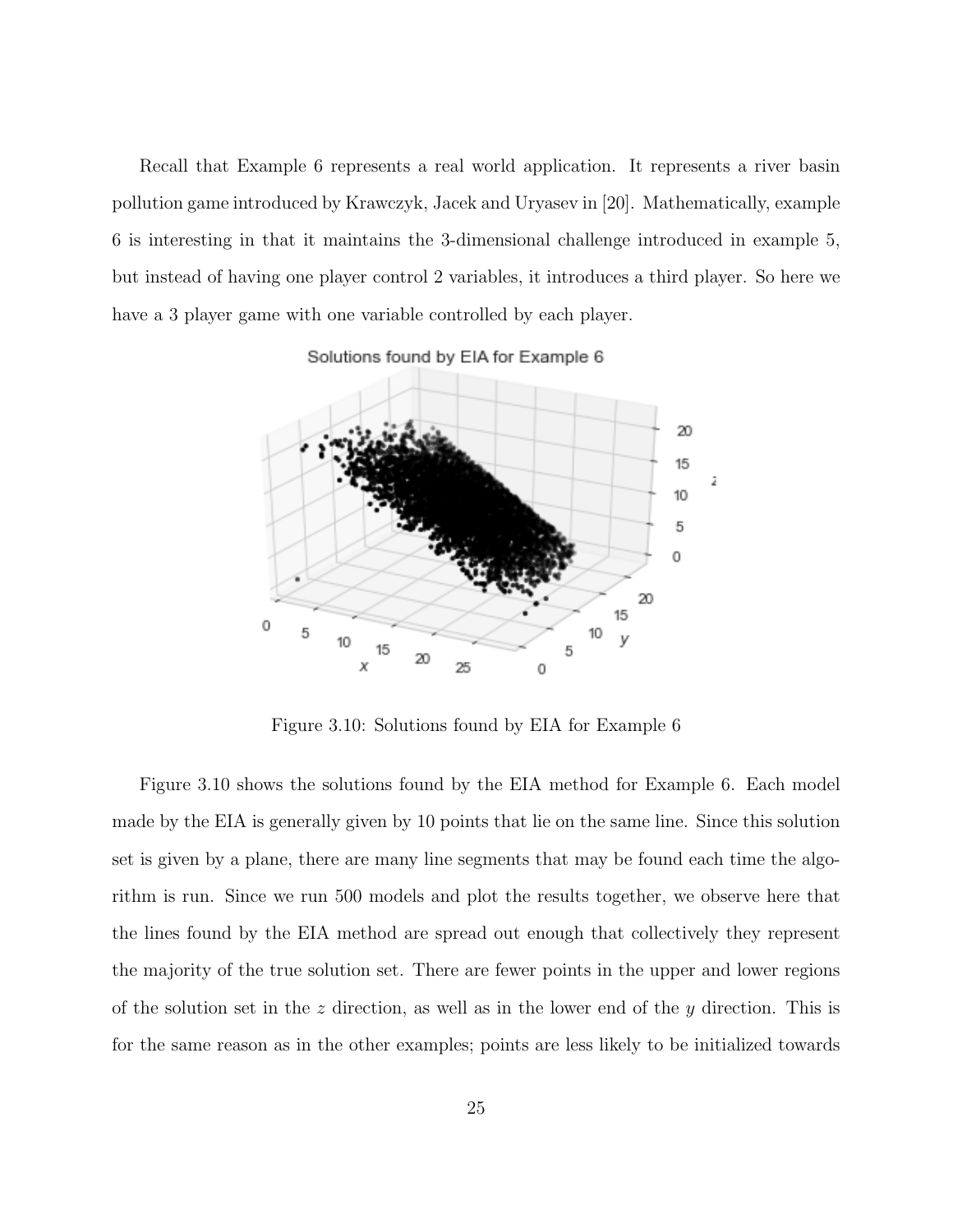the bounds of the search space. We do not observe this phenomenon in the upper limits of the y direction since it is not near the bounds of the search space. In this example, 4999 of the 5000 points found by the EIA algorithm had a penalty  $\leq 0.1$ . The high success rate of the algorithm for this example can likely be attributed to the larger size of the solution set making it easier to locate, as well as the the fact that the set is located in the relative center of the search space.

Example 7 is a 3-player generalization of Example 3. It has 2 players in players 1 and 2 whose objective functions only depend on the variables controlled by one another  $(x \text{ and } y,$ and a third player in player 3 whose objective function only depends on their own controlled variable  $(z)$ . x and z are each only constrained by y, though it is important to note that the constraint on  $x$  is nonlinear, while  $y$  is constrained by both  $x$  and  $z$  in separate functions. The combination of both linear and nonlinear constraints allows for a solution set that is partly linear and partly nonlinear. Unfortunately, for the same reason as in Example 3, the non-linearity of the solution set as a whole restricts the ability of the EIA to solve this problem.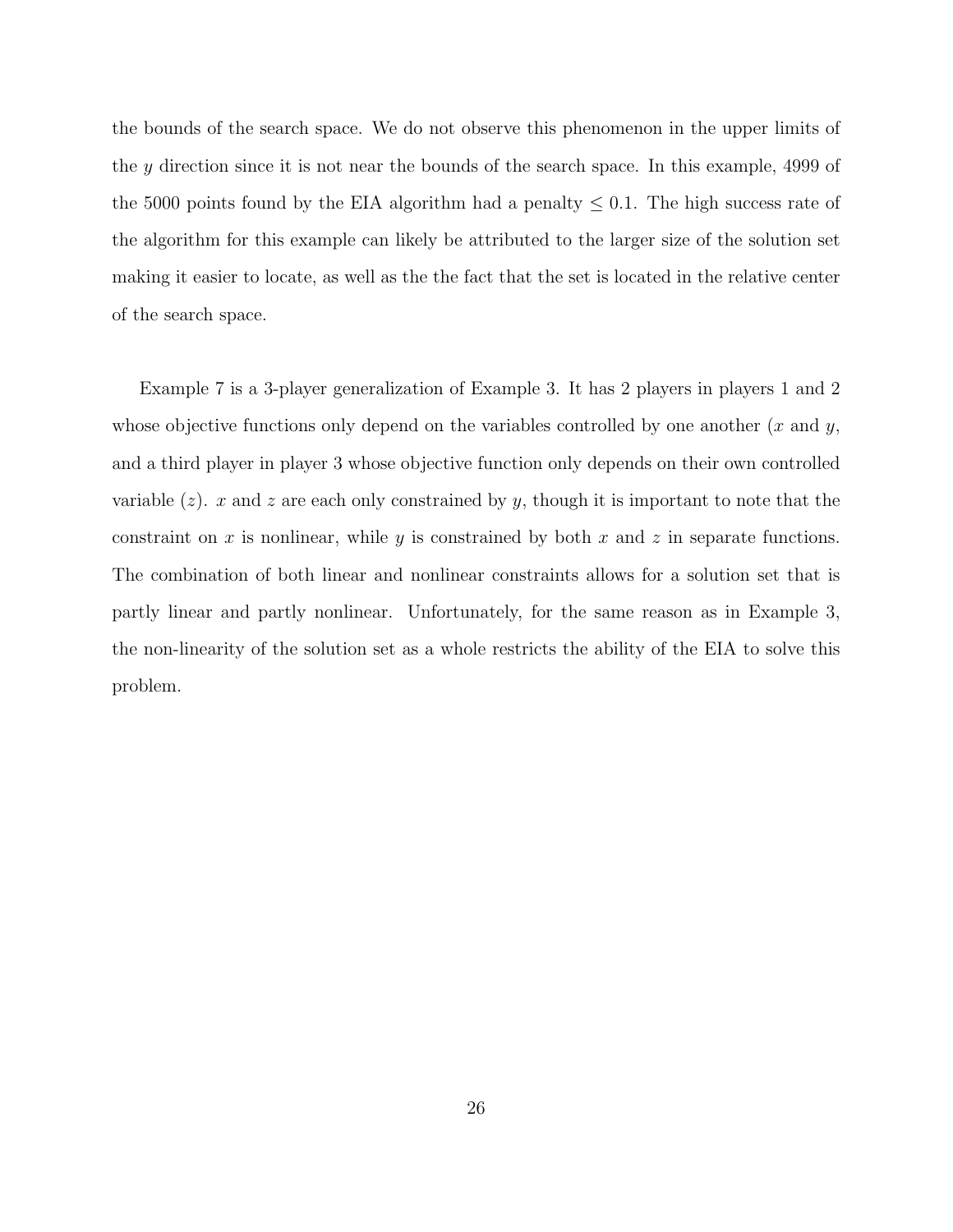### Chapter 4

# Stochastic Gradient Descent Algorithm

The second of the two heuristic algorithms used in this work is the Stochastic Gradient Descent algorithm. This algorithm generates 'children' points for each 'parent' point, and uses their penalty to estimate the gradient of the parent penalty, motivating the parent to move in the direction of steepest descent. Unlike the Evolutionary-Inspired Algorithm, the Stochastic Gradient Descent Algorithm operates on individual points rather than an entire generation. That is, the behaviour of 'parent' agents in this algorithm does not depend on the behaviour of any other parent agents. Because of this, the algorithm can be programmed such that it operates on large numbers of agents in parallel, allowing for a large number of solution points to be found despite only running the algorithm once. This is also known as an "Embarrassingly Parallel" algorithm, as it requires no communication between agents [31].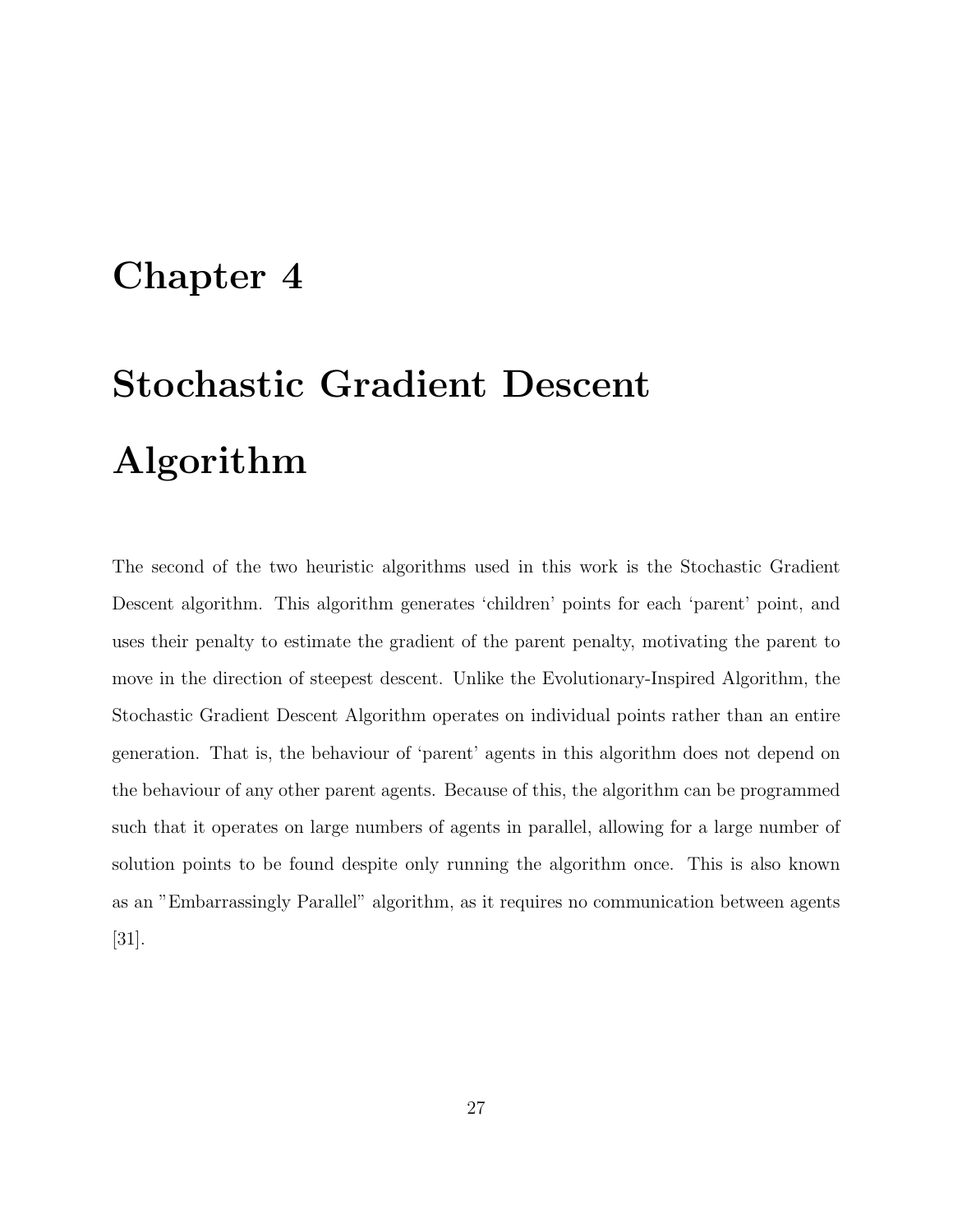### 4.1 Method

The general process of the Stochastic Gradient Descent algorithm can be described by the repetition of 3 steps, with a 0-th step to initialize our first generation of points.

- 0. Initialize 'Parent' points (Initialization)
- 1. For each parent, generate a set of 'Children' in the local region of each point (Exploration)
- 2. Evaluate the fitness of the children (Evaluation)
- 3. Transform Parent according to a penalty-weighted average of Children's step size (Transformation)

Step 0 - Initialization: This algorithm requires an initial Parent point to operate on. We initialize these Parents in the same way as we do in Step 0 of our EIA in Chapter 3. That is, we initialize each dimension within the best-case-scenario global bounds of the constraint set for that dimension.

**Step 1 - Exploration:** In this step, each Parent P generates a series of  $m$  'Children' in their local region. This is done by generating a  $m$  steps in each dimension, given by  $\vec{\sigma} = (\sigma_1, \sigma_2, ..., \sigma_m)$ , with each  $\sigma_i$  selected using a Gaussian distribution centered at 0 with standard deviation of  $\alpha^{generation}$ , using the random.normal function in the numpy python library. We then add them to the Parent P's coordinates to create a new set of points, the children, given by  $P + \sigma_i$ . This allows the Parent to search its local region without actually moving from its initial location. As the algorithm progresses,  $\alpha^{generation}$  approaches 0, causing the children to search a more local area as confidence in the model grows.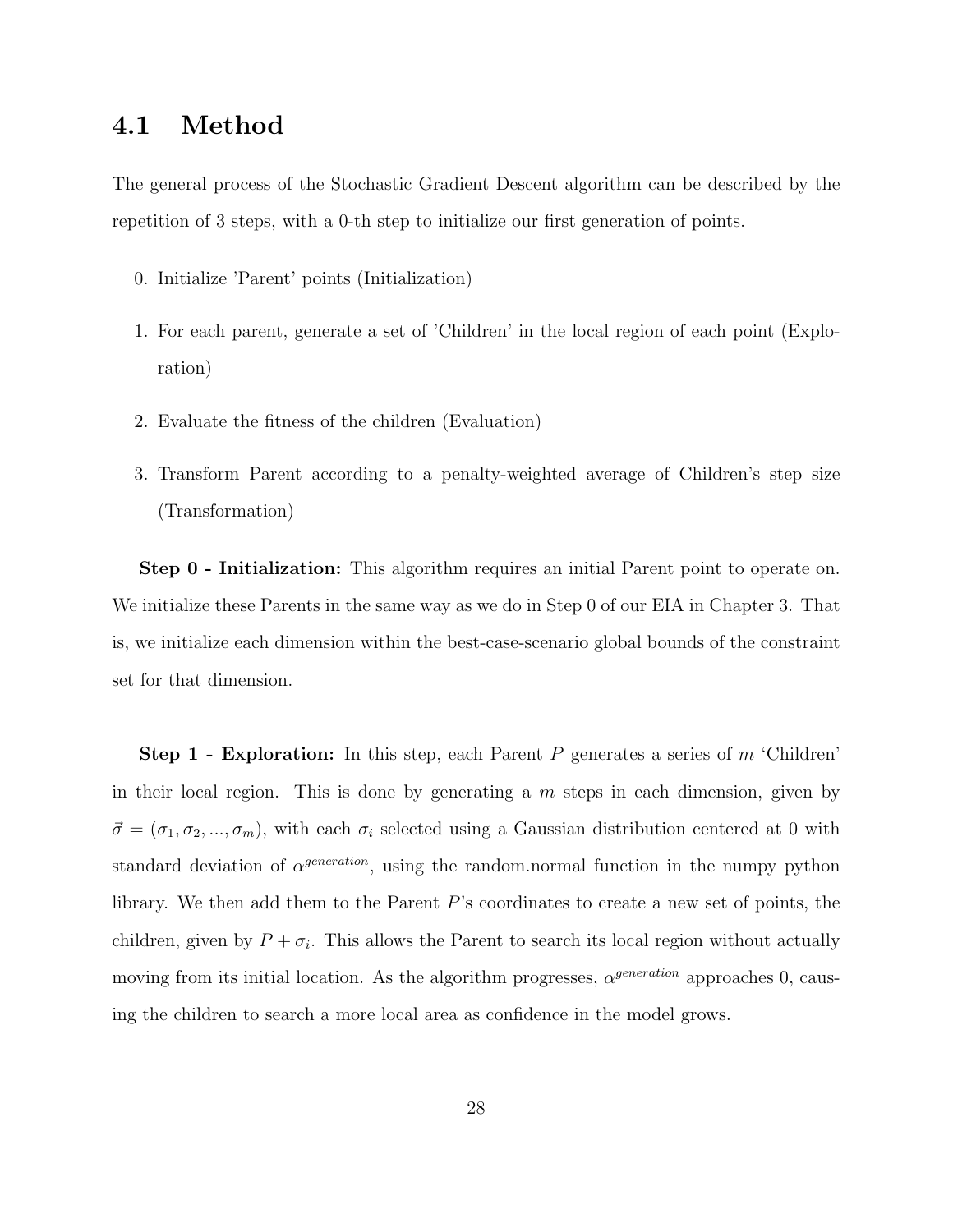Step 2 - Evaluation: In the second step, the penalty values of each of the children are calculated using the penalty function given by equation 2.1 described in Chapter 2. In order to calculate this penalty in parallel for every child of every parent, we use a vectorized version of the golden section Search algorithm in place of the optimize.minimize scalar Scipy function used in the EIA method. This allows for far faster computation, allowing us to solve thousands of points at once instead of using an iterative approach, however it also constrains this method to single-variable optimization problems. As such, in order to generalize to problems in which a single player can control multiple variables at once, a different optimization algorithm must be used. That is left as future work.

Step 3 - Transformation: In the third and final step of the algorithm, the fitness of the children, along with their respective step sizes away from their parent, are used to generate a step size with which to transform the parent point for the next generation. For each parent P,  $\beta$ , the step for the next generation, is a fitness-weighted average of the children's steps, given by

$$
\beta = \frac{1}{m} \sum_{i=1}^{m} \sigma_i(\text{penalty}(P) - \text{penalty}(P + \sigma_i))
$$
\n(4.1)

and thus the next generation of P is given by  $P + \beta$ .

Similar to the Evolutionary Inspired Algorithm, this process is repeated until threshold convergence, or until the maximum number of iterations are met. We show that this process approximates Gradient Descent, given a sufficient number of children generated.

Let us define our penalty function as  $F(\vec{x})$ . Assuming F is smooth, the Taylor Series expansion of  $F$  is given by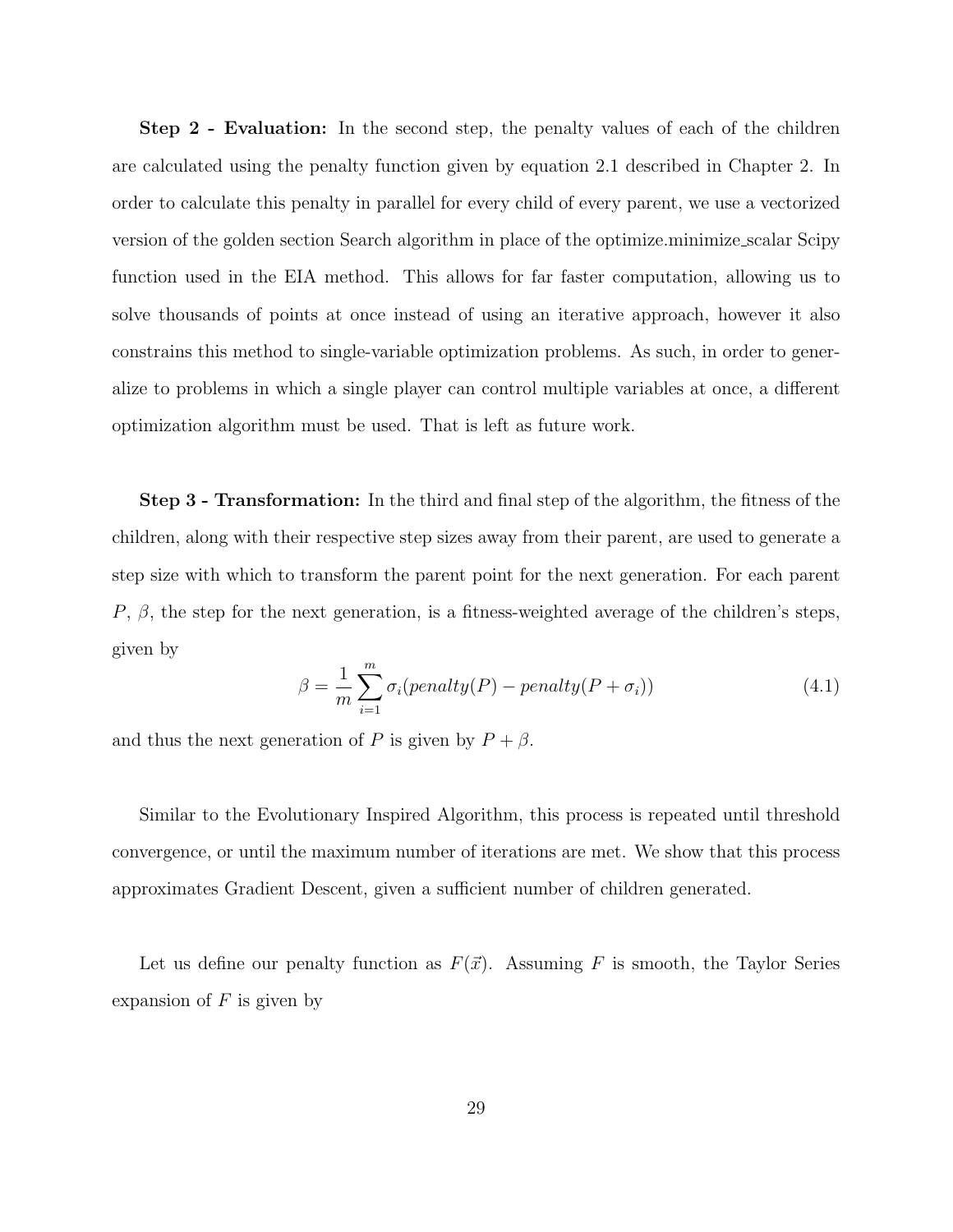$$
F(\vec{x} + \sigma g^i) \approx F(\vec{x}) + \sigma \langle g^i, \nabla F(\vec{x}) \rangle \tag{4.2}
$$

The Gaussian vector  $g^i$  can be decomposed as:

$$
\vec{g}^i = g_{\parallel}^i \widehat{\nabla F(\vec{x})} + \vec{g}_{\perp}^i \tag{4.3}
$$

where  $g_{\parallel} \sim \mathcal{N}(0, 1)$  is a scalar Gaussian which gives the component of  $g^{-i}$  in the direction  $\widehat{\nabla F(\vec{x})}$  and  $g^{-i}$  $\bot$ <sup>i</sup> is a Guassian that lives in the  $d-1$  space, perpendicular to direction  $\widehat{\nabla F(\vec{x})}$ . In any orthonormal basis for this  $d-1$  dimensional subspace, the entries of  $g_{\perp}^{-i}$  $\mathcal{L}^{-i}$  are iid  $\mathcal{N}(0,1)$ Gaussians too. With this decomposition, the inner product that appears is precisely:

$$
\langle g^{-i}, \nabla F(\vec{x}) \rangle = g_{\parallel}^i ||\nabla F(\vec{x})|| \tag{4.4}
$$

From this decomposition, we see that

$$
\frac{1}{n} \sum_{i=1}^{n} \sigma \vec{g}_{i} \left( F(\vec{x} + \sigma \vec{g}^{i}) - F(\vec{x}) \right) \approx \frac{\sigma^{2}}{n} \sum_{i=1}^{n} \vec{g}_{i} \left\langle \vec{g}^{i}, \nabla F(x) \right\rangle
$$
\n
$$
= \frac{\sigma^{2}}{n} \sum_{i=1}^{n} \left( g_{\parallel}^{i} \widehat{\nabla F(x)} + \vec{g}_{\perp}^{i} \right) g_{\parallel}^{i} ||\nabla F||
$$
\n
$$
= \left( \frac{1}{n} \sum_{i=1}^{n} \left( \sigma g_{\parallel}^{i} \right)^{2} \right) \nabla F + \frac{\sigma^{2}}{n} ||\nabla F|| \sum_{i=1}^{n} g_{\parallel}^{i} \vec{g}_{\perp}^{i}
$$

Note that coefficient in front of  $\nabla F$  of the first term  $\frac{1}{n} \sum_{i=1}^{n} (\sigma g_{\parallel}^{i})^2 := \frac{2}{n}$  $\frac{2}{n}\chi_n^2$  is a mean  $\sigma^2$ random scalar that is concentrated around  $\sigma^2$  (it has variance  $\frac{2\sigma^4}{n}$  $\frac{\sigma^4}{n}$ ). This can be seen since it is an average of n independent random variables which are mean  $\sigma^2$ .

On the other hand, the second term, which always lies in the subspace per perpendicular to  $\nabla F$ , is  $\frac{\sigma^2}{n}$  $\frac{\sigma^2}{n}$ || $\nabla F$ || $\sum_{i=1}^n g_{\parallel}^i \vec{g}_{\perp}^i$  is mean 0. By independence of the terms in the sum, in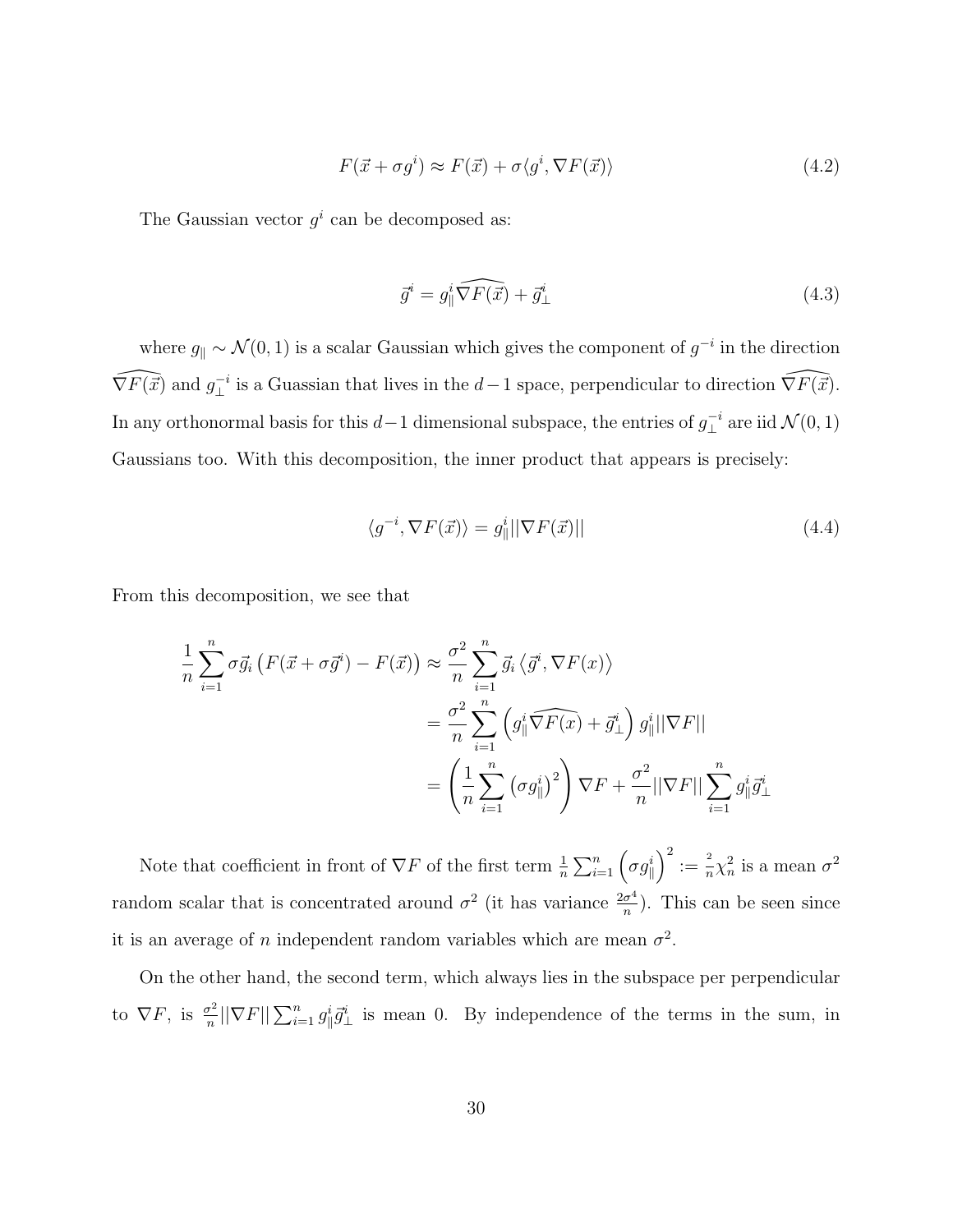expectation, the magnitude of this vector is :

$$
\mathbb{E}\left[||\frac{\sigma^2}{n}||\nabla F||\sum_{i=1}^n g_{\parallel}^i \vec{g}_{\perp}^i||^2\right] = \frac{\sigma^4}{n}||\nabla F||^2 \mathbb{E}\left[\left(g_{\parallel}^i\right)^2\right] \mathbb{E}\left[||\vec{g}_{\perp}^i||^2\right]
$$

$$
= \frac{\sigma^4}{n}||\nabla F||^2 \cdot 1 \cdot (d-1)
$$

which concentrates around 0 when choosing the number of children  $n$  to be high enough.

The following represents pseudo-code for the SGD:

```
Generate vector xParents of length numParents, each in
 (xMinConstraint,xMaxConstraint);
Generate vector yParents of length numParents, each in
 (yMinConstraint,yMaxConstraint);
while (iterations \leq maxIterations) AND (mean(penalty) \geq threshold) do
   xChildren = childrenGenerator(xParents, iteration, sigma, delta);yChildren = childrenGenerate(yParents, iteration, sigma, delta);
   xShadow = optimizeX(yChildren);yShadow = optimizeY(xChildren);childPenalty = findChildPenalty(xChildren, yChildren, xShadow, yShadow);parentPenalty = findParentPenalty(xParents, yParents);xParents = nextGen(xChildren, xParents, childPenalty, parentPenalty);yParents = nextGen(yChildren, yParents, childPenalty, parentPenalty);
  iterations += 1end
```
#### 4.2 Results

When applying the Stochastic Gradient Descent (SGD) model to example 1, we find similarly good solutions as we did with the EIA, as demonstrated by Figure 4.1. We only plot points with a penalty  $\leq 0.1$ , allowing us to clearly see the solutions set. Out of the 10,000 points initialized in the set, 7561, or 75.61% converged onto the solution set with a penalty  $\leq 0.1$ .

The SGD model was not extremely accurate in terms of proportion of points that converged. This is likely due to the agents operating in isolation. In this model, agents initialized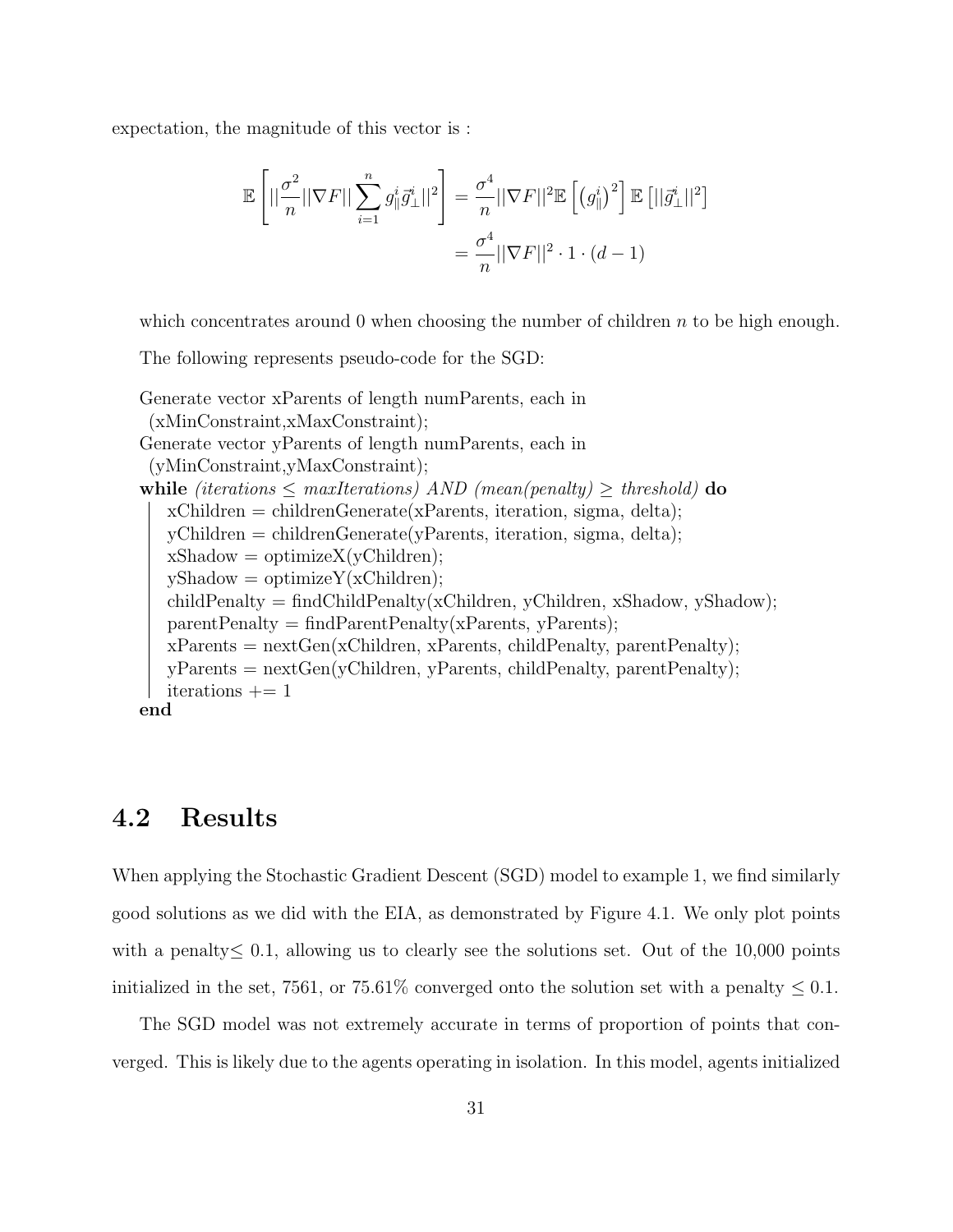





Figure 4.2: Heatmap of solutions found by SGD for Example 1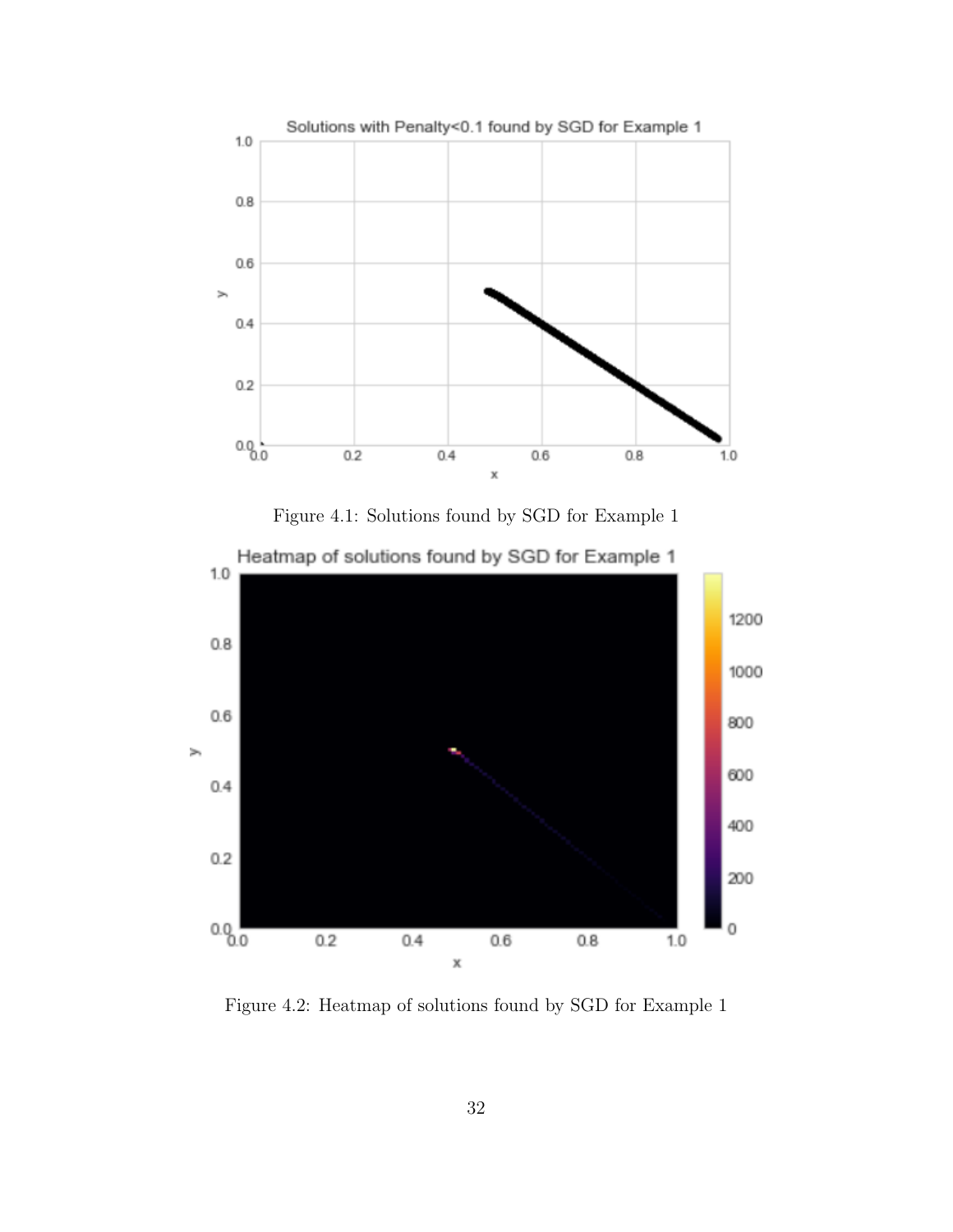with poor fitness levels must travel long distances in order to converge onto the solution set, and their travel is capped by the increasingly strong dampening effect applied by  $\alpha^{generation}$ . As such, many of these agents do not make it all the way to the solution space before the  $\alpha^{generation}$  becomes too low a value to move large enough distances. When observing the Heatmap shown in Figure 4.2, we see that the solutions are biased toward the center of the space. This is due to the uniformly random initialization generating many agents in the upper left, upper right, and lower left regions of the space. Agents will walk in the approximate direction that decreases their penalty the most, and so the nearest solution point for all agents in these spaces will be toward the center of the overall space. In order to converge near (1, 0), an agent must be initialized nearby, otherwise there is likely to be a closer point on the solution set that is closer to (0.5, 0.5).

Recall that Example 2 has the same shared constraints as Example 1, but with the objective functions depending on the strategies of both players. When applying the SGD model to example 2, we also achieve good results, as demonstrated in Figure 4.3 and Figure 4.4. Out of the 10,000 points found by the SGD algorithm, all but one (9999, 99.99%) had a  $p_{\text{enalty}} \leq 0.1$ . The SGD model finds proportionally fewer solutions than the EIA model in example 2 for similar reasons as in example 1. The SGD algorithm is proportionally far more successful in example 2 than example 1, due to the fact that the solution set spans a greater proportion of the search space than in example 1. For this reason, we observe that the point  $(0.66, 0.33)$  is by far the most commonly found solution, and that as you trend towards  $(0, 1)$ the number of solutions found becomes more sparse. This is again due to the same reason as in example 1; the agents are designed to move towards the nearest solution, and so the all agents initialized to the bottom-right of (0.66, 0.33) will converge onto that same point. Overall, the dependence of the objective function on both player's decisions does not appear to affect the ability of this algorithm to find the solution set.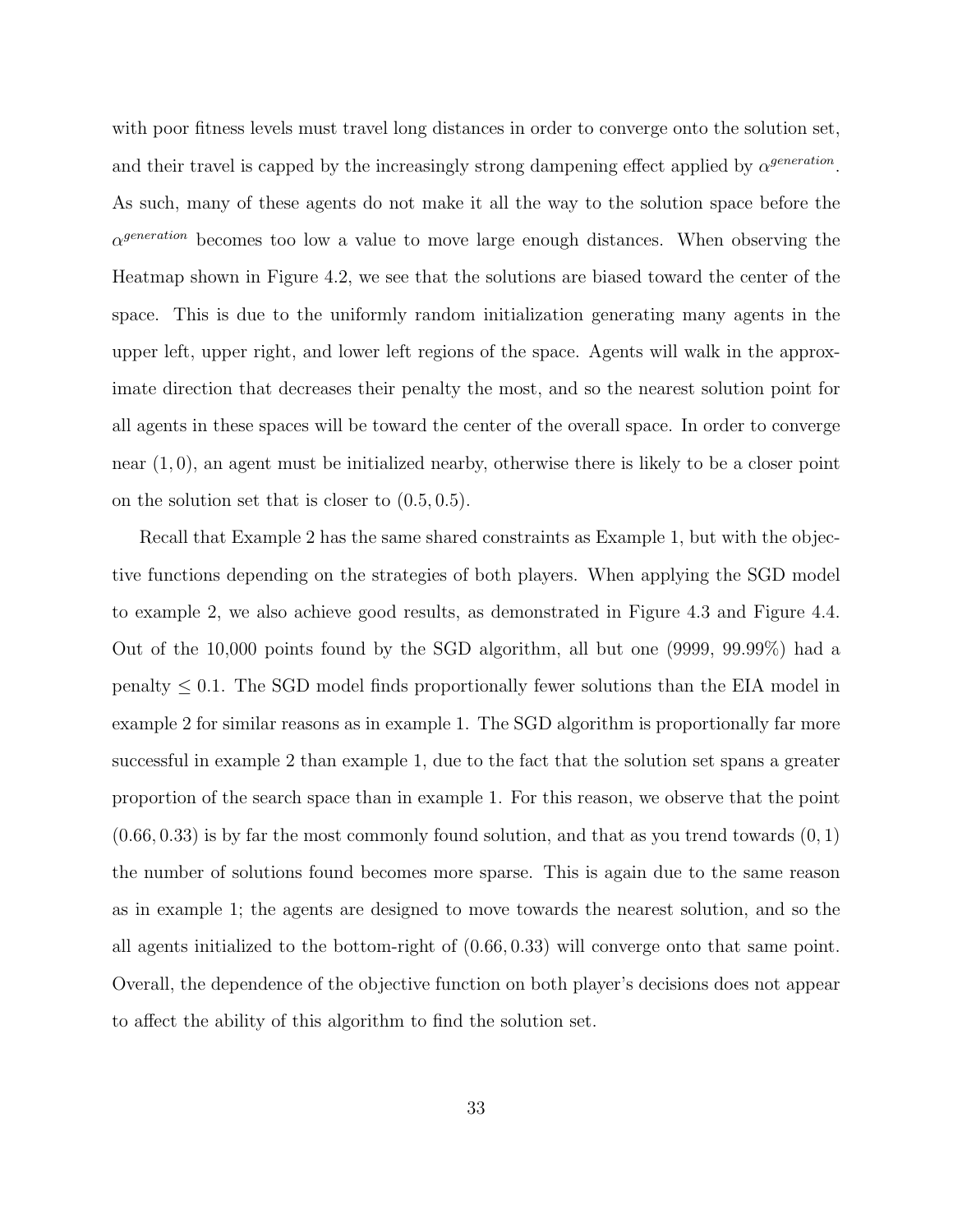

Figure 4.3: Solutions found by SGD for Example 2



Figure 4.4: Heatmap of solutions found by SGD for Example 2

Recall that Example 3 introduces a key change in that the constraints are non-linear, resulting in a non-linear solution set. Despite this change, the SGD algorithm is very successful when solving this problem, as demonstrated by Figure 4.5 and Figure 4.6. The algorithm does not rely on any linearity in its method, and so this change does not affect the quality of the results. Out of 50,000 points, 47,342 (94.68%) converged onto the solution set within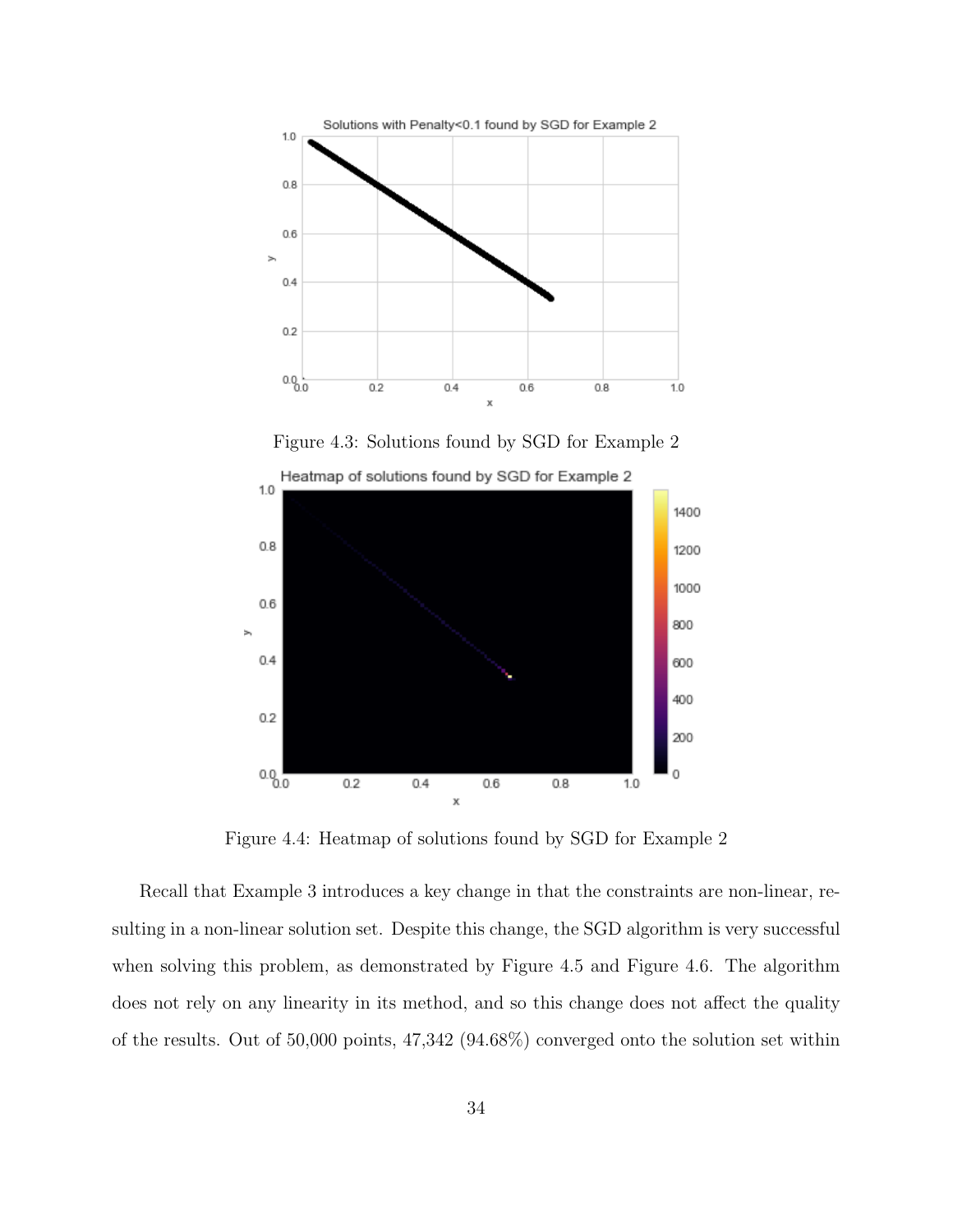a penalty  $\leq 0.1$ . This is because despite the fact the solution set is much larger than in example 1, the set is much closer to the border, and so there are still some agents initialized who will be unable to reach the solution set before the  $\delta^{generations}$  term becomes too powerful to take large enough steps reach the solution. This is especially true for points close to  $(0, 0)$ .



Figure 4.5: Solutions found by SGD for Example 3

For Example 4, the River basin example, recall that we have a Rosen point in addition to the linear solution segment. We treat this as we would any other question, allowing the algorithm to find the Rosen Point on its own. We see in Figure 4.7 and Figure 4.8 that the algorithm has no trouble finding both the linear solution set as well as the Rosen point. This is simply due to the fact that agents are simply attracted to the nearest solution, and so their behaviour is determined largely by where they are initialized and by the location of the nearest solution, and they remain largely unaffected by solutions farther away. Unfortunately, out of the 10,000 agents initialized, only 376 (3.76%) converged onto a points with penalty  $\leq$  0.1. This is likely due to both the small size of the solution set relative to other problems, and due to the location of the set being so near the global bounds. Both of these factors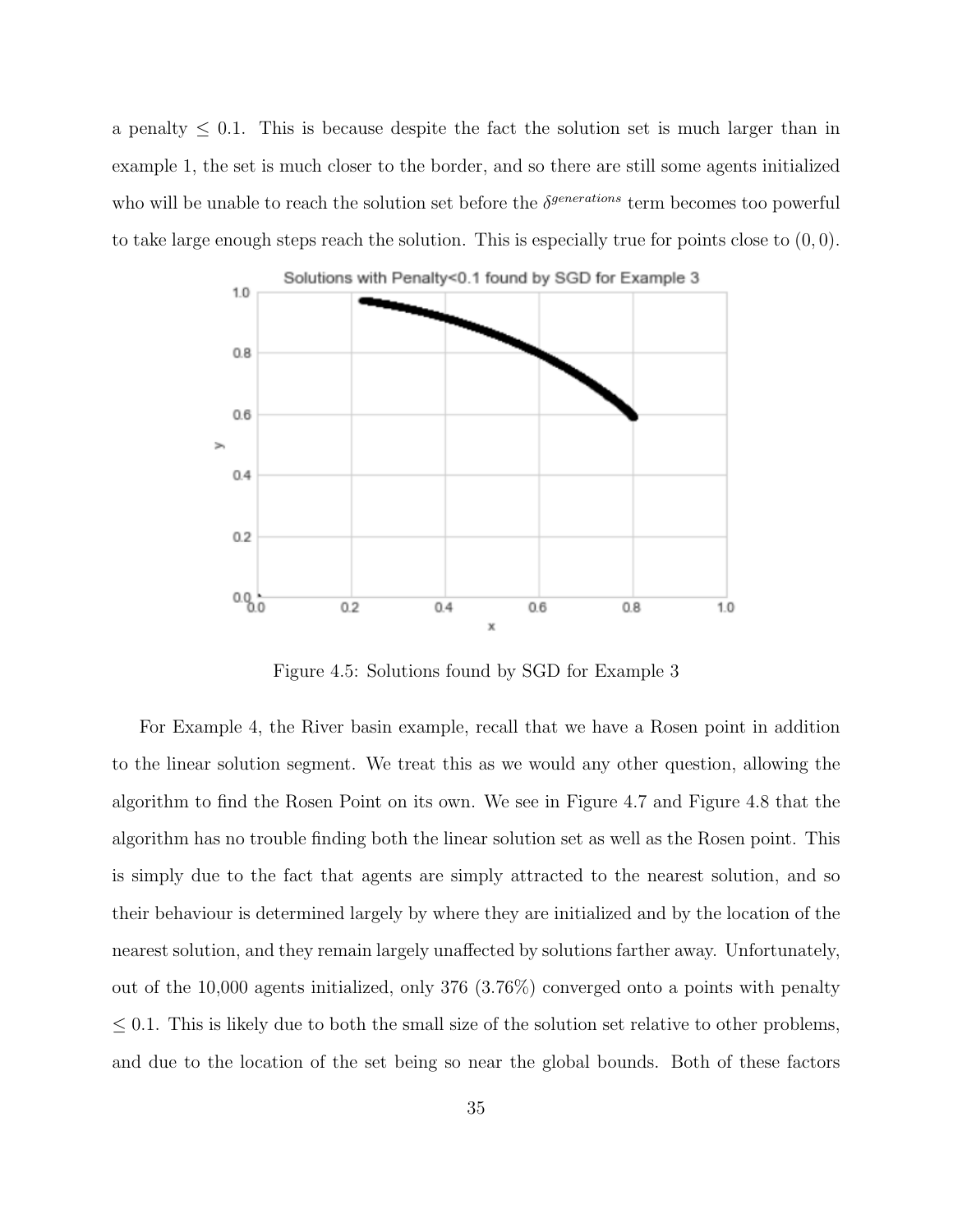

Figure 4.6: Solutions found by SGD for Example 3

make it less likely that agents will be initialized near enough to a solution to have the time to converge before the  $\alpha^{generation}$  term inhibits their movement too much. In this problem, the centering bias in solutions appears less obvious than in others. This may be due to the overall low number of total points found affecting the heatmap scale, as well as the overall small size of the set and proximity to the border making them all similarly difficult for agents to locate.

Recall that Example 5 is much more complex, in that not only does it add a third dimension z, but it also remains a 2-player game, resulting in player 1 controlling both  $x$ and y. This requires 2-dimensional optimization to evaluate the shadow point coordinates for player 1. Our golden section search algorithm used by the SGD model can only handle single-variable optimization, and the ability to run our code in parallel is essential to our ability to evaluate a large enough number of points to have an understanding of our solution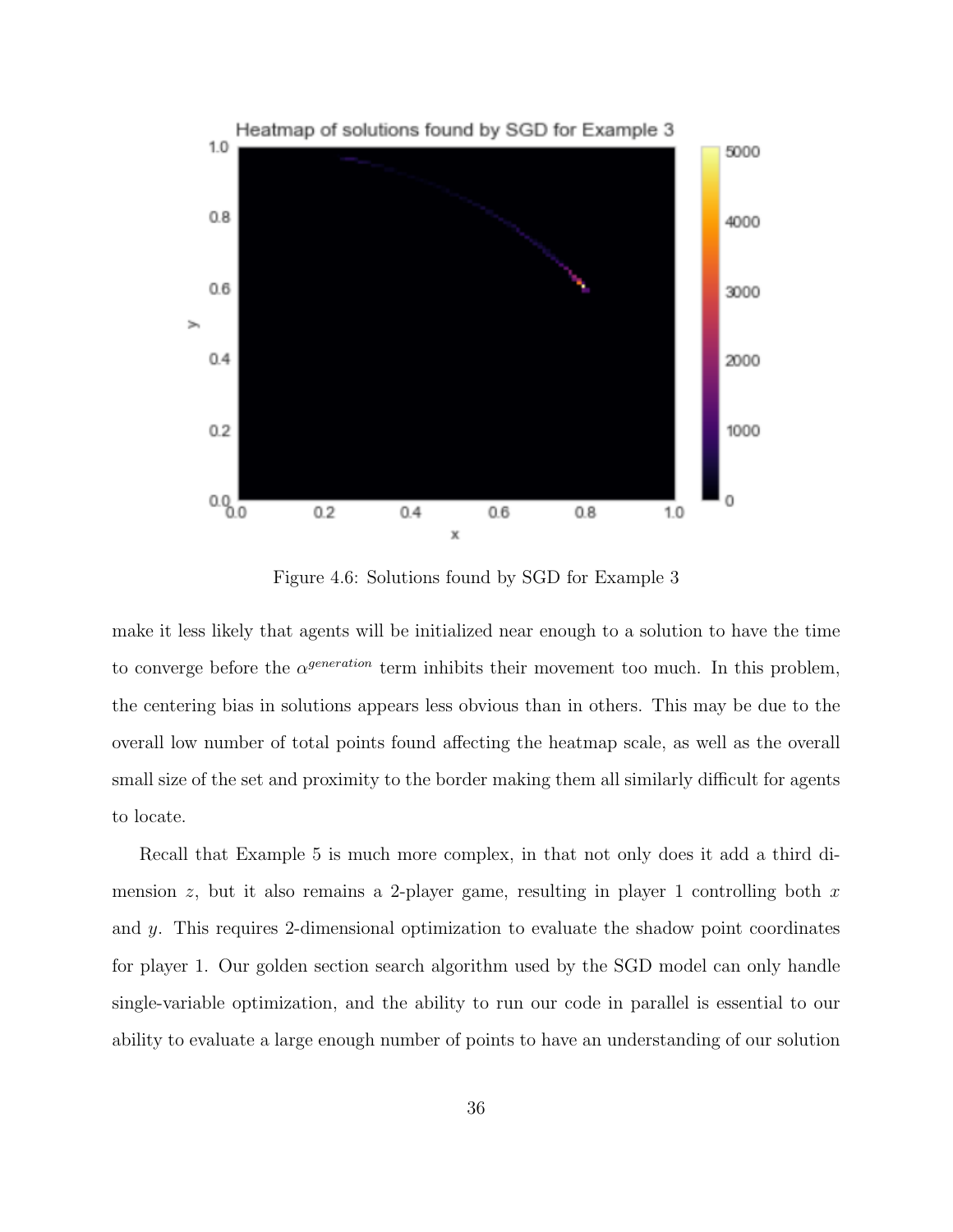

Figure 4.7: Solutions found by SGD for Example 4





Figure 4.8: Solutions found by SGD for Example 4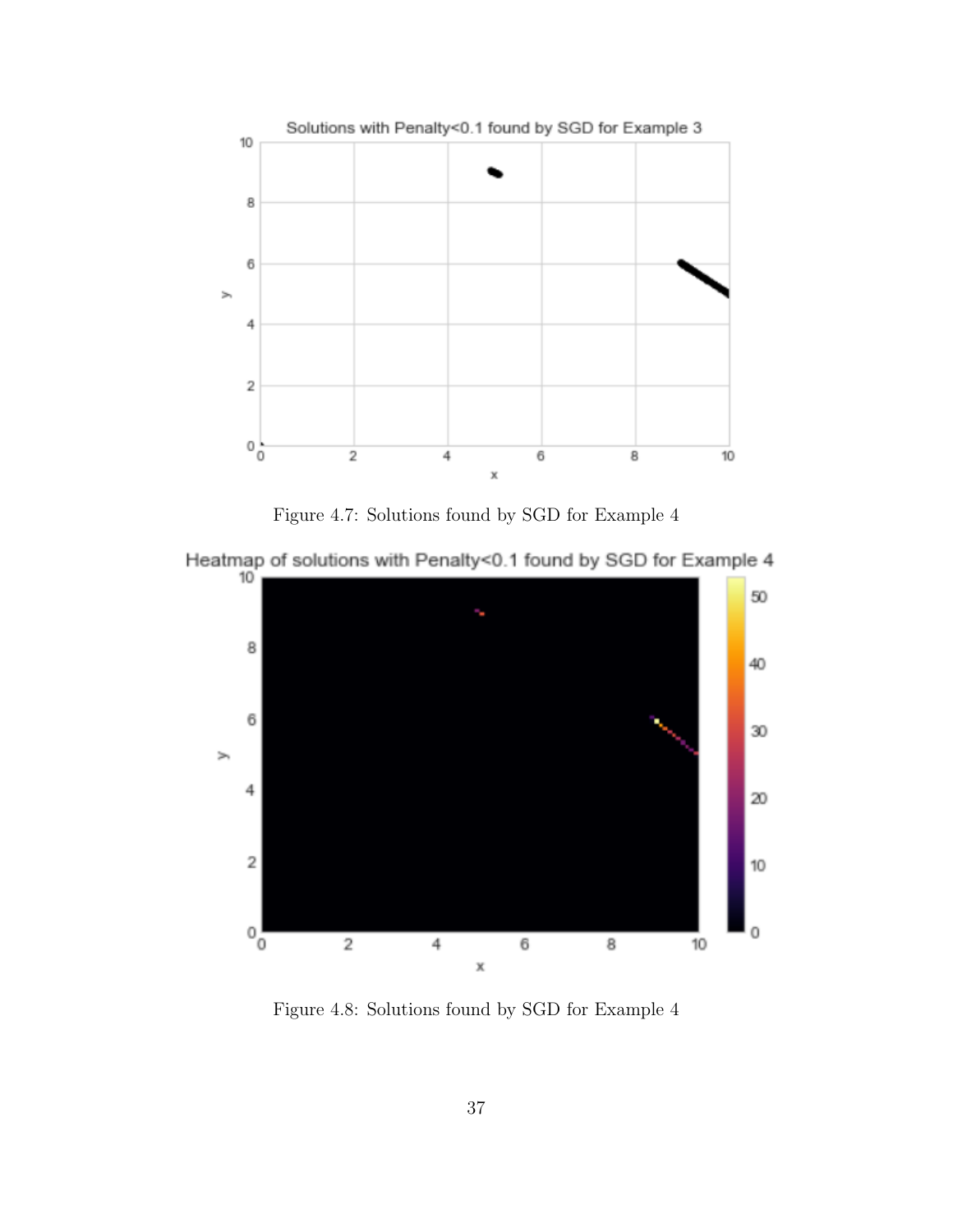set. For this reason, the SGD model has not been applied to this example. With the implementation of a 2-dimensional optimizer that runs in parallel, we would expect the SGD model to perform well on this example.

In Example 6, the river basin problem, we now have 3 players to accompany our 3 variables. Since each player controls only a single variable, we no longer require multi-variable optimizers, and our golden section search algorithm is thus viable once again. Unfortunately, the SGD algorithm still struggled at finding our solution set for this problem. In total, of the 10,000 agents placed in the space, only 109 converged onto a point with penalty  $\leq 0.1$ . Recall from Section 3.2 that our solution set is given by a plane. The SGD algorithm was only able to find the lower y and bottom z boundaries of the solution set, without finding almost any interior points. The lack of interior points may be due to the behaviour of the search algorithm. Parents search their vicinity for points that lower their penalty, however if a point already lies on a solution, there is no benefit to moving. For this reason, points that find a boundary have no motivation to move, and thus are likely to stay on the boundary, restricting them from finding the interior of the set. It is strange that the algorithm does not find the upper y or z boundaries of the solution set. More investigation would need to be done to find out why this is.

Recall that Example 7 is a 3-player generalization of example 3. It features objective functions depednant on other player's strategies, and objective functions dependant only on the player's own strategy. It also features a combination of both linear and non-linear constraints, leading to both linear and non-linear segments in the solution set.

In Figure 4.10 we observe that the SGD algorithm was very successful at finding solutions to this GNEP, but still lacked consistency. Of the 10,000 agents initialized in the search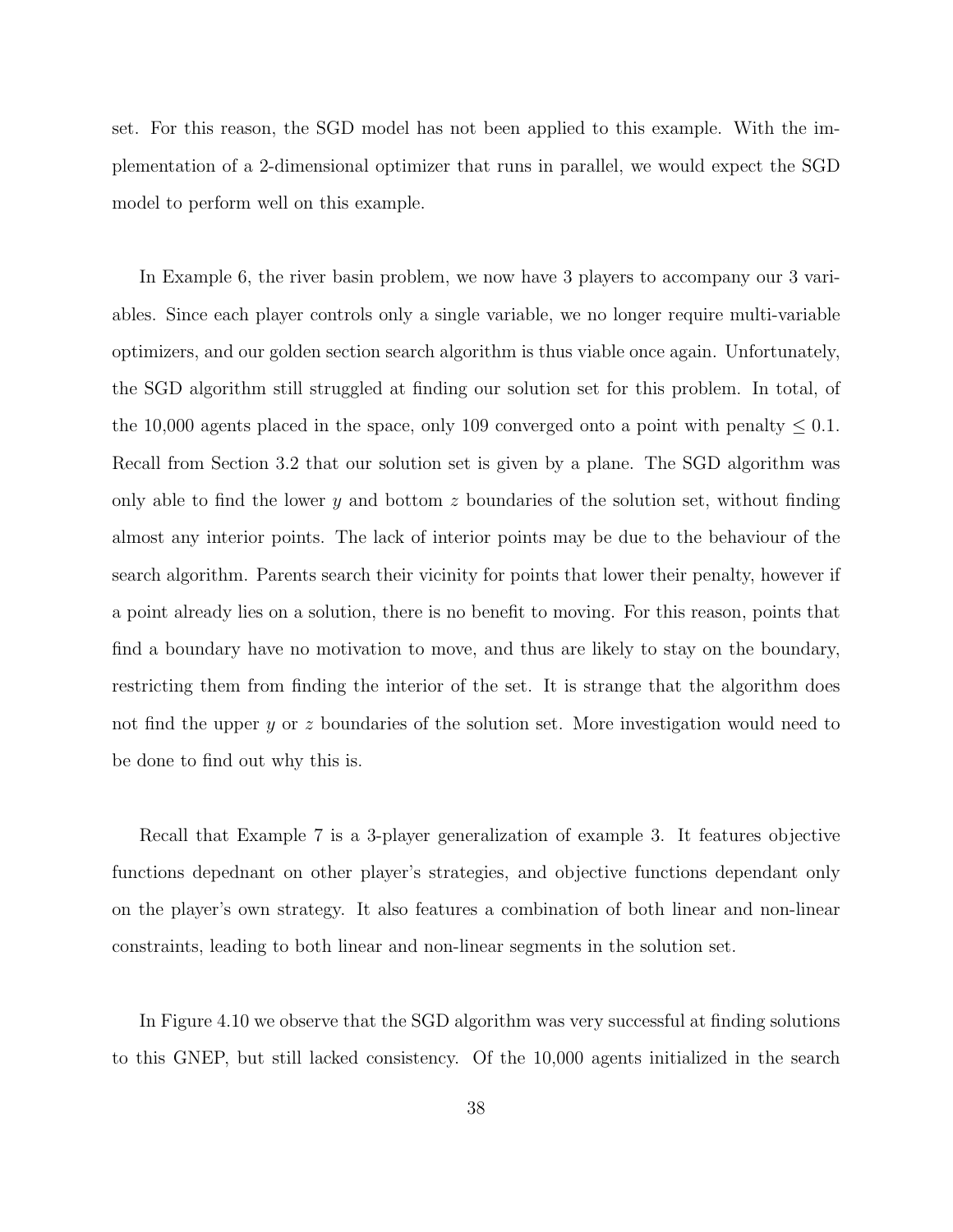

Solutions with Penalty<0.1 found by SGD for Example 6

Figure 4.9: Solutions found by SGD for Example 6

space, only 1959 (19.59%) converged onto points with penalty  $\leq 0.1$ . While proportionally few of the agents found solutions, the entire solution set is well represented by the successful agents. This is due to only a small proportion of the solution set being near the bounds. The lower proportional success rate of this algorithm as compared to other GNEPs studied, example 3 in particular, may be attributed to the fact that example 7 is in 3 dimensions, vastly increasing the size of the space needed to be searched to find solutions.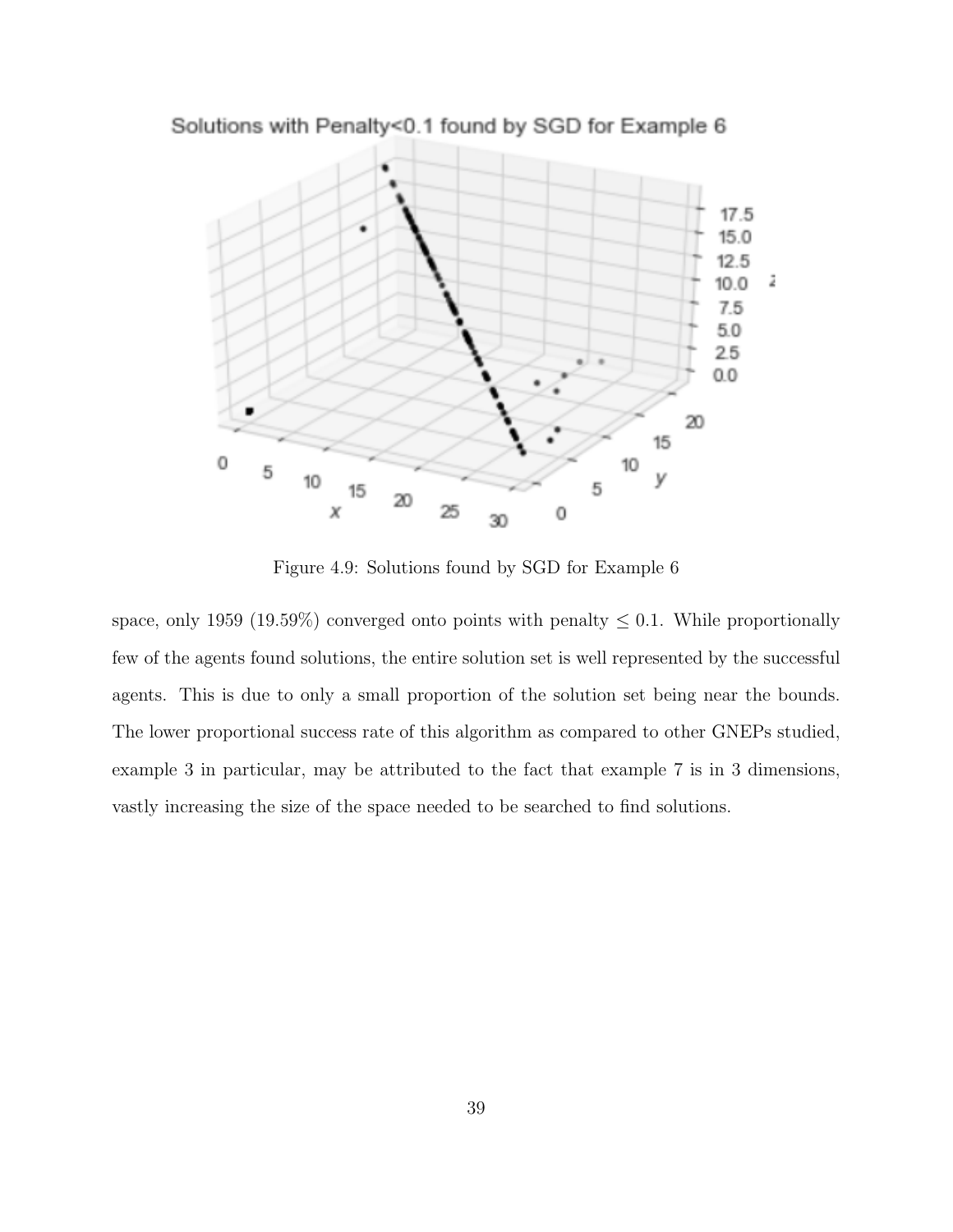

Solutions with Penalty<0.1 found by SGD for Example 7

Figure 4.10: Solutions found by SGD for Example 7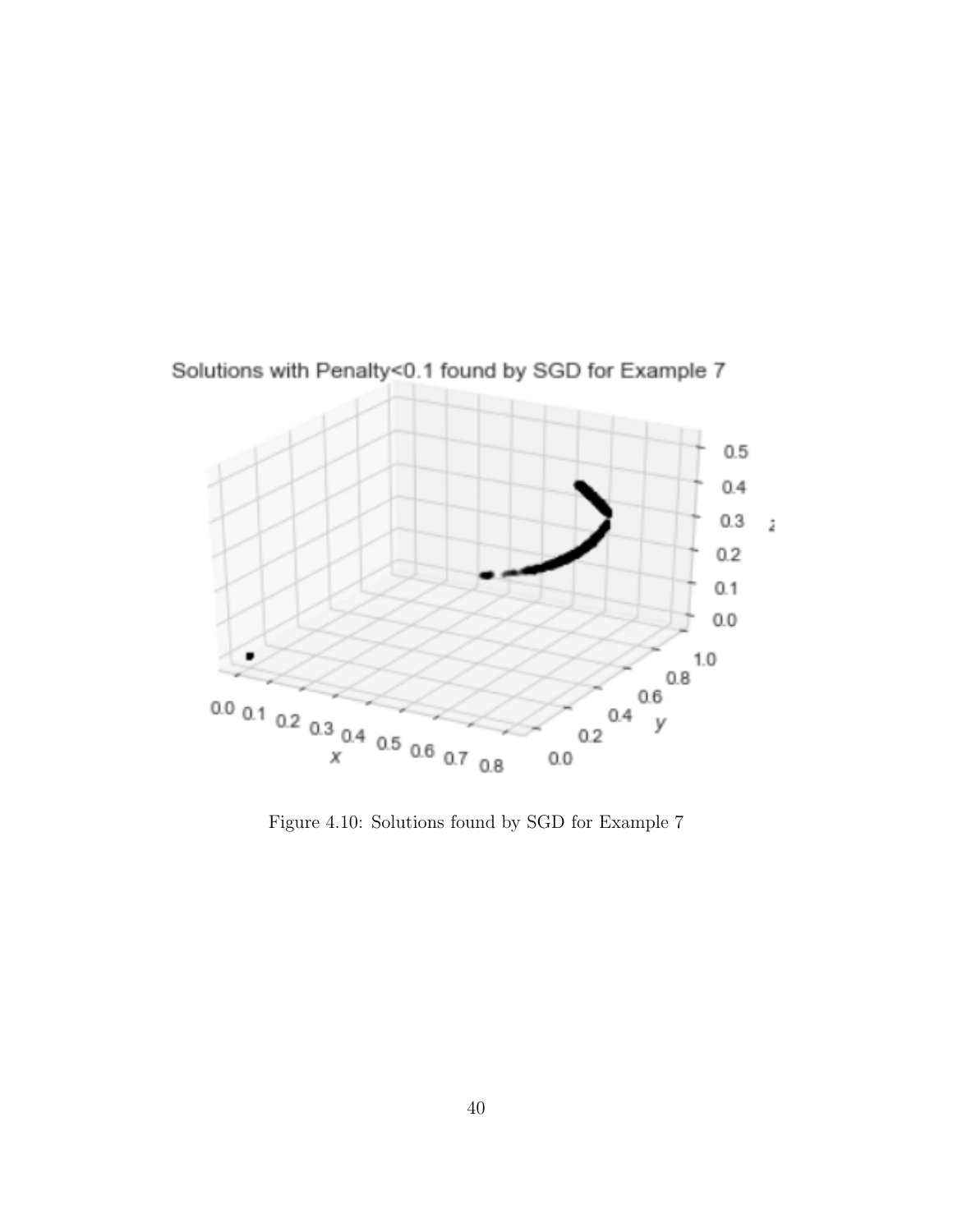### Chapter 5

# Comparison, conclusion and future work

In this chapter we will discuss and compare the strengths and weaknesses of each algorithm, and where each may be used more appropriately. We will also discuss the limitations of each algorithm, and potential ways to remedy these. Lastly, we will discuss ways to further optimize the performance of these algorithms.

### 5.1 Comparison and Limitations

As seen throughout Chapters 2 and 3, neither of these algorithms act as a 'jack of all trades'. The evolutionary inspired algorithm performs well when there are linear constraints, but cannot handle problems with nonlinear constraints and solution sets due to the linear regression step in the algorithm. This can potentially be remedied by introducing non-linear regression in place of the linear one, but more trials would need to be conducted to evaluate if this is possible, and whether it can be done efficiently. Alternatively, the SGD model performs equally well on both linear and non-linear constraints and solution sets without further work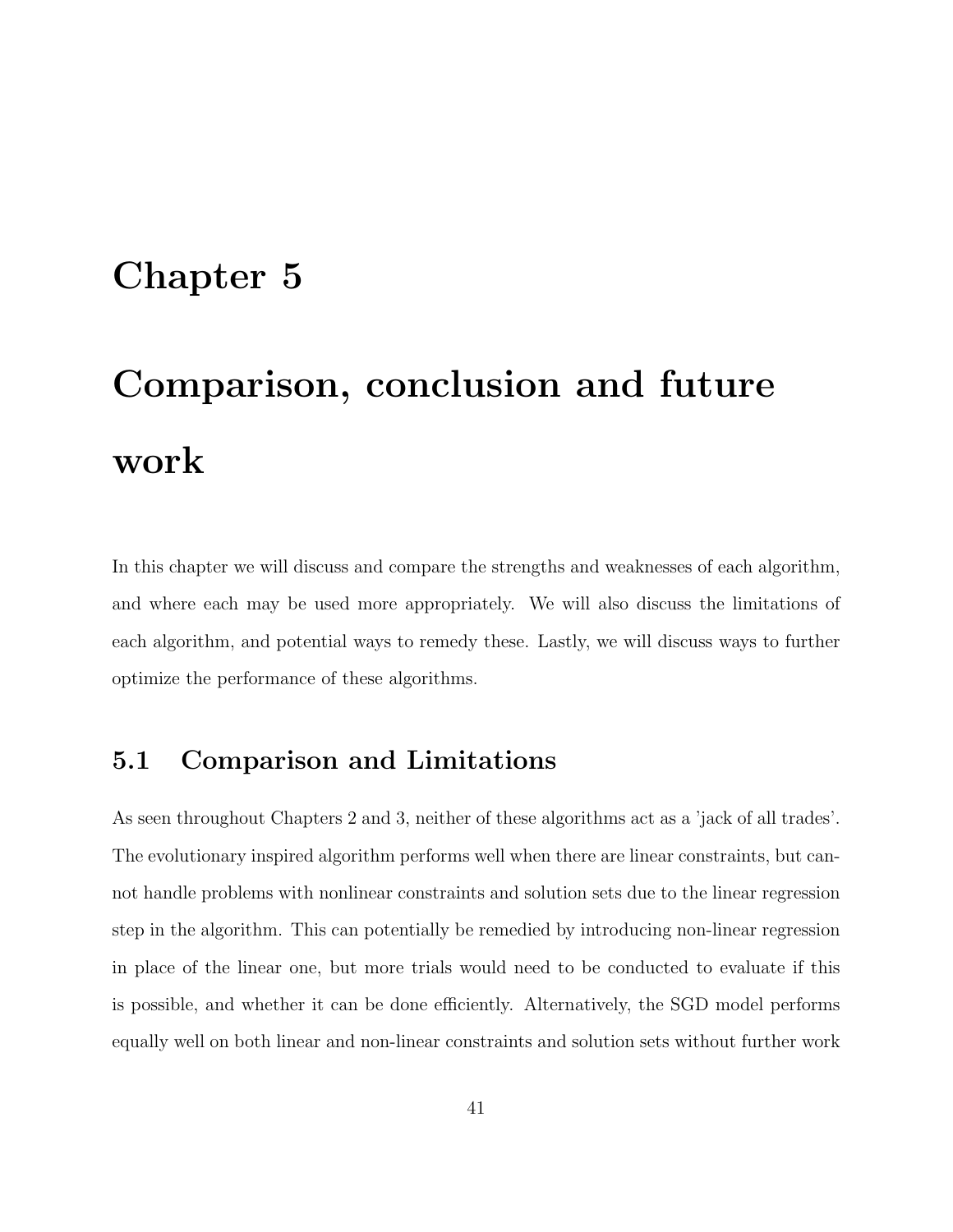needed.

Both the EIA and the SGD algorithm struggle to find solutions close to the boundary of the feasible set. One potential remedy for the EIA to employ would be to alter the new point generation function to first make a binary choice in each dimension about whether to increase or decrease the value, and only afterwards choose a value within the search space. For the SGD algorithm, the centering bias is due to the uniform initialization and the location of the solution set. While we do not suggest a specific way to remedy this, we suggest utilizing very large numbers of agents so as to more completely sample the feasible set, and thus while the majority of agents may not converge, enough agents do converge that the user has a full understanding of the solution set regardless of the number of discarded points.

The SGD algorithm struggled to find interior solution points to larger solution sets such as planes. In these examples, the algorithm stops on the border of the set, and has no motivation to move since the penalty is already minimized at 0. This would likely be replicated in solution sets such as these in higher dimensions as well, such as cubes. In order to get an understanding of whether the solutions found represent the full span of the solution set or just the borders, the user would have to manually initialize agents within the borders of the solutions found and observe their behaviour. Conversely, due to the large number of models generated and presented in union by the EIA, it has no problem capturing planes. It would be interesting to observe the behaviour of the EIA when solving for a higher dimensional set such as a cube.

When handling segmented solution sets that do not lie on the same line, such as that demonstrated in Example 4, the EIA algorithm struggled. This was due to the core assumption of the algorithm that all solutions lie on the same function. In the current version of the model, we assume all solutions lie on the same line, however this same problem exists when assuming higher degree curves as well. This can only be remedied by manually penalizing solution segments such that only a single curve remains, allowing the algorithm to solve for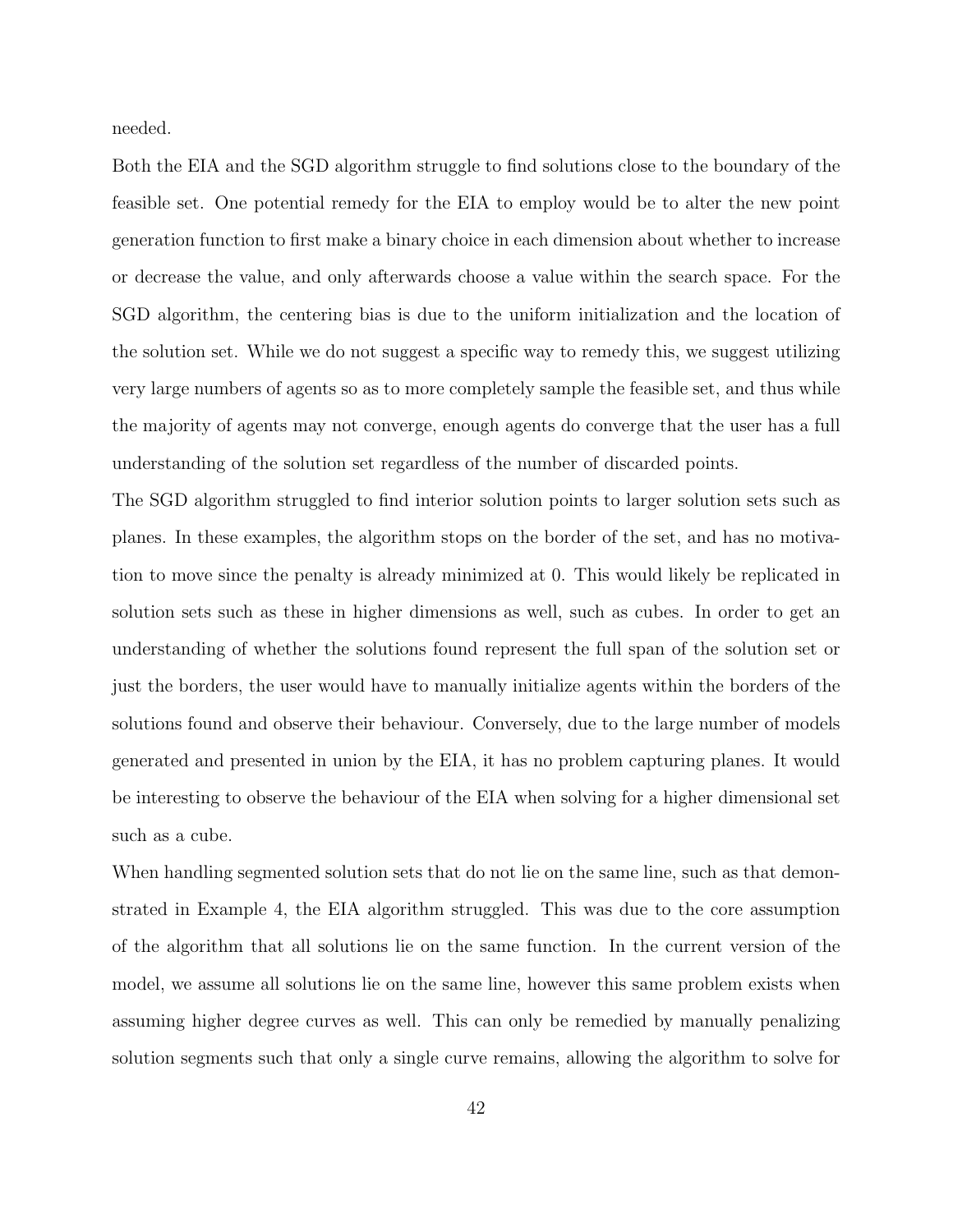that curve. Obviously this is much more difficult to do if one does not know the solution set to begin with, thus this is a large scale problem when encountering problems with these types of segmented solution sets. The SGD model utilizes independent agents each looking for any single solution. As such, it is irrelevant what the shape or relationship between solutions are, simply their location relative to each agent. For this reason, the SGD model performs equally well on these types of problems as on ones with strong structured solutions. The SGD algorithm is currently unable to handle problems with multivariable optimiza-

tion, due to the golden section search. This can be remedied with the implementation of a multi-variable optimizer that can run in parallel. Since the EIA does not run in parallel, it is easily able to make use of built in python libraries to perform these types of optimization.

Taking these factors into mind, under the current versions of the algorithms, the EIA is more desirable in cases where the solution set is linear, continuous and in higher dimensions, such as in Example 6, or in problems like Example 5 where multivariable optimization is required. The SGD algorithm is more desirable in cases where the solution set is non-linear such as Examples 3 and 7, or discontinuous such as in Example 4. In simple cases where the solution set is a continuous line segment requiring only single-variable optimization, either algorithm may be used to achieve similar results (Examples 1 and 2).

#### 5.2 Future Work

In addition to addressing the limitations of the algorithms, there are ways for us to further optimize the performance of both algorithms. In order to further optimize the EIA, two significant factors must be investigated. We must observe the effect of both number of points in each generation, and the number of points selected in each generation. In this paper, we use 20 points per generation, selecting the top 10 with each iteration of the algorithm. It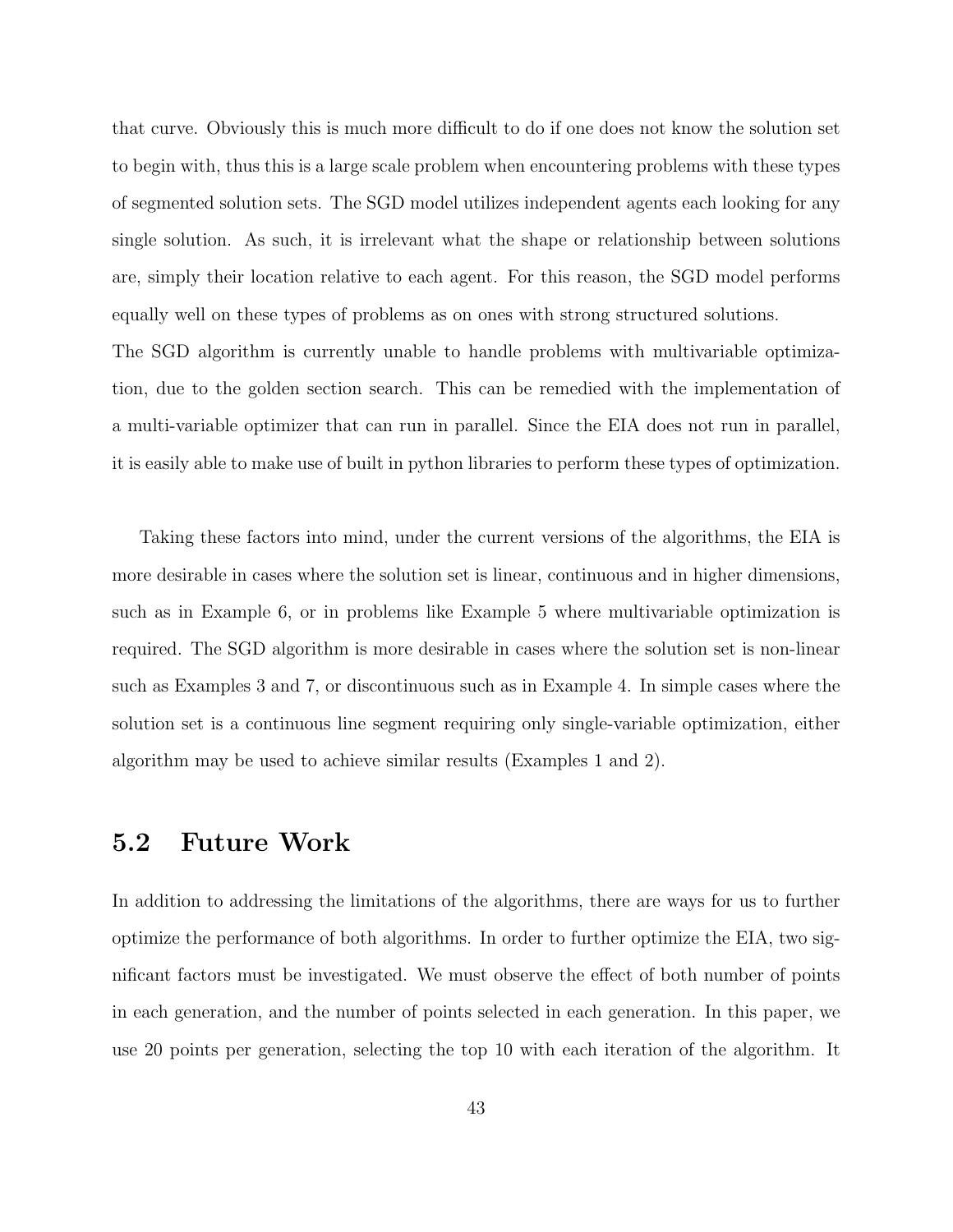is likely that when increasing the number of search points, we also increase the accuracy of the algorithm, as the algorithm has more points to choose from. This has the unwanted side effect of increasing the computational power required to solve each generation. It is possible that when doing so however, it also decreases the number of iterations required to converge onto a solution set. For this reason, it would be interesting to find the point of 'diminishing returns', and to optimize the number of points for maximum computational efficiency. This value would likely be different depending on the complexity of the problem. Additionally, raising the number of selected points decreases the 'power' of any individual selected point in the linear regression. This would improve the algorithm's ability to work through outlier points and may improve the accuracy of the regression. This too would need to be optimized to the specific question the algorithm is used for, as well as the number of generated points. It would be interesting to investigate a possible optimal ratio of generated points to selected points. Other variables that can be changed are the  $\delta$  values we utilize to decrease the size of the search space over time, similar to a step size.  $\delta$  values closer to 1 slow down the algorithm, requiring more iterations to converge onto the solution set, but make it much more likely the algorithm will find good solutions along the way. Lower  $\delta$  values restrict the search space much faster, resulting in a much faster algorithm, but one that risks converging too quickly and not finding the solution set before restricting the search space to a region that does not contain the solution.

The stochastic gradient descent method can also be further improved and optimized, beyond the limitations mentioned previously. One major variable that can be optimized according to the problem is the step size  $\alpha$ . A small  $\alpha$  value results in smaller steps. The advantage of this is that the algorithm is very unlikely to 'jump over' a solution and miss it. Unfortunately, since the  $\alpha$  dampened by 0.99<sup>generation</sup>, an alpha too small will impede some agents from being able to travel all the way to a solution point before the steps become too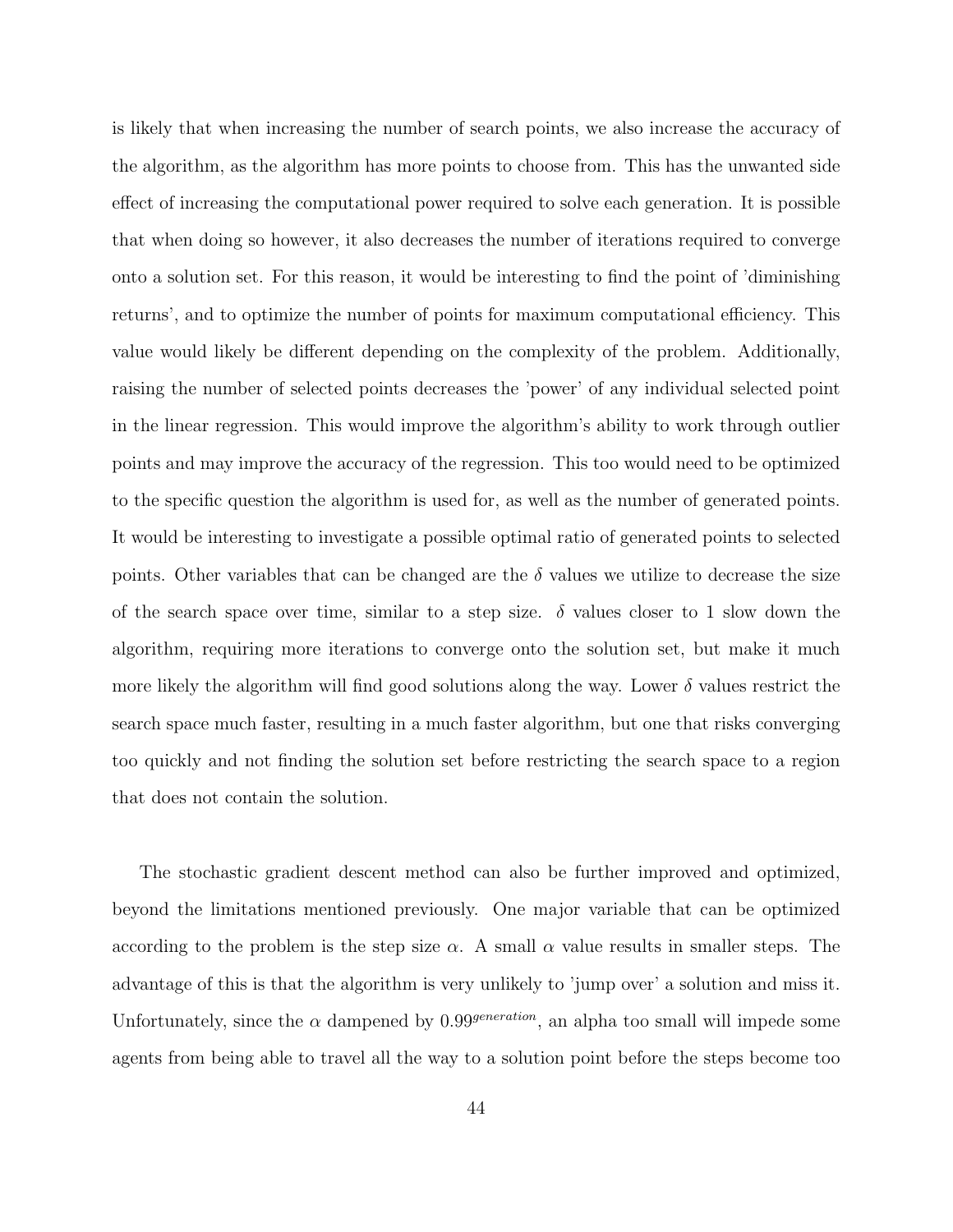small to move there. Alternatively, a large value of  $\alpha$  allows the agents to travel further distances before their movement is significantly impeded, however it also runs the risk of taking steps past the solution points and missing them. This value must be varied according to the problem set, and is especially dependent on the size of the space needed to be searched. Since we have so many agents working in parallel, it may be ok to the user if many or most of the agents never converge onto solutions, as long as enough agents do that the user gets a good understanding of the set. Additionally, one can change the rate at which alpha is dampened by changing the dampening factor to another value. A value closer to 1 will slow down the rate at which  $\alpha$  is dampened, allowing for more of the space to be searched, but slowing down the time until convergence. A lower value will force  $\alpha$  to zero much faster, but may not give the agent a chance to find the set before it stops moving. Once again, the optimal value will depend on the specific problem for which the algorithm is utilized. Similar to the number of generated and selected points being optimized in the EIA, one could find the optimal number of children to generate to maximize the speed of the algorithm while minimizing the computational load. It would also be interesting to investigate the different ways to decide the step size and direction based on the 'children'. For example, one could select the best child, or take a weighted average of the best children instead of a weighted average of them all.

### 5.3 Conclusion

In this paper we introduced a novel penalty function, similar to the Nikaidô-Isoda function [1]. We utilized this function to motivate the behaviour of two heuristic models. The evolutionary-inspired algorithm selects the top points found in each iteration, performs a linear regression, and uses that regression to generate replacement points within a space dependent on the current iteration count and the proximity to the global bounds of each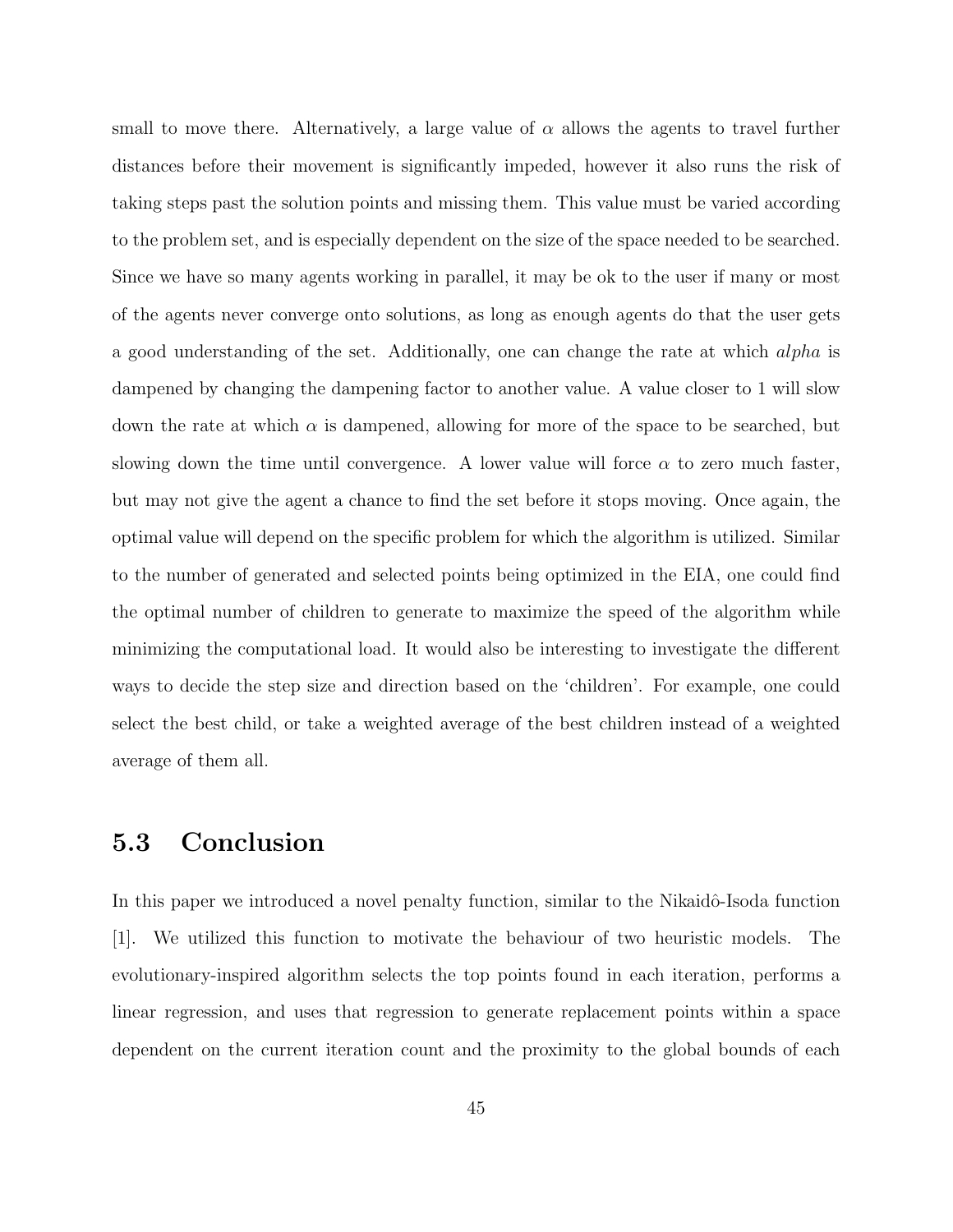dimension. The stochastic gradient descent algorithm initialized agents randomly in the space, and utilized the penalty function and stochastic gradient descent to find solutions. The evolutionary inspired algorithm (EIA) was very successful at finding linear solution sets, including those in higher dimensions such as planes. It struggled at finding points in the solution set that are near a dimension's global bounds due to the way it generates replacement points. Due to the linear regression, the EIA model was unable to find nonlinear solution sets, a problem which may be remedied by using higher-order regression. The stochastic gradient descent (SGD) algorithm performed very well on both linear and non-linear solution sets when those sets were simply lines or curves, but struggled when finding higher dimensional surfaces. In these problems, the algorithm got 'stuck' on the border of the solution set, as it had no 'motivation' to enter the interior of the set. Both of these algorithms show potential to be used successfully in a much larger class of problems than demonstrated here, but require further optimization in their parameters such as step size or number of points initialized in order to improve the results. These parameters are likely going to have different optimum values dependant on the problem the algorithms are used on.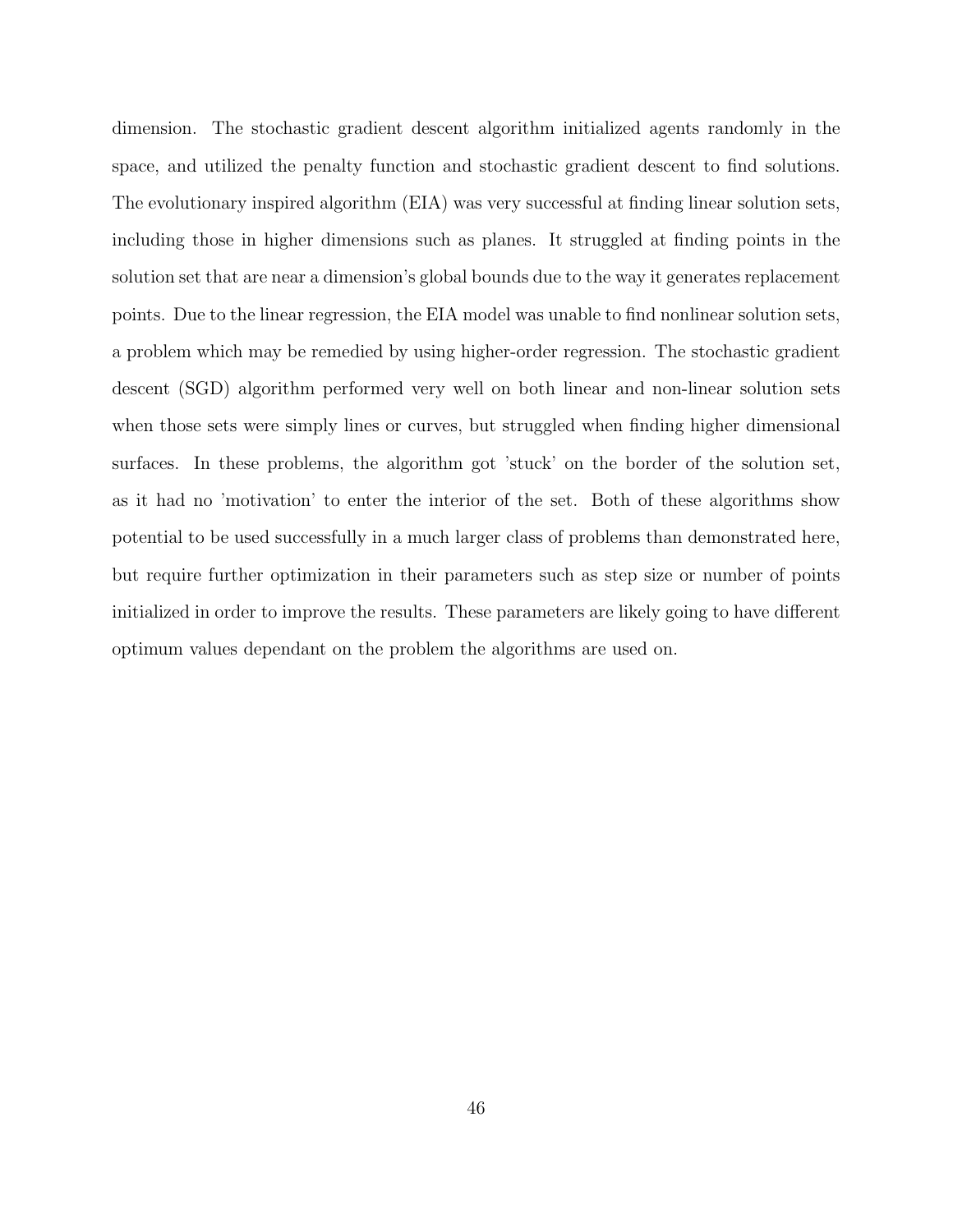### REFERENCES

- [1] H. Nikaidô and K. Isoda, "Note on non-cooperative convex games," *Pacific Journal of* Mathematics, vol. 5, no. 5, 1955.
- [2] R. B. Myerson, Game Theory Analysis of Conflict. Harvard University Press, 1997.
- [3] G. Debreu, "A social equilibrium existence theorem," Proceedings of the National Academy of Sciences, vol. 38, no. 10, pp. 886–893, 1952.
- [4] J. F. Nash, "Equilibrium points in n-person games," Proceedings of the National Academy of Sciences, vol. 36, no. 1, pp. 48–49, 1950.
- [5] C. A. Holt and A. E. Roth, "The nash equilibrium: A perspective," Proceedings of the National Academy of Sciences, vol. 101, no. 12, pp. 3999–4002, 2004.
- [6] J. F. Nash, "The bargaining problem," Econometrica, January 1950.
- [7] A. R. Ofer and A. V. Thakor, "A theory of stock price responses to alternative corporate cash disbursement methods: Stock repurchases and dividends," The Journal of Finance, 1987.
- [8] T. Karabiyik, O. Akal, and E. Aktas, "Sustainable equilibirum in a stock market: Agentbased modeling with evolutionary game theory applied to traders," International Journal of Business, Accounting and Finance, 2017.
- [9] R. Bshary and R. F. Oliveira, "Cooperation in animals: toward a game theory within the framework of social competence," Current Opinion in Behavioural Sciences, vol. 3, pp. 31–37, 2015.
- [10] C. Hadjichrysanthou and M. Broom, "When should animals share food? Game theory applied to kleptoparasitic populations with food sharing," *Behavioral Ecology*, vol. 23, pp. 977–991, 05 2012.
- [11] J. M. Smith, "Game theory and the evolution of behaviour," Behavioral and Brain Sciences, vol. 7, no. 1, p. 95–101, 1984.
- [12] G. Hardin, "The tragedy of the commons," Journal of Natural Reources Policy Research, pp. 243–253, 2009.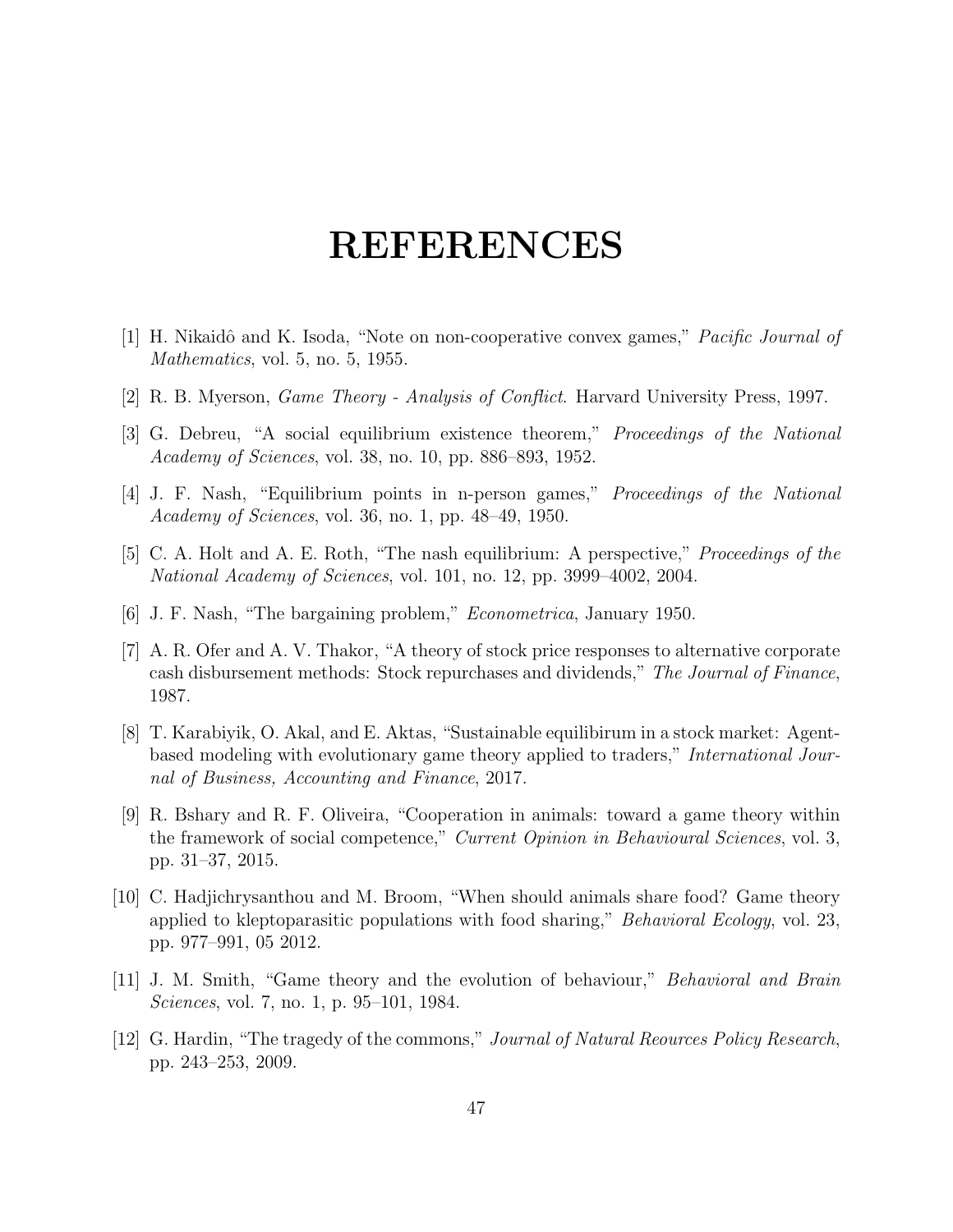- [13] I. Parrachnio, A. Dinal, and P. Fioravante, "Cooperative game theory and its application to natural, environmental and water resource issues: 3. application to water issues," World Bank, 2006.
- [14] E. Oftadeh, M. Shourian, and B. Saghafian, "An ultimate game theory based approach for basin scale water allocation conflict resolution," Water Resources Management, vol. 31, no. 1, pp. 4293–4308, 2017.
- [15] Q. Han, G. Tan, X. Fu, Y. Mei, and Z. Yang, "Water resource optimal allocation based on multi agent game theory of hanjiang river basin," Water, 2018.
- [16] L. Lin, C. Huang, and L. Zhao, "Application of cooperation game theory in ractive power market of hydraulic-power plant," Journal of Coastal Research Special Issue No. 93: Advances in Water Resources and Exploration, pp. 578–581, 2019.
- [17] K. Yamamoto, "A comprehensive survey of potential game approaches to wireless networks," IECE Transactions on communications, vol. E98-B, pp. 1804–1823, september 2015.
- [18] L. R. Foulds, "The heuristic problem-solving approach," The Journal of the Operational Research Society, vol. 34, no. 10, pp. 927–934, 1983.
- [19] J. B. Rosen, "Existence and uniquness of equilibirum points for concave n-person games," Econometrica, vol. 33, pp. 520–534, 1965.
- [20] J. B. Krawczyk and S. Uryasev, "Relaxation algorithms to find nash equilibria with economic applications," Environmental Modeling and Assessment, vol. 5, pp. 63–73, 2000.
- [21] D. Aussel and J. Dutta, "Generalized nash equilibrium problem, variational inequality and quasiconvexity," Operations Research Letters, vol. 36, no. 4, pp. 461–464, 2008.
- [22] F. Facchinei, A. Fischer, and V. Piccialli, "On generalized nash games and variational inequalities," Operations Research Letters, vol. 35, no. 2, pp. 159–164, 2007.
- [23] T. Migot and M.-G. Cojocaru, "A decomposition method for a class of convex generalized nash equilibrium problems," Optimization and Engineering, pp. 1–27, 2020.
- [24] T. Migot and M.-G. Cojocaru, "A parametrized variational inequality approach to track the solution set of a generalized nash equilibrium problem," European Journal of Operational Research, vol. 283, no. 3, pp. 1136–1147, 2020.
- [25] P. T. Harker, "Generalized nash games and quasi-variational inequalities," Theory and Methodology, 1988.
- [26] E. Wild, A Study of Heuristic Approaches for Solving Generalized Nash Equilibrium Problems and Related Games. PhD thesis, University of Guelph, August 2017.